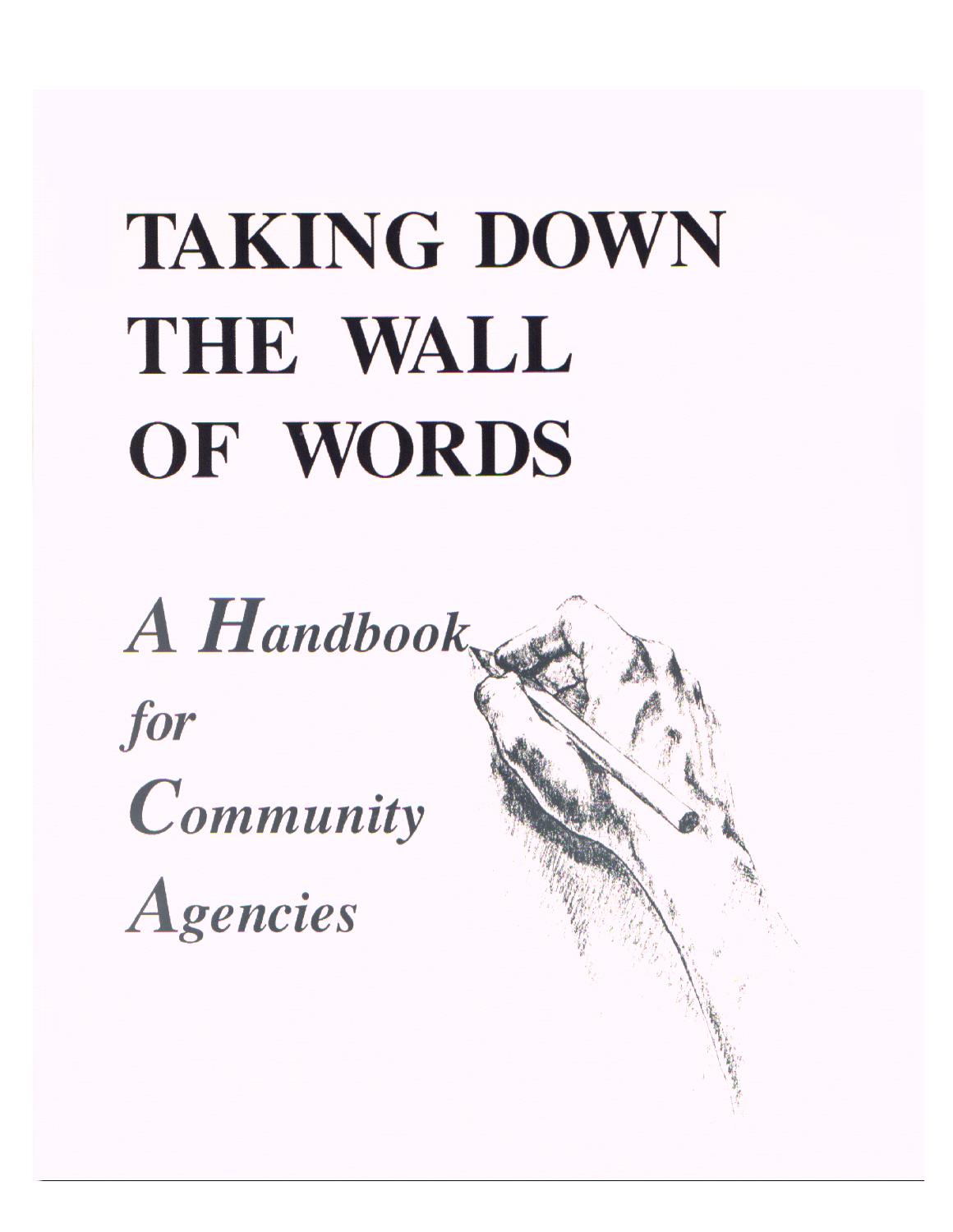# **TAKING DOWN THE WALL OF WORDS A Handbook for Community Agencies**

Part 2



**The John Howard Society of Canada**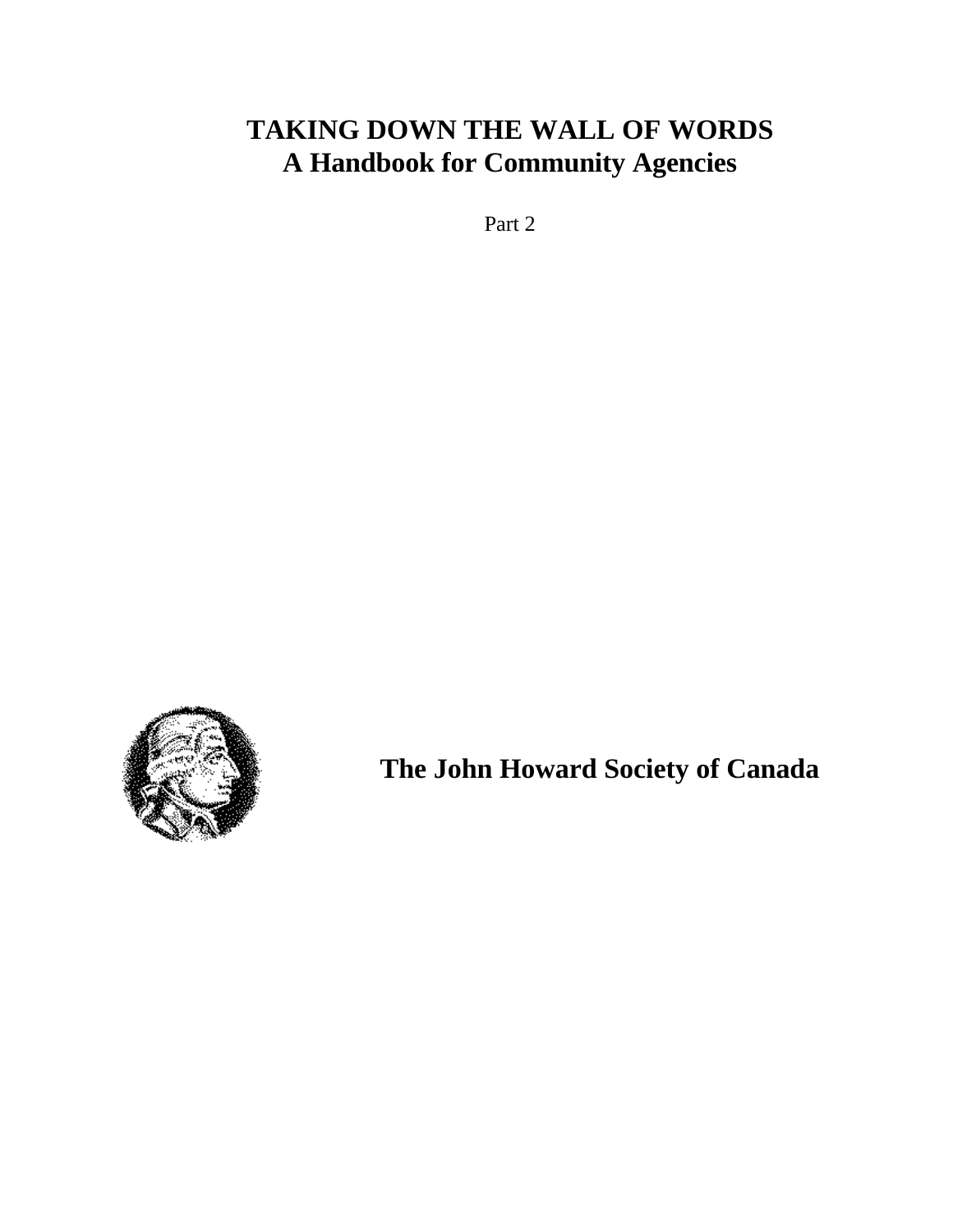Copyright © 1991 by The John Howard Society of Canada. All rights reserved. This booklet may be reproduced, provided that credit to the author is retained.

Canadian Cataloguing in Publication Data

Main entry under title: Taking down the wall of words

Issued also in French under title: Faire tomber la barrière de l\*écrit. Contents: v. 1. Community agencies and literacy. v. 2. A handbook for community agencies. Includes bibliographical references. ISBN 0—9693196—6—5 (v. 1) - ISBN 0—9693196—7—3 (v. 2)

1. Literacy--Canada. 2. Human services—-Information services-Canada. 3. Community organization--Canada. 4. Literacy programs——Canada. I. John Howard Society of Canada.

LC154.T34 1990 302.2\*244\*0971 C90—090 56 5—4

Cover art work by David W. Jones, Ottawa. Typesetting: Michel Henry

Published by: The John Howard Society of Canada 771 Montreal Street Kingston, ON Canada K7K 3J6 Tel: (613) 542-7547 Fax: (613) 542-6824 E-mail: national@johnhoward.ca

With the assistance of the:



Canadian Council on Social Development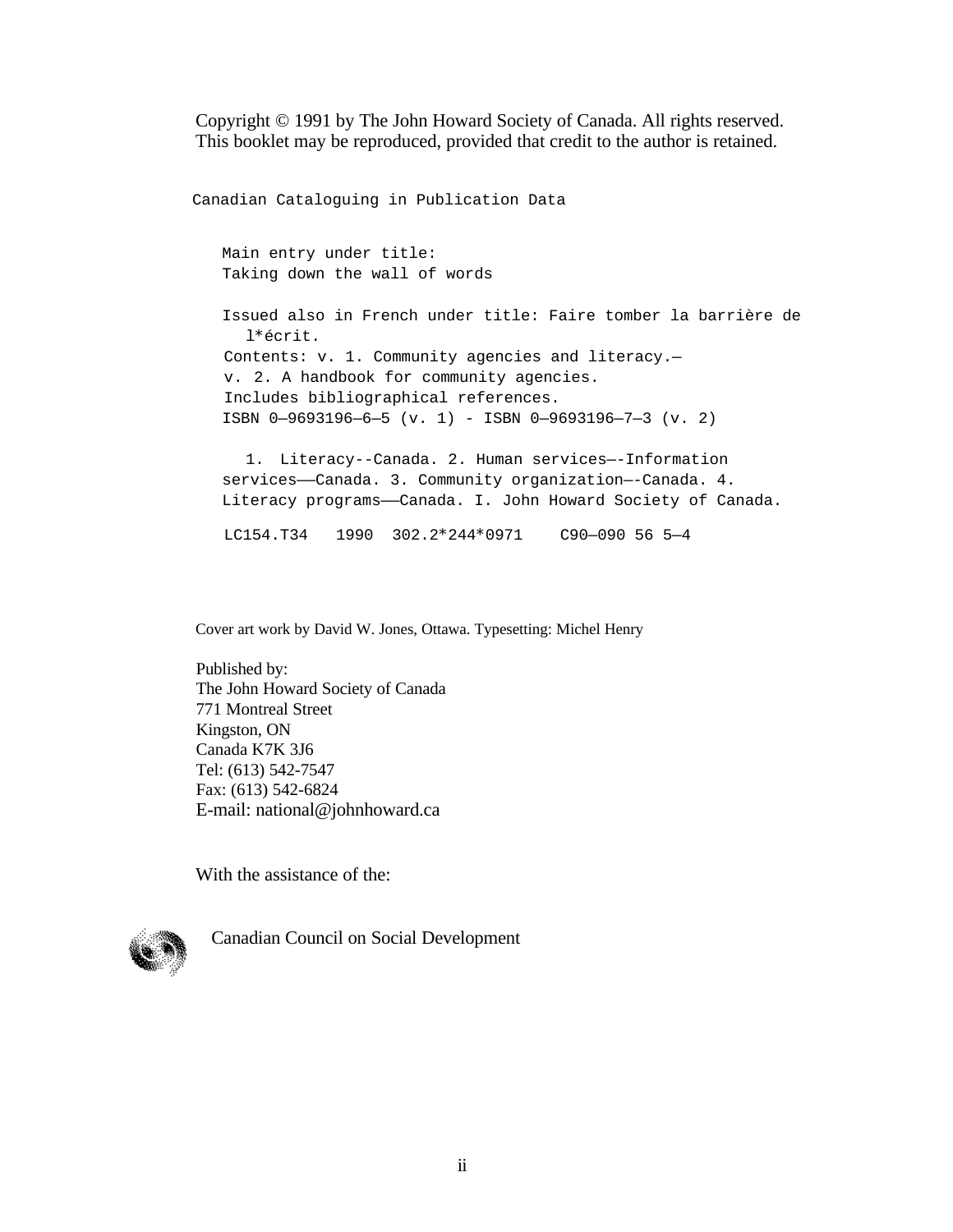# **Table of Contents**

| New Skills, Better Skills                                                            |
|--------------------------------------------------------------------------------------|
| <b>Shared Concerns, Common Goals</b><br>How Community Agencies Can Work Together for |
|                                                                                      |
|                                                                                      |
|                                                                                      |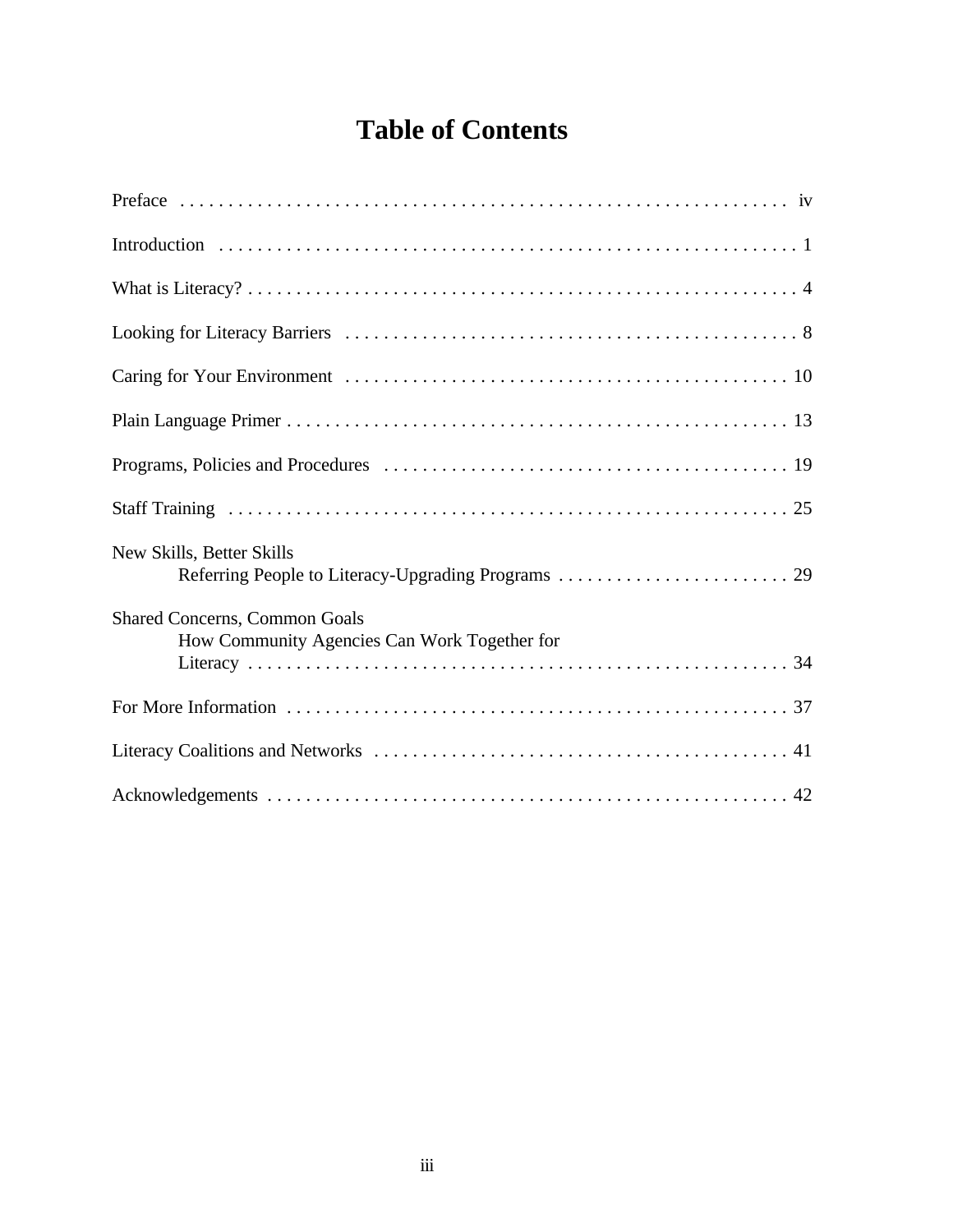# **Preface**

Nineteen-ninety marked the start of what many people are calling the "literacy decade." So, with funding from the National Literacy Secretariat of the Department of Multiculturalism and Citizenship Canada, a Project Management Group consisting of representatives of the United Way-Centraide Canada, the YMCA Canada, the Movement for Canadian Literacy, the Canadian Association of Elizabeth Fry Societies and The John Howard Society of Canada, looked for ways in which community agencies can have an effect on improving literacy levels in Canada.

Researchers across the country found examples of how community agencies can make sure that people who cannot read and write well *can* use their services. They also came up with ideas on how these organizations can be an important link between the people who have difficulty reading and writing and the many literacy programs available across Canada.

The research team found that many of the people served by community agencies have trouble reading and writing. Low literacy is often one of many problems faced by people who are poor, sick, out of a job or in trouble with the law.

The research results are reflected in two volumes. Part 1, *Taking Down the Wall of Words: Community Agencies and Literacy* gives an overview of the problem of illiteracy and the role of community agencies in alleviating it. This handbook, part 2 of the series, is a practical guide to making literacy an integral part of your agency\*s operation and thinking.

This handbook is addressed to managers and program directors at community agencies and is designed to assist them in implementing literacy activities. We approach this process pragmatically and have resisted making any assumptions about the nature of your agency. Instead, we provide observations and ideas and encourage you to use what is best for you.

On behalf of the Project Management Group, I would like to thank the many individuals and organizations who were so helpful to our researchers. I would also like to express my most sincere thanks to the research team who are identified in the acknowledgements at the end of the handbook. These people from various parts of Canada and from divergent backgrounds provided enthusiasm and competence which made our task much easier.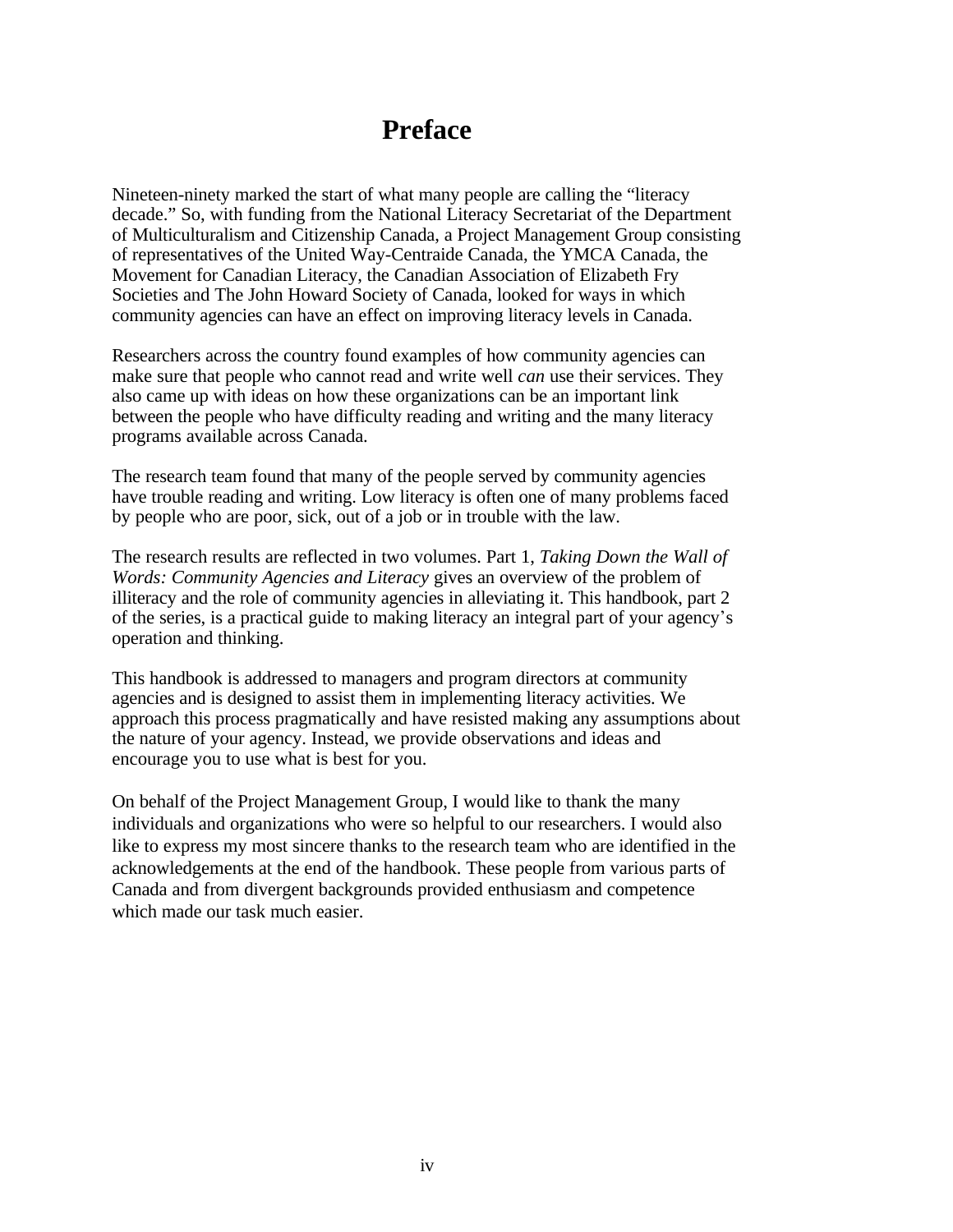In the acknowledgements, you will also see a list of the management group. This was a small coalition of national agencies who came together to do this job because they themselves were struggling with what to do in their agencies once they agreed that literacy was important. These people greatly assisted the project through wise counsel and supportive feedback. As well, they facilitated our promotion and distribution. I am most grateful to them.

Special appreciation is extended to the Secretary of State, Gerry Weiner, and the Literacy Secretariat of the Ministry. The staff with whom we have dealt have been unfailingly cooperative, concerned and helpful. It can be truly said that this project could not have been accomplished without their help.

Jan 2 2 h

James M. MacLatchie Executive Director The John Howard Society of Canada Chair, Project Management Group

March, 1991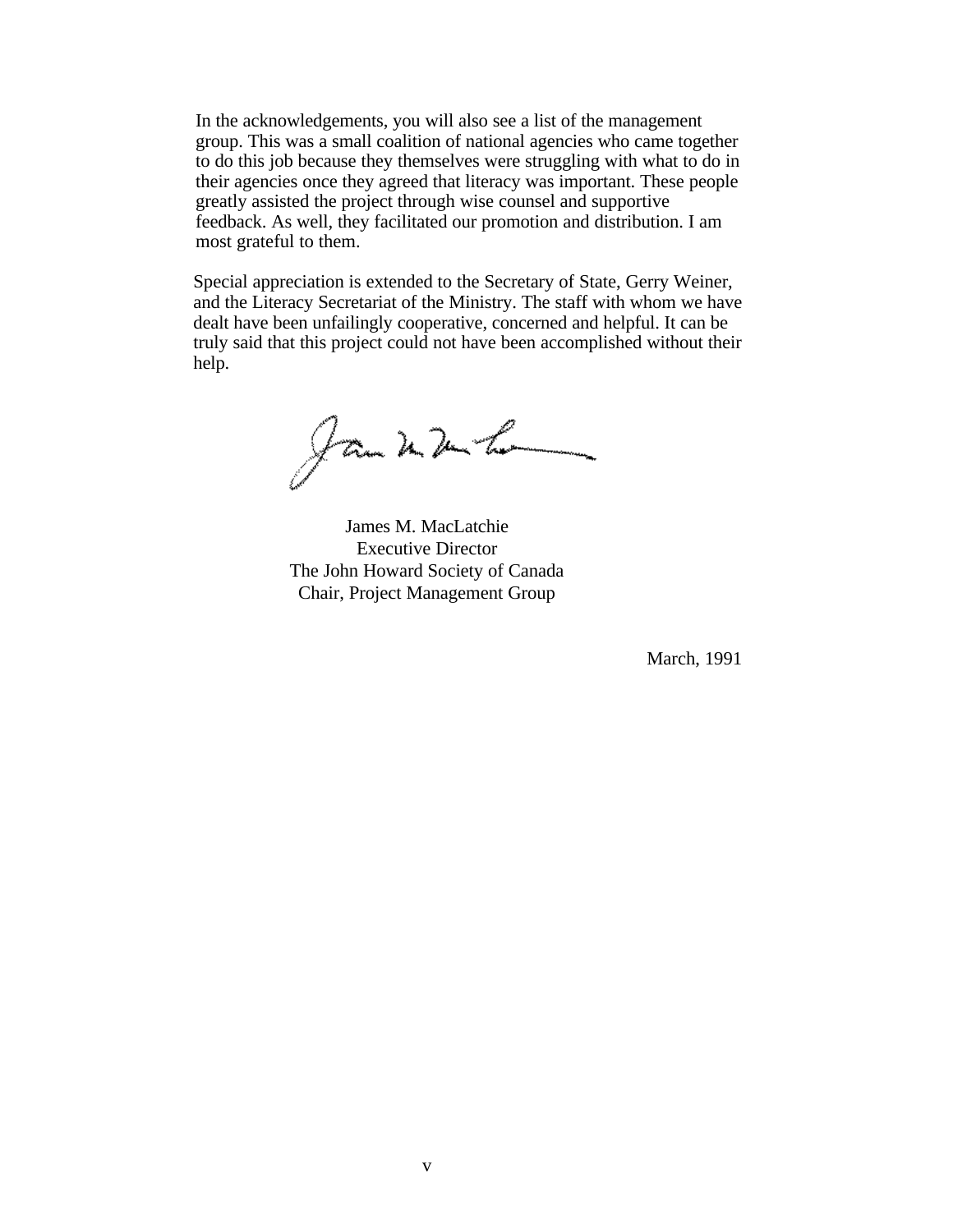# **Introduction Community Agencies and Literacy**

Community agencies provide social, economic and moral support to people who are trying to deal with poverty or who have needs for housing and food or medical and legal assistance. For some of the people who use your agency's services, an inability to read and write well, or at all, may be a factor contributing to the social and economic dis advantages they face. You can ensure that literacy barriers do not keep people from using your services. You can also form an essential link between literacy upgrading programs and many of the people who could benefit from them.

A low level of literacy is a major problem for many Canadians. In this informationcentred age, an inability to read and write can keep people from many of the benefits and privileges of citizenship and economic progress. In the process of empowering individuals, community agencies can help Canadians improve their literacy skills. You can be part of the literacy solution.

There are important roles for community agencies in promoting literacy. Many of the people whose literacy skills are weakest use the services of community agencies. Low literacy may be one of the reasons why people cannot find work, for example, and need social assistance. Poor reading skills can keep some people from having the money or the awareness to buy and prepare healthy food

or to use medicine properly. Also, poor nutrition or health habits can mean that people have a greater need for health services.

Many community agencies which have no direct link to literacy recognize that it is an important part of much of their work. Some recognize that their mandate to contribute to the health and wellbeing of individuals involves a commitment to meeting people's literacy needs. The mission of the YMCA Canada, for example, states:

The YMCA is a world-wide fellowship dedicated to the growth of persons in spirit, mind and body, and in a sense of responsibility to each other and the human community.

This philosophy is reflected in the work of YMCAs across the country. They see literacy as an essential part of their mandate and are committed to being sensitive to people\*s literacy skill levels in the way they deliver their programs.

A commitment to literacy can bolster the missions and mandates of community agencies by enhancing personal empowerment and independence. Your agency has a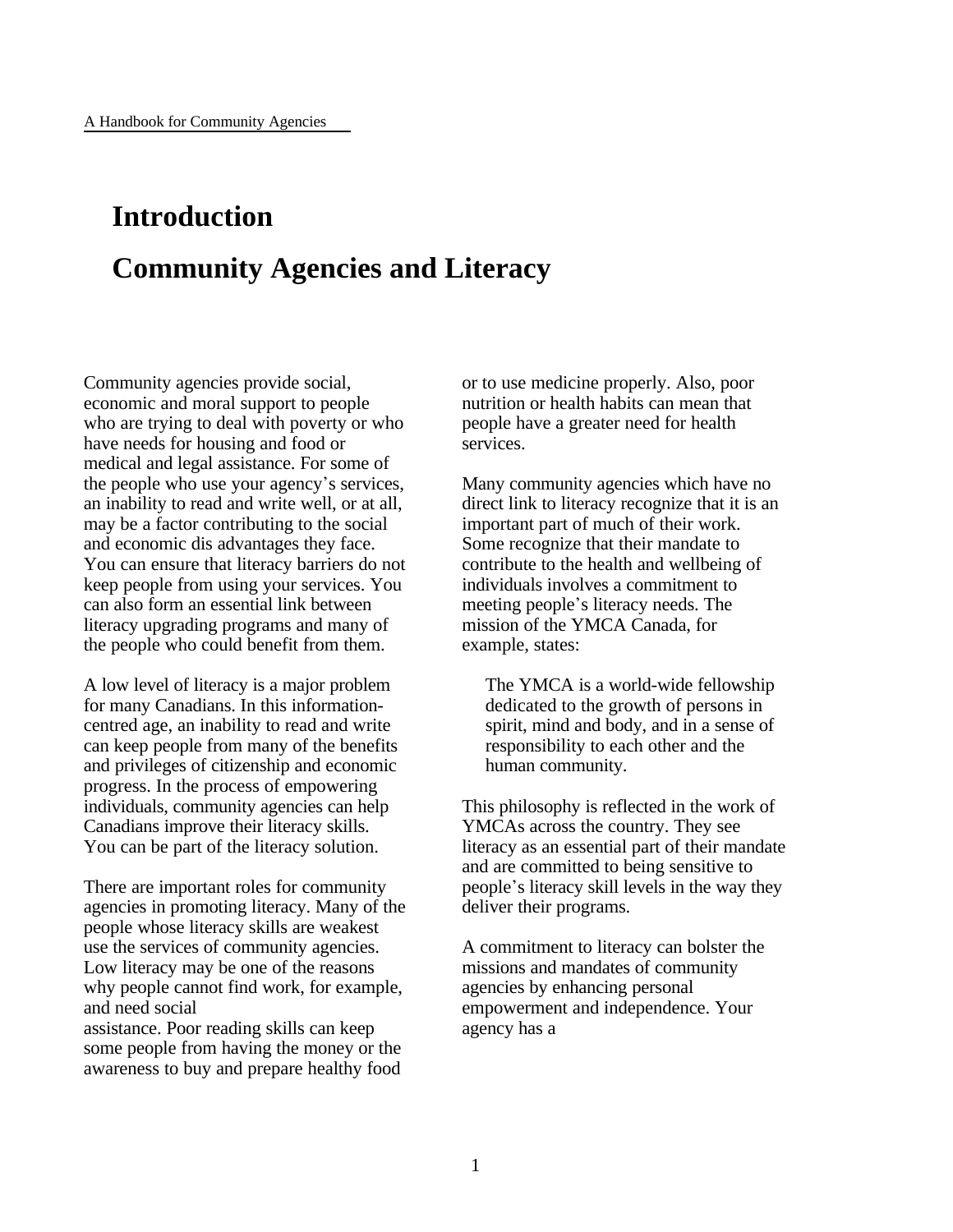dual role in literacy. It can provide a link between literacy programs and the people you serve who could benefit from them. You can also make sure that your agency doesn't keep low literate people from using your services by putting difficult literacy demands in their way.

# **We**\***re Happy to Help Out**

No one promotes illiteracy. Most of us believe that people who want to understand books, charts, forms, pamphlets and posters should be helped to make sense of the words, numbers and ideas around them. If we know or suspect that people cannot read or write, we gladly read them the letters they need to have read, fill in forms for them, tell them where Surrey Street or City Hall is. We want all Canadians to be able to use the services they want, buy the things they need and vote for the people they believe will best represent their interests. Many of us are generous with our time and lend our skills to others.

However, doing literacy tasks for people who cannot read or write only helps them for a moment. When they next need to fill in a form or read a letter, they may not be able to find someone to lend a hand. Sometimes, by helping out, we become part of the problem. We leave a person no better able to handle the literacy challenges they come across every day. As well, we waste a chance to support the person in making a major life change — becoming literate.

### **The Wall of Words**

It's easy to be in favour of literacy and against illiteracy. But there is a larger problem that isn't covered by our concern about illiteracy. Low literacy is harder to recognize and so it is easy to ignore. Poor reading and writing skills can limit people\*s lives in almost as many ways as illiteracy. People who can read and write only basic things may not be able to understand your organization's application, registration or information forms. With their limited reading skills, they may not know what you mean when you write about "health practitioners" or "violation of parole," "basic nutritional requirements" or "emergency overnight accommodation." If you use technical terms in your forms and other documents, people may need a high level of literacy to use your organization's services.

Community agencies, schools, governments, hospitals, professionals and others can lead the way to simpler, more straightforward, easier-to-read forms, pamphlets and documents. You can use language in ways that people with poor literacy skills can understand and that all of us can be more comfortable with. Fancy words, complicated forms and confusing procedures may slow us down, but these things can actually keep people with low literacy skills from using certain services or doing some tasks.

With a limited ability to read, people can get by. They can find the bus they take to work every day, get someone to help them figure out the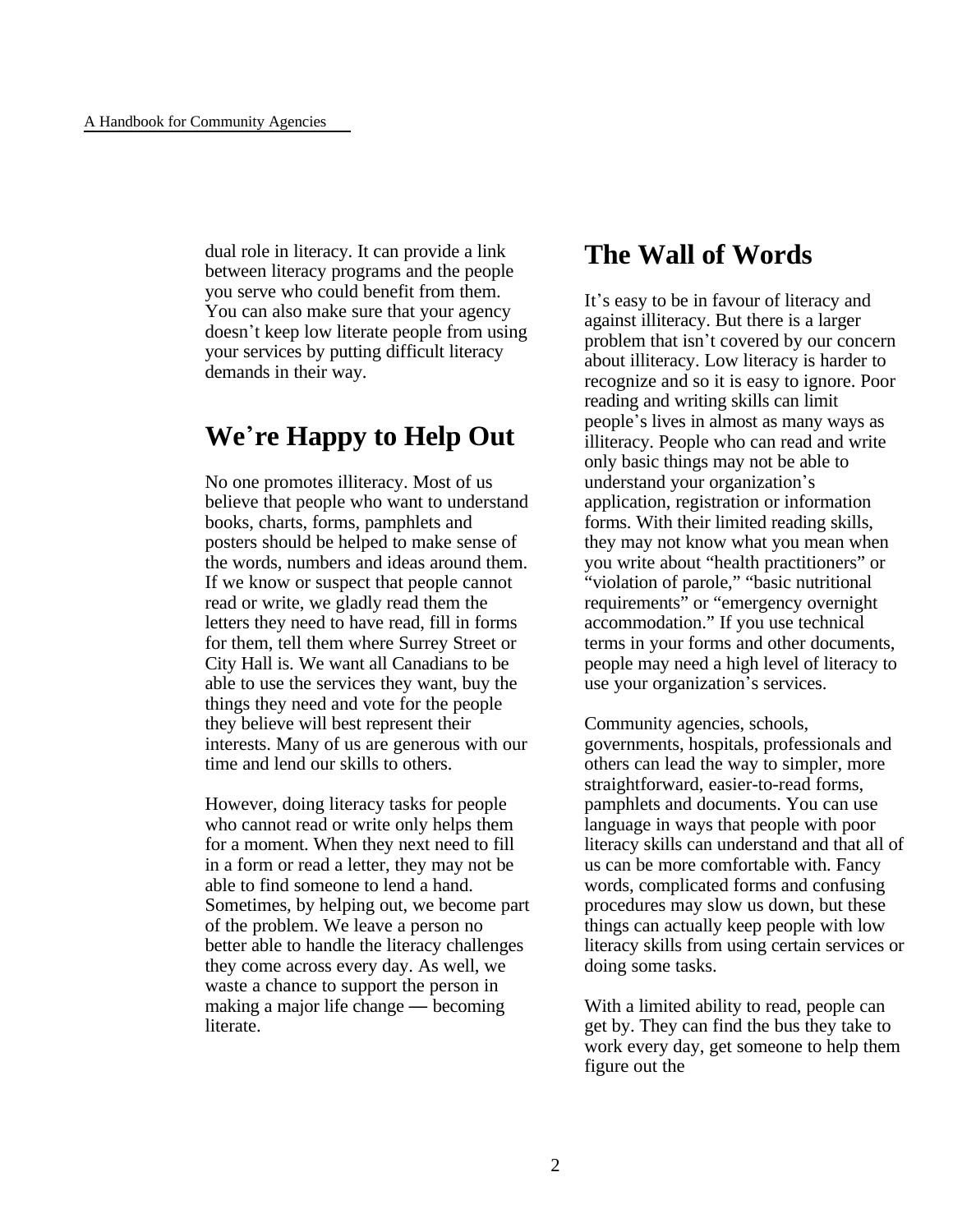symbols on the machines they have to use, have a friend read their job instructions to them and learn to recognize the words they need to know to get their jobs done. When someone asks them to read a memo, they may say they've forgotten their glasses. If they are asked to take notes at a meeting, they may say that their handwriting is terrible and ask if someone else could do that job.

When they come into your offices, people with low literacy skills may say they don't have time to fill in your form. They may ask if they can bring it back tomorrow, then ask a friend to complete it for them. If they can\*t find a friend that they can trust with their secret of poor reading and writing skills, they may just never come back. They are the people who don't seem to bother following up.

We can all take responsibility for the difficulties some people face when they try to use the services of community organizations. But there are many things that can be done to keep them from walking out without the information or help they need. Your forms can be made simple to read and easy to fill out. Employees who greet people can offer help in completing forms. Videotapes in reception areas can let people know how the agency works and that counsellors are available to assist them with their forms.

Your organization's literacy demands may put up a wall that keeps out people with low literacy skills. This book is about taking down that wall of words. The ideas, processes and procedures suggested in this handbook can help you make your organization more accessible to people

with low or no literacy skills. They may even make your work easier by taking the mystery out of your forms, pamphlets or programs.

If the people who use your services can understand your information and procedures a little bit better, they will call on your staff and volunteers less often for help. There will be fewer mistakes on forms and people will have a better idea of what you can and cannot do for them. Choose any of the ideas and suggestions in the pages that follow that might make your life and the lives of the people you serve a little bit easier.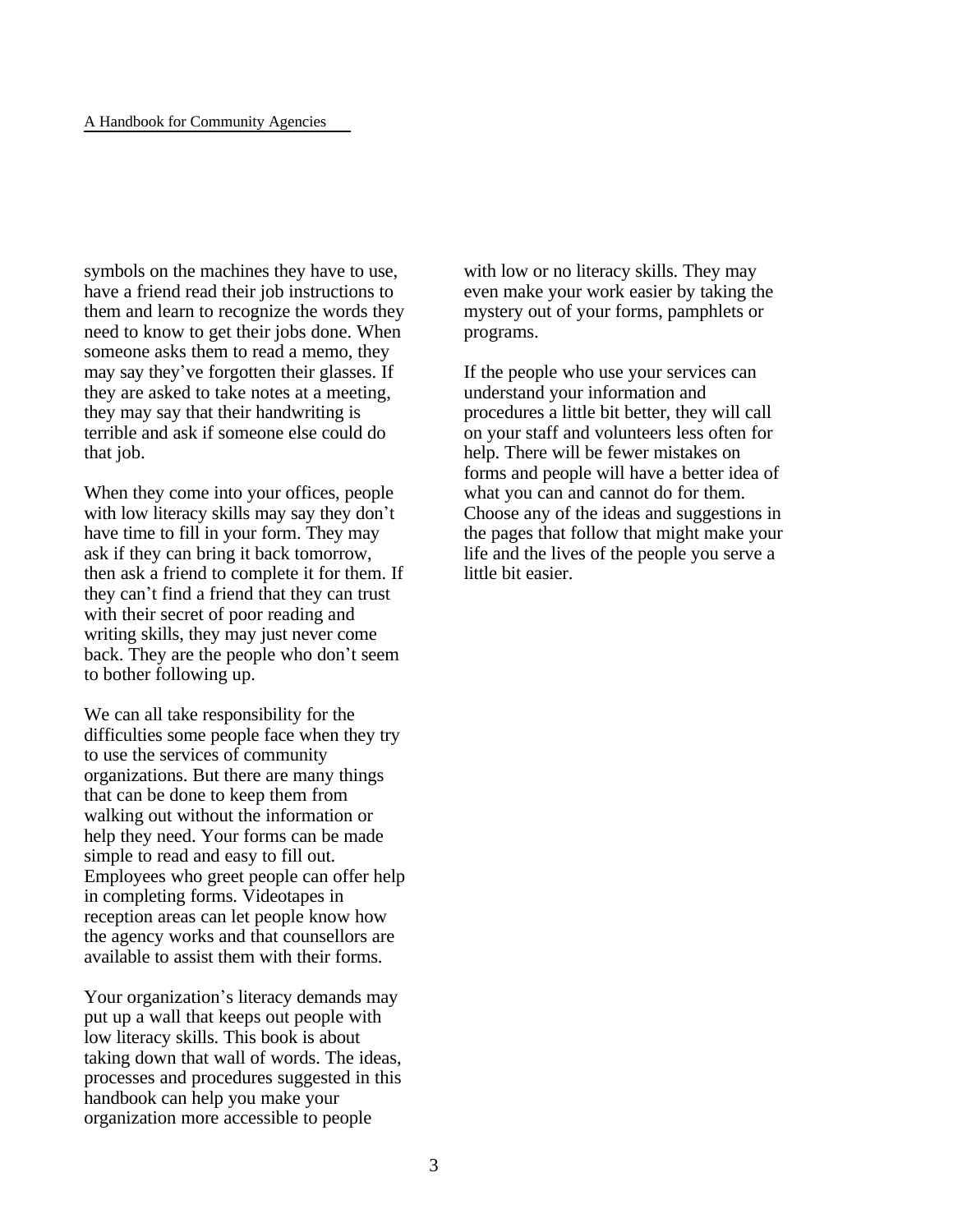# **What is Literacy?**

Literacy is much more than knowing the alphabet and being able to read a few words or sentences. It is important to understand the meaning of the words and ideas we read and the context in which they are used. Being literate means that people are able to handle the words, sentences and ideas they need to read every day. It allows people to take the information they have read and apply it for their own purposes.

There is no magic dividing line between people who are literate and those who are not. According to a 1990 Statistics Canada survey on literacy, just about every Canadian who can speak English or French is able to read and write some things in one of our official languages. And new Canadians or Native Canadians who may not be able to read or write in English or French may none the less be highly literate in the language they learned as a child and in which they have studied and worked.

Beyond the ability to read and understand materials, literacy enables people to learn new things, such as new technologies. With workplaces changing daily, people need to be able to learn to use new cash registers, computers and computercontrolled robots and machinery, for example. Good reading and comprehension skills are essential for us to handle the training programs for these technological

tools.

Literacy is a basic need in our world. Without an ability to read and write well, people suffer poorer health, unemployment and poverty. The numbers that follow tell the story.

### **Literacy Facts and Stats**

More than one in three Canadians have reading skills that aren't adequate to read and use the written materials they come across every day. According to a 1990 survey:

- The 1990 Statistics Canada literacy survey found that:
- 7 per cent of Canadians cannot read;
- 9 per cent can only read simple words;
- 22 per cent can read simple sentences;
- 62 per cent have adequate reading skills.

A survey of Canadians' reading skills conducted by Southam News in 1987 found that large numbers of Canadians cannot handle basic reading tasks.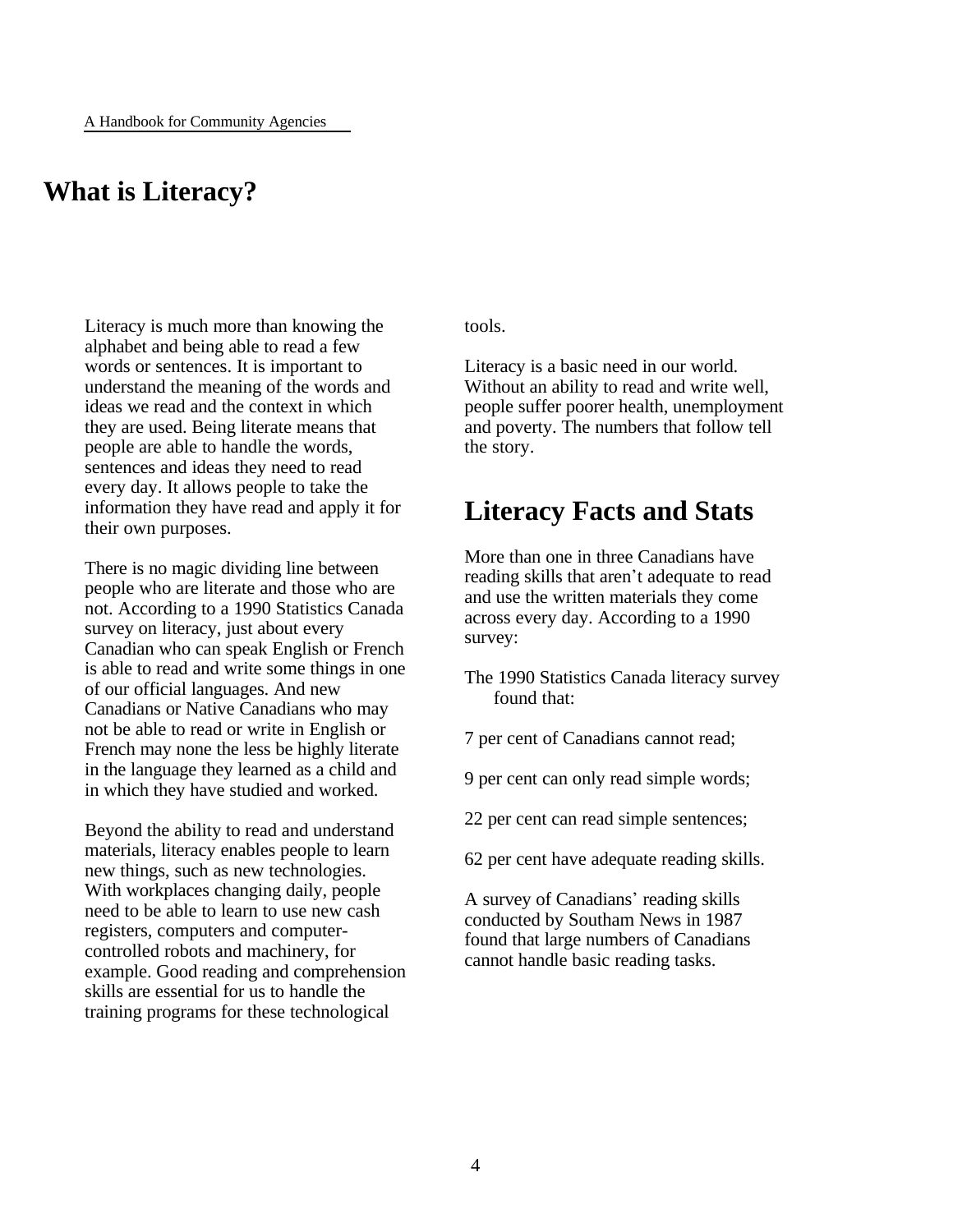# **Literacy Notes**

According to the 1987 Southam survey:

- Seven out of ten Canadians couldn't find the amount owing on a tax table.
- One in two people couldn't find a store in Yellow Pages ads.
- 29 per cent couldn't identify the amount owing on a telephone bill
- 13 per cent couldn't find the traffic sign they'd been asked to circle on a page.

### **Literacy and Poverty**

Literacy is a close cousin of poverty in Canada. It can keep people from finding good paying jobs or any job at all. With a low family income, people tend to have poorer health. Their children often face unfair disadvantages in coping with others\* attitudes or with schools and other systems that assume all of us have enough money to do what they expect us to do.

In 1986, Statistics Canada found that three out of five people with less than a grade 9 education were out of the labour force. People with low literacy skills may give up hope

of finding a job and stop looking for work.

The children of poor parents are often labelled in school. Their teachers may have low expectations for their performance which the children then fulfill. When neither the children's parents nor the school are able to help them, the children may simply drop out before they have learned adequate reading skills.

In Ontario, the Ontario Literacy Coalition found that the drop out rate for children from poor families was double the average drop out rate and that three out of four poor

# **Literacy Notes**

According to the National Anti-Poverty Organization.

- Low literate adults earn only 2/3 the income of other adults. On average, they earn \$13,600 per year.
- People with poor literacy skills are twice as likely as others to be unemployed. They are many times more likely to need social assistance.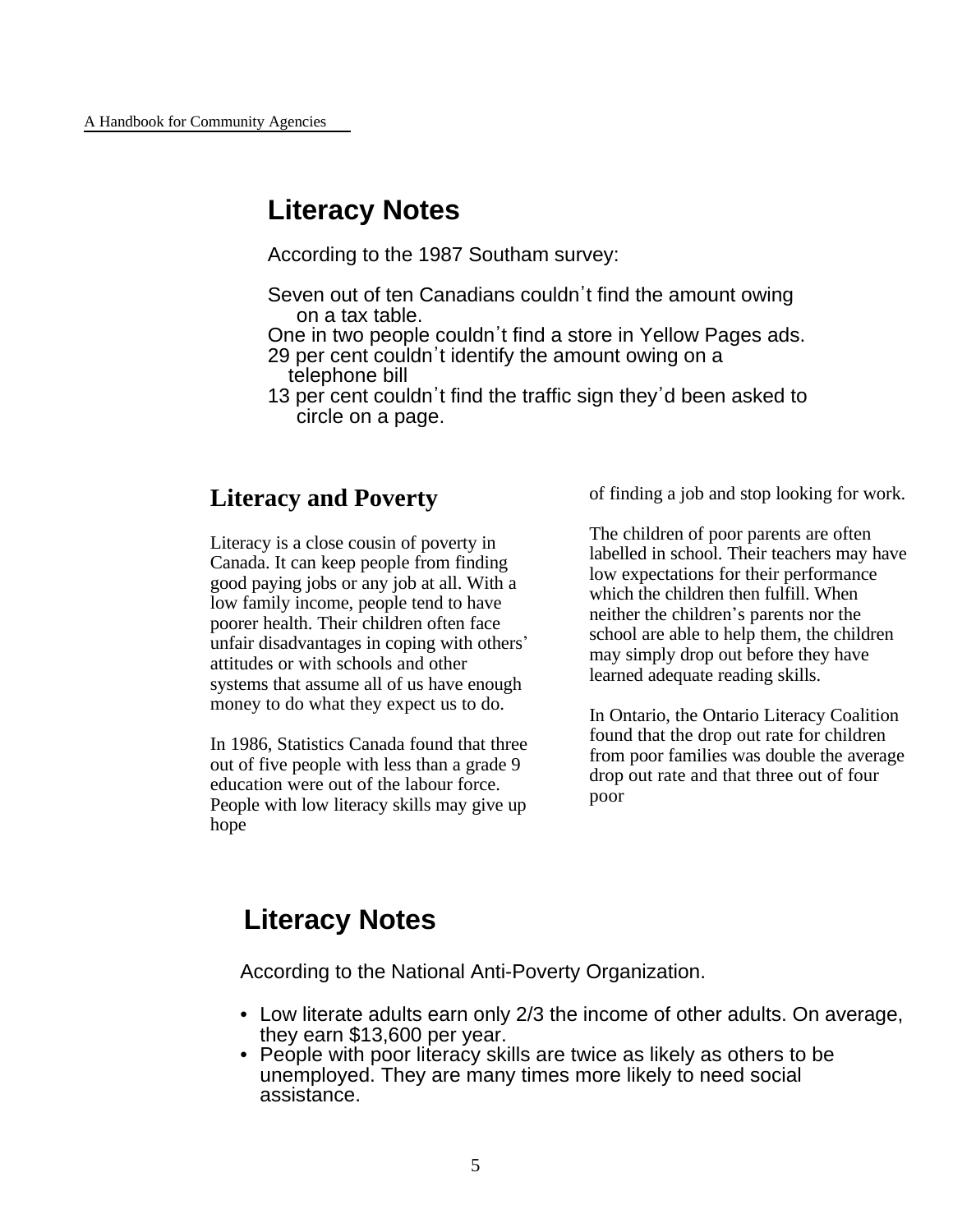# **Literacy Notes**

In Ontario:

- 1 in 3 poor people have less than a grade 8 education.
- Poor people don't live as long as other people. Life expectancy at the low end of the income scale is 67 years. People at the high end of the scale can expect to live 73 years.

adults had not completed high school.

Adults with low incomes are more likely to have disabilities. The children of poor families have more health problems than other children.

The 1987 Southam Survey of Canadians' literacy skills found that Quebeckers, like many others, don't see literacy skills as important or relevant to their lives. Almost 90 per cent said that they had never felt penalized because of problems with their reading and writing skills. Three years later, the Statistics Canada survey found that more than 40 per cent of Quebeckers had reading skills that were inadequate for everyday life.

A 1981 report for western Canada and the 1987 Southam Survey found that only two per cent of people who might benefit from literacy programs actually take such training. When poverty and literacy are problems, the lack of child care services, the cost and time needed for travel to literacy courses and the long hours that people may need to work to earn enough money for the essentials of life, may all prevent low literate adults from taking literacy training.

It can take years to learn to read, depending on how good a person's skills are at the outset of literacy training. Perhaps that is why so few people who could benefit from the

# **Literacy Notes**

In Quebec, the Southam survey of literacy skills found that:

- 1 in 2 people don't consider it very important to know how to read, write or speak well. The same number of people don't think it is important to have attended high school.
- 38 per cent of respondents don't believe reading and writing are essential for their work.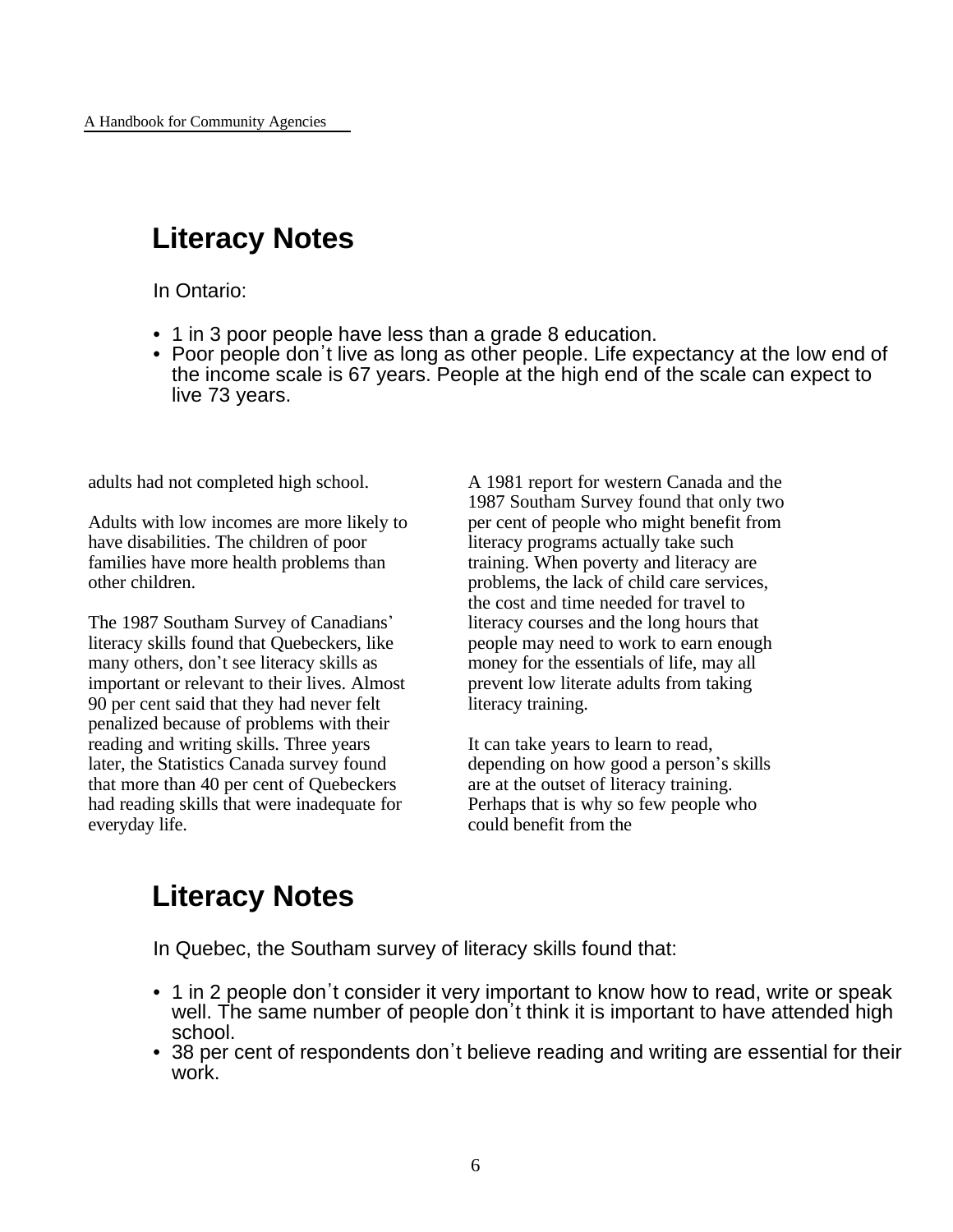training actually register in programs. It may be easier to say that one wants to improve one's skills than it is to actually sign up for a program that may not show results for some time.

It is important to be straightforward about a person's training program when encouraging them to improve their skills. A literacy instructor can make a realistic assessment of how long the individual's literacy training program may have to be,

based on the level of skills the person has and the amount of time the person is able to commit to literacy training.

If the volunteers and staff of community agencies, who each day see many of the Canadians who cannot read and write well, can encourage even a few people to improve their literacy skills, the horrifying statistics on illiteracy in Canada may slowly improve.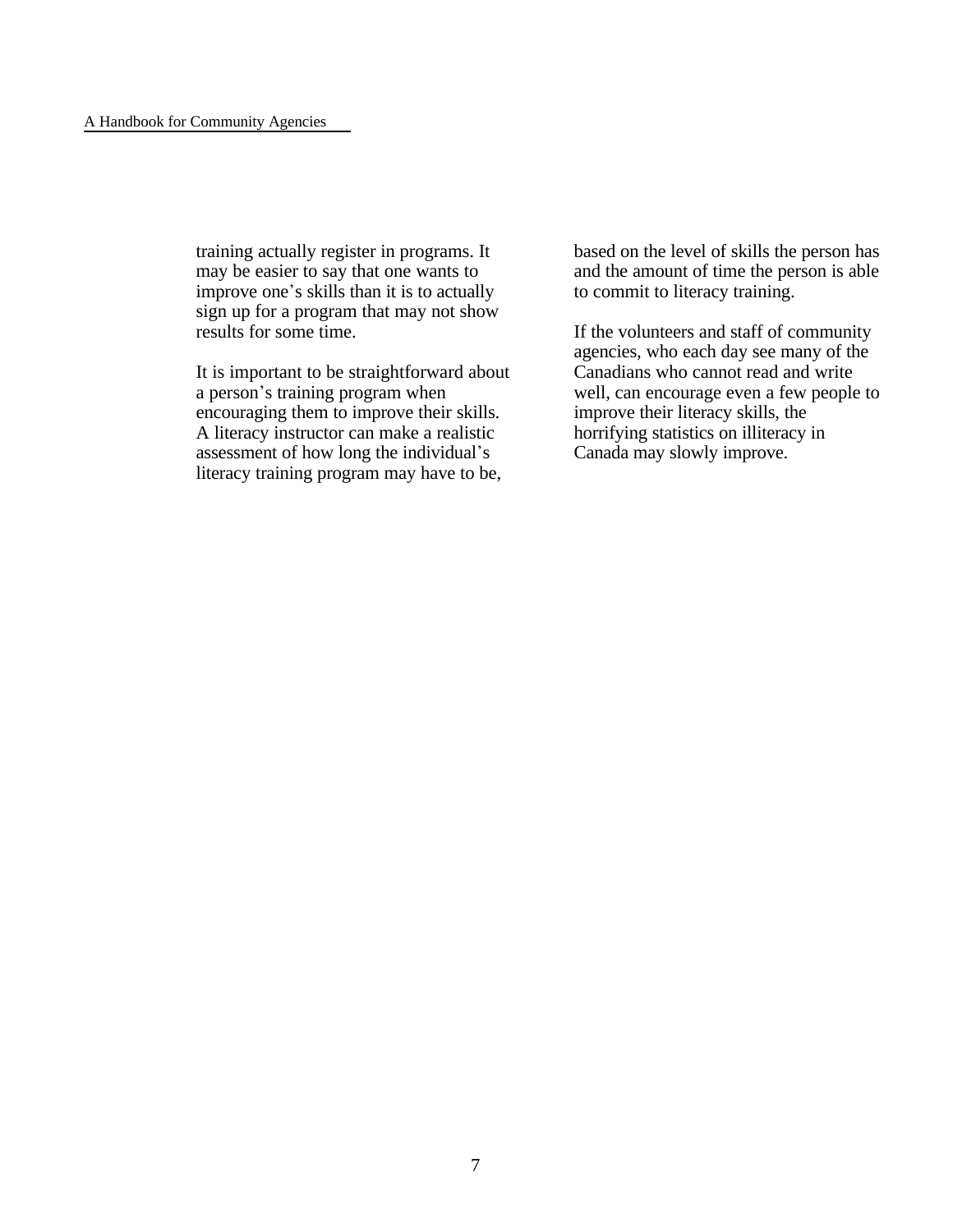### **Looking for Literacy Barriers**

### **The Literacy Audit**

Over time, looking for literacy barriers in an organization can become an automatic process. When staff and volunteers get used to working in ways that enable people with low or no literacy skills to use an organization\*s services in comfort, they can spot troublesome practices and excessive literacy demands more easily. Until that point of continuous review is reached, occasional literacy audits can uncover literacy barriers.

A literacy audit is like an organizational or program audit, in that it involves systematically reviewing all elements of an organization\*s operations to assess the extent to which it is literacy sensitive. A literacy audit can help you spot literacy barriers, such as unnecessary forms, and help you identify opportunities to promote literacy training among the people who use your programs and services. Each section of this handbook can assist your organization in analyzing your programs, procedures or paperwork to improve their accessibility and sensitivity to literacy.

Before you do your first literacy audit, you may find it helpful to consult with a representative of a literacy organization in your area.

By describing your service, the people who use it, and your procedures to a literacy professional you may get some useful

guidelines and suggestions on where to look for barriers and on how to remove them. If a literacy worker or someone who is taking a literacy-upgrading program can visit your organization, he or she may help you to see your offices and processes with new, literacy-aware eyes.

### **What is Your Literacy Quotient?**

There are six main areas of your organization that can be reviewed in a literacy audit. You might choose to concentrate on one, several or all of these areas at a time. Through a literacy audit, you can assess your organization's literacy quotient by systematically reviewing:

how you set up your offices;

how you communicate;

how you do your work;

how you train your staff;

how you can refer people to literacy-

upgrading programs;

how you can work with other agencies concerned with literacy.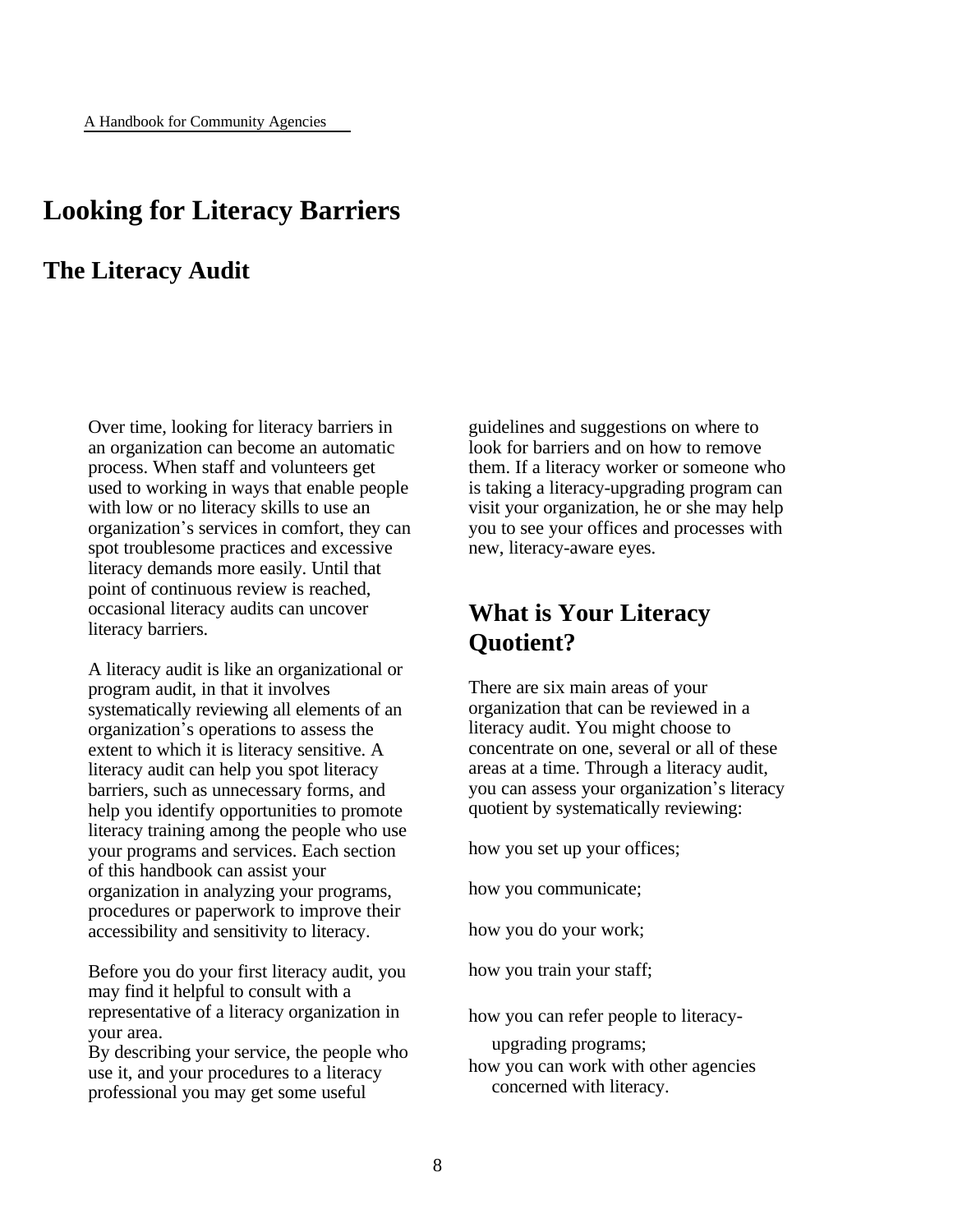The following sections of this handbook can help you do a literacy audit of your organization. You may choose from a series of ideas and suggestions to improve your agency's literacy quotient. Achieving awareness and sensitivity to literacy in an organization's programs, policies and procedures takes time.

There are no magic solutions. You know

your organization best. The ideas in this book can assist you to develop solutions that are tailor made to respond to your agency's literacy challenges.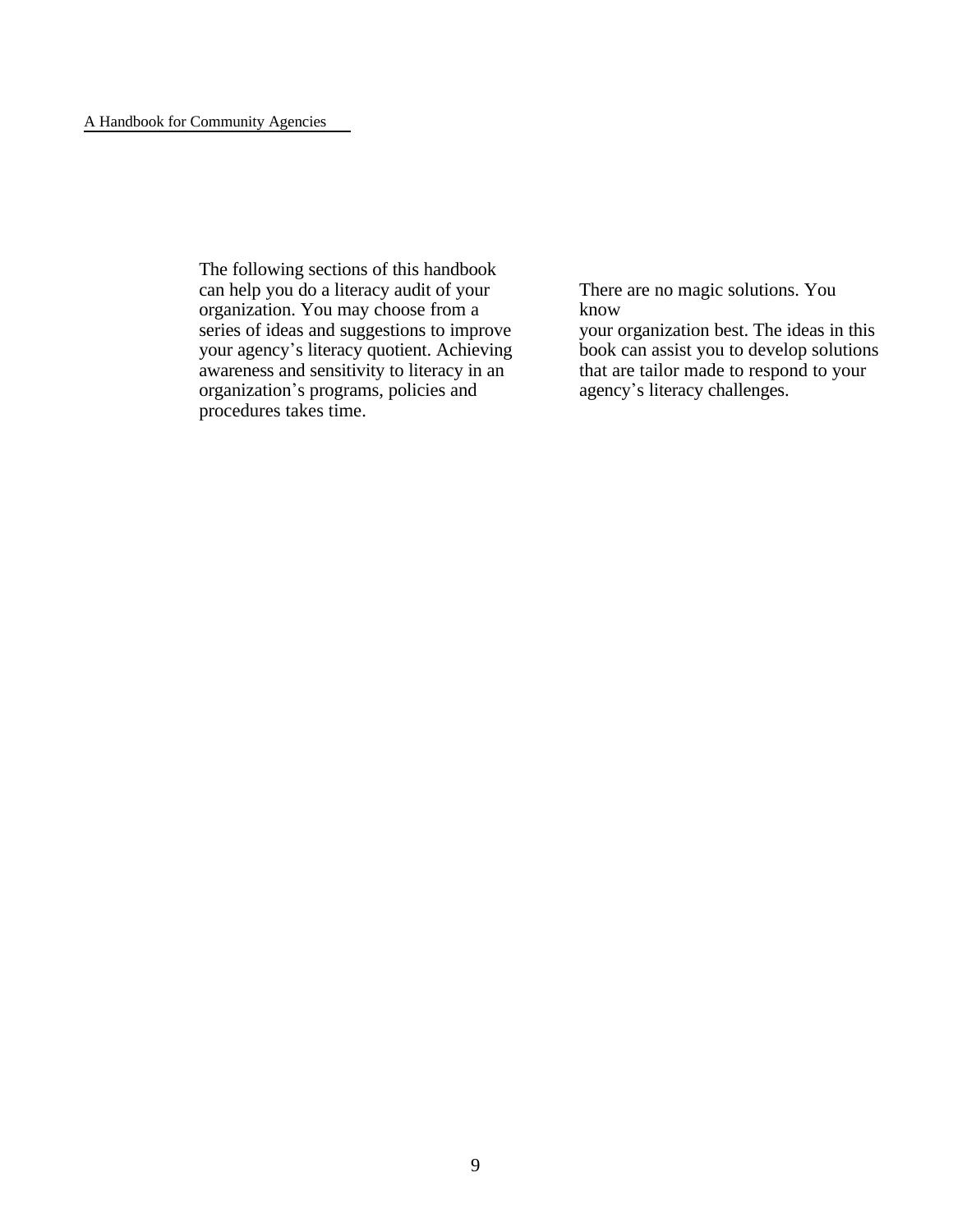# **Caring for Your Environment**

How does your organization appear to people with low or no literacy skills who have not used your services before? The image you project is important for first impressions and can be intimidating if it is heavily reliant on the written word.

### **Help People Track you Down**

How do people generally find out about your organization? How do they find your offices? If you advertise, make sure you use simple language and include any logos for your organization that are well known. If there is no room for a simple map showing your location in relation to wellknown landmarks, you could tell people that bus number 95 will take them to your door. The same information may be helpful to people who telephone for information and an address. "We're right next to the dry cleaners, across from

Lion's Gate Mall," may be more useful than just a street address.

### **On the Outside**

Take a look at your street level front door signs. Is your street address clearly visible from a distance? Your organization name may be long or complicated, but there may still be simple ways to convey what you are so that people can find you easily. A sign saying "Help for Families" before your official name or a graphic showing a family may be easier for people to identify than something such as "Wentworth County Professional Family Services."

Where people speak different languages from the majority around them, it may be appropriate to put up signs written in those languages as well as your main language of

# **Literacy Notes**

Help people find you and find out about you:

- Tell people what buses stop nearest your offices.
- Use small maps showing well-known landmarks in your ads and handouts.
- Use simple language in your advertising.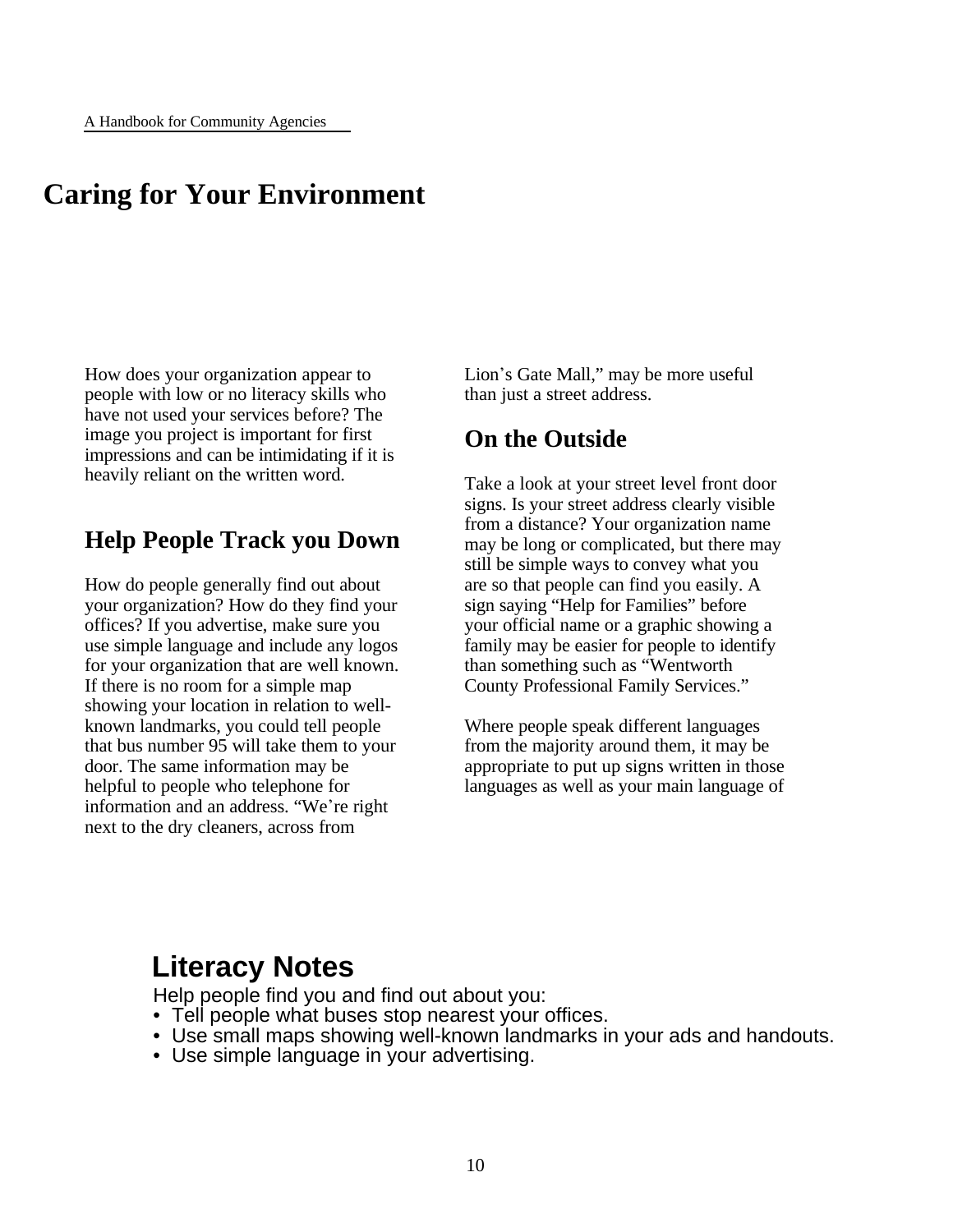# **Literacy Notes**

Make sure that your signs:

- Use simple language and well-known graphics;
- Are visible from the street, the entrance hall, or the elevators;
- Are bilingual or multi-lingual, if this is appropriate.

business. Government offices and community services in Iqaluit use English and Inuktitut on their signs as a matter of course.

How easy is it to find your door? If you're on the fifth floor of an office building, is there a clear sign on the ground floor to direct people to your offices? A sign opposite the elevators on your floor is also helpful, as is an open door policy. It's much easier for all of us to see inside the offices we have to approach instead of having to open a door into a crowded waiting room and look around for something that looks like a reception desk.

### **On the Inside**

How you receive people into your organization for the first time is critical. Once people know you and have met someone in your organization whom they have found helpful, they are less likely to be intimidated by literacy barriers in your information and practices. But until that time, the people who greet newcomers and the processes for your clients and customers, can set the stage for successful or troublesome starts to relationships with the people you serve.

#### *Welcome! The Reception Area*

Make sure the receptionist is visible from your doorway and is able to see people as they come in. If that is not possible, make it clear where people can find the reception desk. Use graphic signs and arrows if necessary.

If you have any say about colours used in reception areas, remember that bright colours are inviting to people but become discomfiting after a period of time. That's why fast-food restaurants tend to use them. Softer colours are easier to take for longer waits.

Try to give people some privacy when they speak with the receptionist. They may want to explain that they can't complete the form they've just received on their own.

#### *First Impressions* - *Beware the Paper Tiger!*

Surround people with posters that say things with pictures rather than words. Keep your organization's mountain of paperwork out of sight of the waiting area. Watch out for bulletin boards crammed with wordy pieces of paper.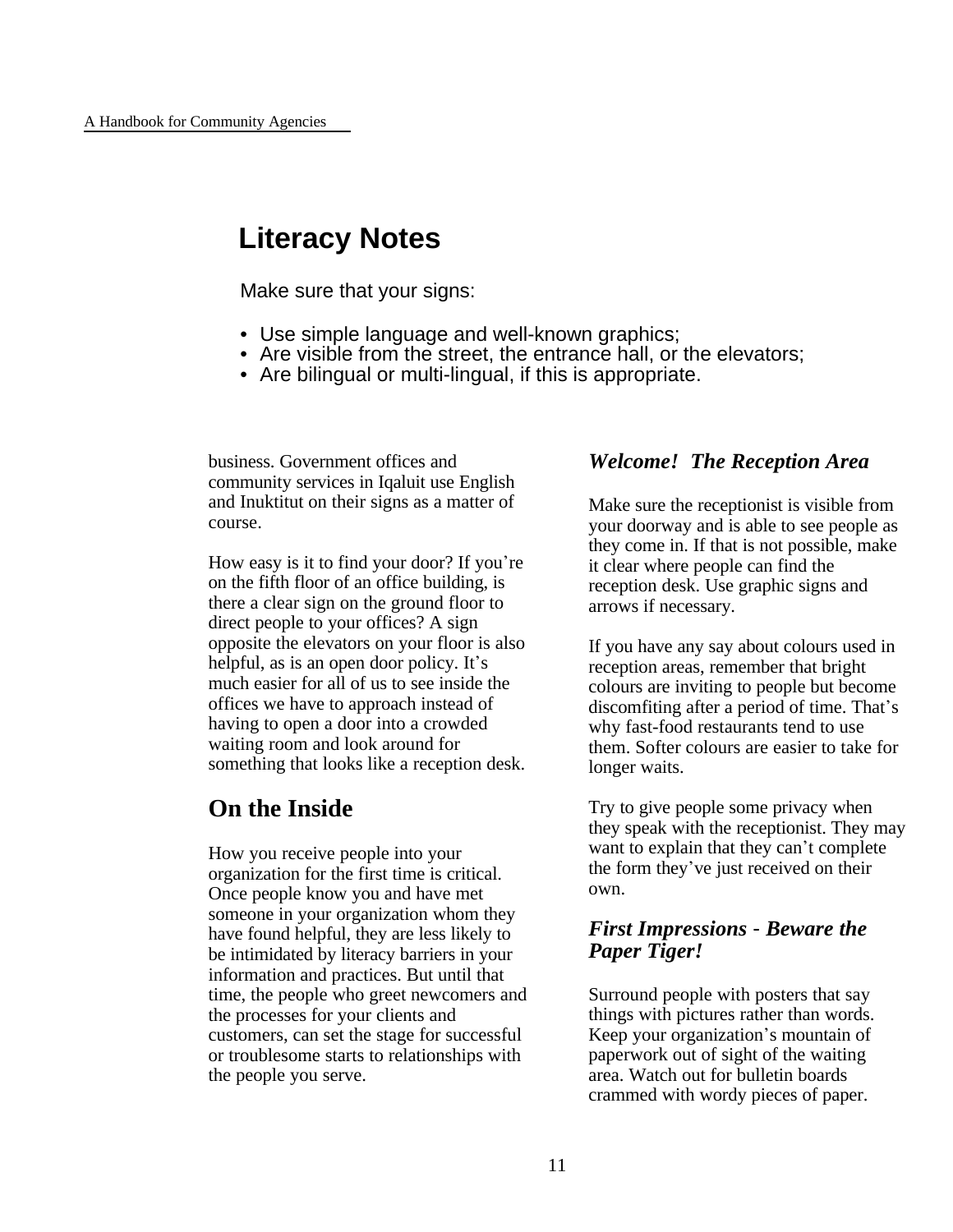Avoid handing people a form to complete as soon as they walk in your door. If completing forms is a must, allow reception staff the time to help people fill them out. "Would you like me to fill this form out with you or would you prefer to do it yourself?" takes the literacy burden off the person using your services. The staff time used then may save trouble and

time further down the road.

Your organization may prefer to have forms completed by counsellors. If so, let people know that they can fill out the form while they wait or take it in with them later to work on it with the counsellor.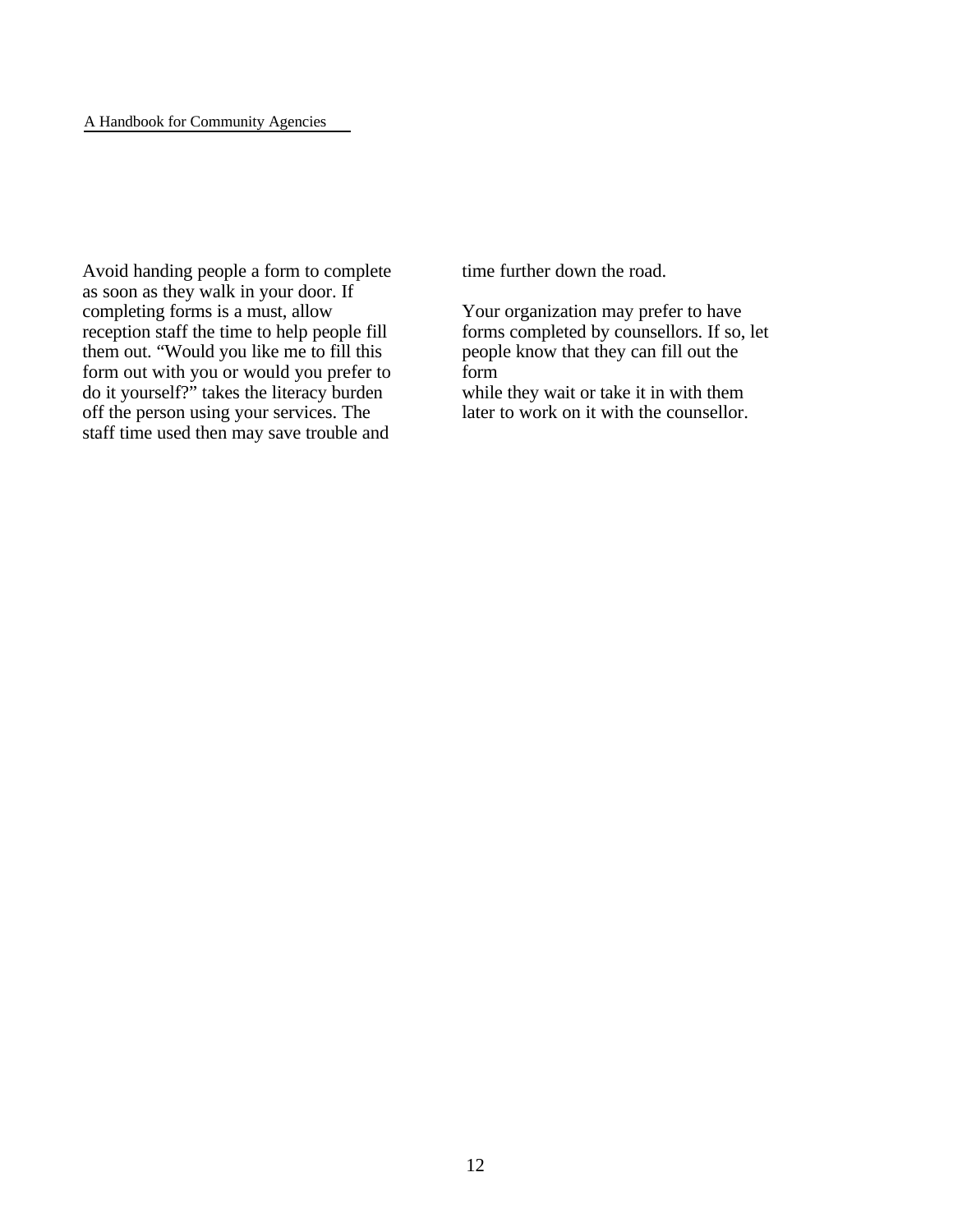# **Plain Language Primer**

We have all been the victims of bureaucratic writing. We've had to read a sentence or a paragraph over and over to try to understand what the writer was saying or deciphered instructions only to exclaim, "Why didn't they just say that? It's so simple!" Plain language writing is the art of stating things clearly. Its goal is to make the writer understood. It does not make language dull or insult the reader's intelligence, but it avoids "fancy language" when a "plain" expression will do.

Plain writing can make your organization better understood by the people who use it. It is useful when serving people with low literacy skills, but it helps all of us to avoid misunderstandings and ambiguities. This plain language primer will help you present information about your organization clearly, to the benefit of people with a wide range of reading skills.

### **Look at Your Forms and Materials**

Ask someone who doesn't know your organization well to take a critical look at the kind of materials and forms you give to the people who use your services. Let the person know that you are not testing him or her, but that you want to kiiow whether you have stated things clearly and whether your paperwork is easy to use.

You can also determine which of your forms and materials might need changes by checking with staff to find out which material raises the most questions. A lot of follow-up questions may mean that the information is not stated clearly or that more information should be included in your brochure.

If you don't feel able to do a wholesale revision of your written materials, take a look at the list of items that are scheduled to be revised and reprinted over the next year or so. Then build in time to approach each written product from a plain language perspective. It takes time to write simply. Try to take the time you need.

One organization found that it had to train its staff members and volunteers to use the new forms it had designed. If your staff needs training to understand your materials, how can people who are using your services for the first time be expected to handle them?

Be prepared to hear that your forms look complicated and that the information seems boring. If you ask a person to paraphrase what they learned in reading your information, you may find that people don't really understand what you're trying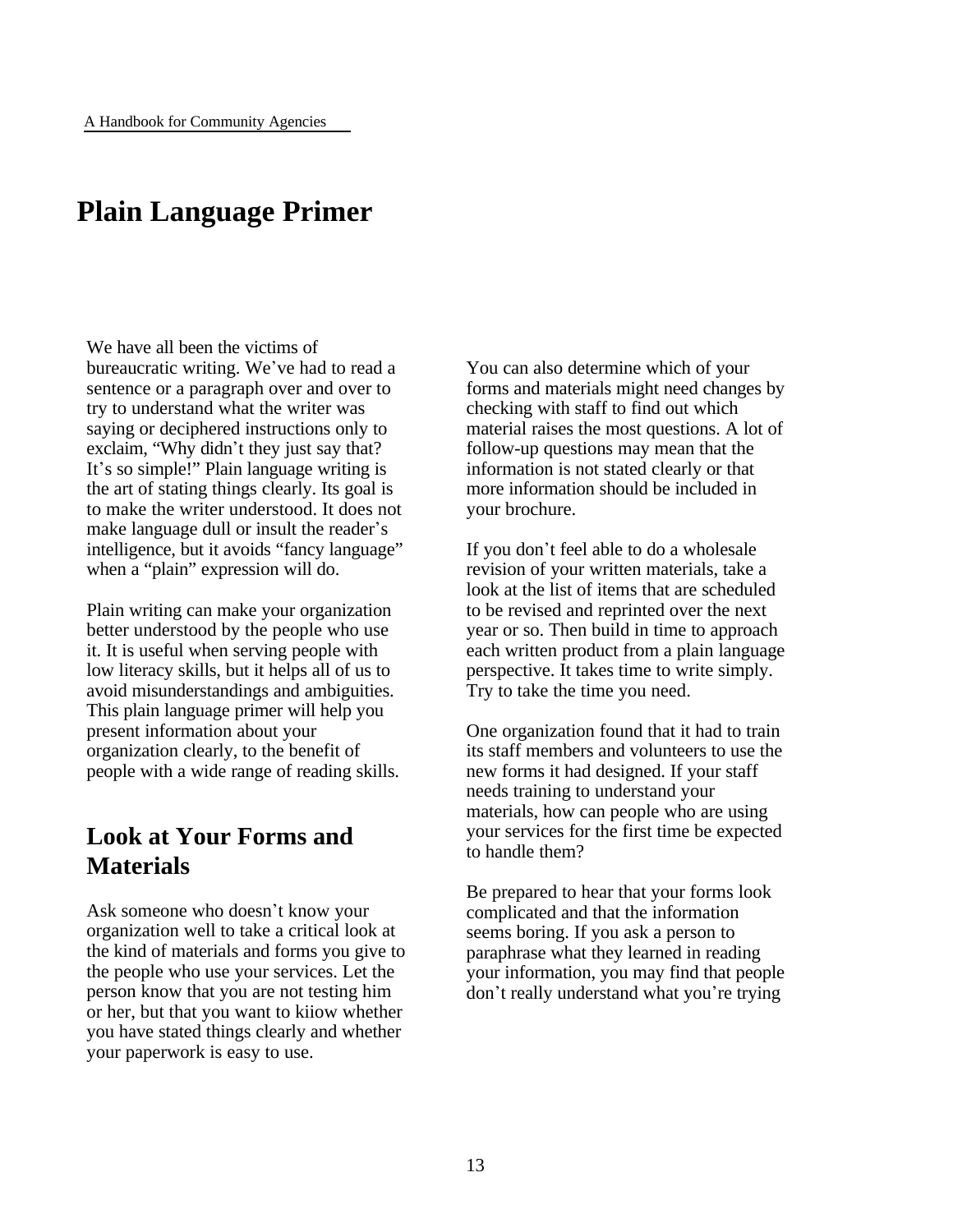to say. If the news is bad, take heart. Making your organization better understood can bring you extra benefits. Here are some suggestions you might find helpful.

### **Ease the Paper Burden**

You may be used to saying everything about your organization in written pamphlets, but could you use video or audio tapes? A reception-area video can play repeatedly to let people know how your organization works. Posted drawings and photos can do the same job, perhaps for less money.

Audio tapes can be used instead of pamphlets to let people know more about their legal rights or how their eligibility for government benefits is determined, for example. You may want to set up a listening library for use on your premises or on a homeloan basis. Audio tapes can supplement or reinforce the information in your pamphlets.

Where paper-based information is needed, try to use pictures, graphics and, of course, simple text to get your message across.

### *Keep it simple*

Try not to write information geared toward the public in the same kind of language used by your staff everyday. The technical terms and bureaucratic procedures that are second nature to people working in an organization are often meaningless to the uninitiated. When writing pamphlets, letters, instructions and other materials, keep the following plain language principles in mind.

### *Limit each sentence and paragraph to a single idea*

If you find yourself writing something like, "Follow the abovementioned routine daily for the first week, taking care not to exceed the number of repetitions prescribed," try instead to separate the ideas. In one sentence, advise people to follow the daily routine for one week. Then, in the next sentence tell them what they are to do after that. What happens in the second week? And thereafter?

The warning about not exceeding the number of prescribed repetitions should be mentioned separately. If the warning is important, you may want to highlight it by placing it first in the instructions or, at least, giving it its own paragraph, perhaps also explaining why the warning should be heeded.

### *Use short sentences, simple words*

Beware the run-on sentence! It is easier for people to focus on a single idea at a time. A sentence such as, "In the event that provisions are inadequate for the initial period, you may request special emergency supplies, which are limited to essential items and which can only be provided under extraordinary conditions," has too many thoughts and probably more information than the person could possibly need. A number of improvements can be made:

Words such as "provisions," and "inadequate," and expressions such as "initial period," and "special emergency supplies" can easily be replaced with more common, more easily understood terms. If the "provisions" are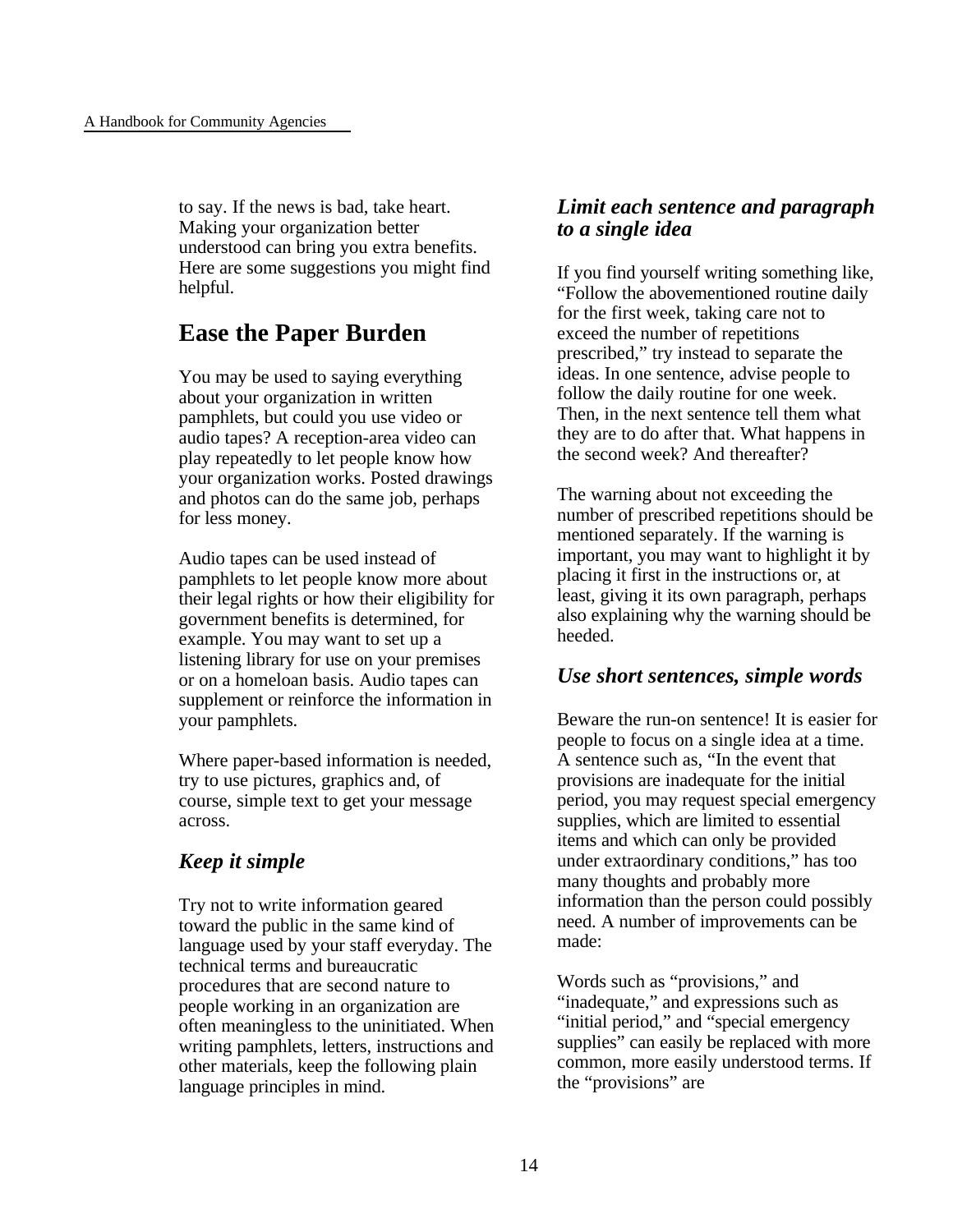food, say food. Doesn't "in the event" really mean "if"? Try, "If you don't have enough food for the first two weeks, you can ask for more."

Don't say "initial period" if you are talking about two weeks or another set period of time. Always use the clearer term. And don't vary the terms you use to try to make things interesting. It is easier for people to understand things when terms are used consistently. We also remember more when important information, such as "two weeks" is repeated in a text.

If you must use a difficult word, try defining it in the same sentence or the next: "The median age of workers will rise to 38 over the next ten years: With 50 per cent of workers over age 38, employers will have to consider training programs for older workers."

Keep paragraphs short. Even if one idea has to be discussed at length, divide the information into short paragraphs, each containing an important element. Compare these two notices:

All recreation facilities are to be kept neat and orderly. Users are asked to return equipment to storage bins located at the north end of the exercise area after each session. Report any equipment damage to the facilities manager. Keeping these facilities and sports equipment in good repair is the responsibility of all members. Please do your part.

All recreation facilities are to be kept neat and orderly.

Users are asked to return equipment to storage bins located at the north end of the exercise area after each session. Report any equipment damage to the facilities manager.

Keeping these facilities and sports equipment in good repair is the responsibility of all members. Please do your part.

The second presentation of this information highlights the instructions regarding the storage of equipment and the reporting of any damage. It looks easier to read because the block of text is less dense.

### *Organize your ideas*

Say the most important thing first. For each paragraph, each section of a pamphlet or a letter, there is one idea you most want to get across. Say it first.

Members are asked not to leave wallets in unprotected lockers. If you leave your wallet in a locker, use a combination lock, Five people have had their wallets stolen in the past two weeks.

Compare that to:

In the past two weeks, five people have had their wallets stolen from the locker area. Please take your wallet with you or use a combination lock on your locker to protect your belongings.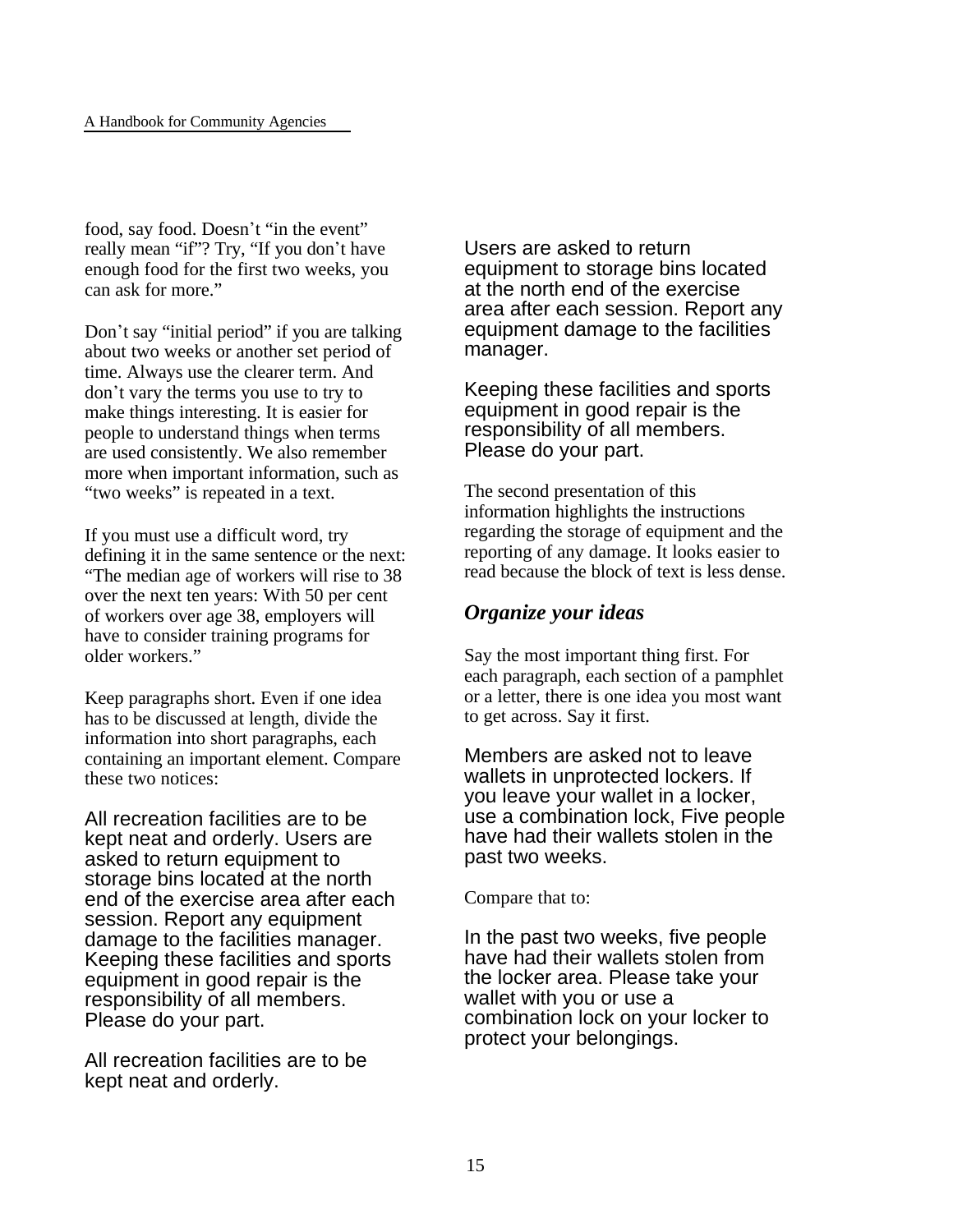In the first example, members may wonder why they are being asked to change their habits. If they are not told at the beginning that there has been a security problem, they may not bother reading the whole note. State your main point first.

### *Use informal language*

Bureaucratic language is everywhere. For some reason, people often prefer to say things in complicated ways, perhaps because they believe it sounds more official. You have probably seen sentences like this:

Incarceration is the usual consequence of repeated criminal behavior by juveniles.

The ideas can be stated more simply:

Young people who break the law more than once or twice usually end up in jail.

The second phrasing probably does the job as well as the sentence above, but it uses simpler language and it puts first things first. The sentence deals with young people, so they are mentioned first. Going to jail is the result of breaking the law, so the idea of jail follows the idea of breaking the law. Putting ideas in logical order helps people make sense of what you're saying.

Another example:

Salary demands from the union are being considered by management.

Compare this to:

Management is considering the

### union's salary demands.

The key idea is that the demands are under consideration, so that should be stated first. It is clearer to state the "union's demands" rather than the "demands of the union." "Management is considering" is more easily understood than "are being considered by management."

Informal language just helps us be understood. It shouldn't change the sense of what you want to say. Being informal doesn't mean using slang expressions. Try to use proper language and grammar. The rules of language usually help us to be better understood, after all.

### *Use drawings, pictures, graphics and caution*

It may be helpful to use a picture instead of words when this can be done, but be careful about the images you use. There may be cultural sensitivities among the people who use your services. Make sure that symbols that are familiar to you mean the same thing to them. The easiest way to find this out is to test your drawings with some of your clients or customers. If a drawing or image is not clear to people, don't use it. It may only confuse matters.

### *Avoid stereotypes, respect differences*

Make sure that your information portrays women, men and people from cultural, racial and religious minority groups in a positive, nonstereotypical way. It is important that the people who use your services see themselves in your literature and that that portrayal be positive.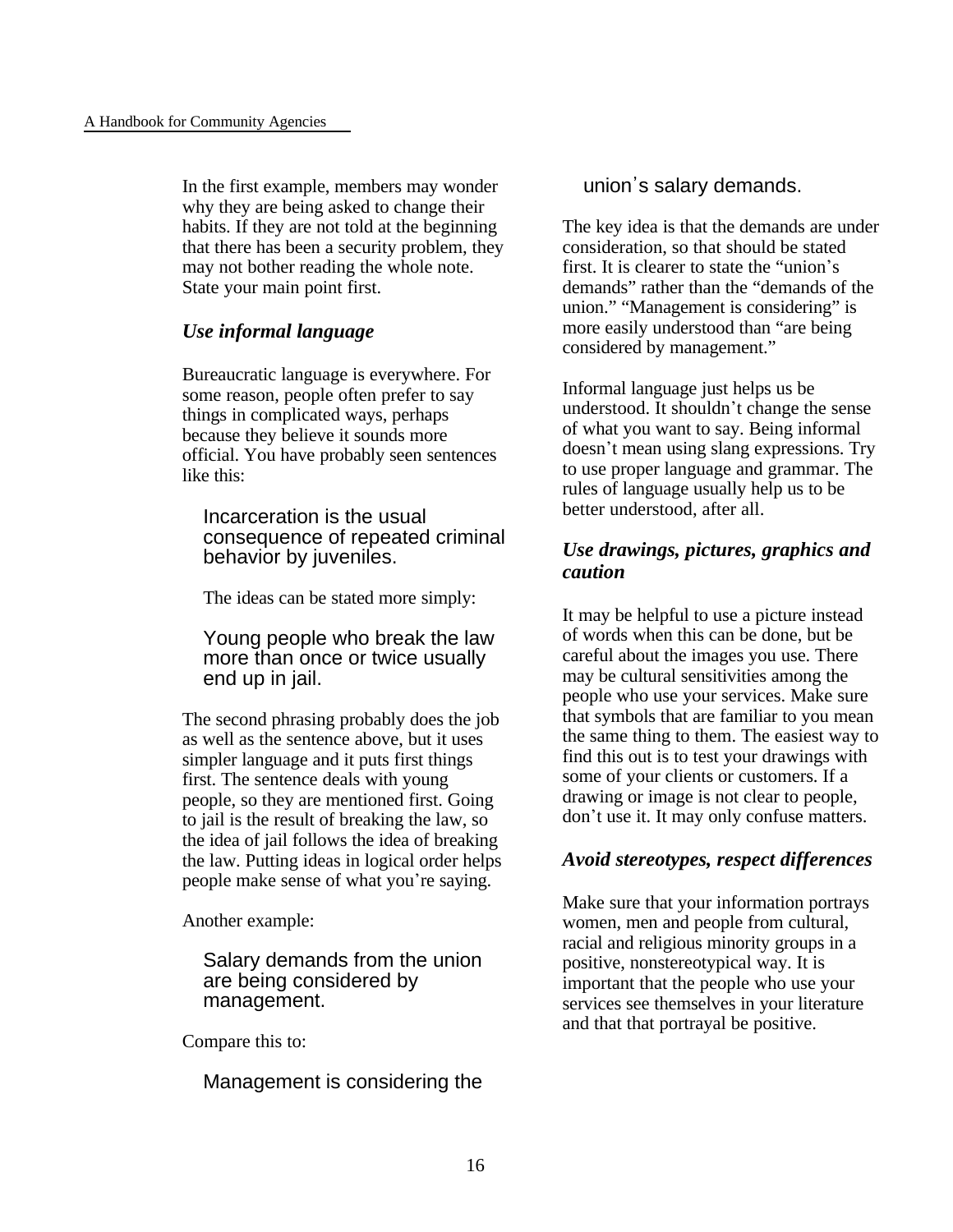If your services are offered in more than one language, make sure your literature is too. Try to ensure that translations are of high quality, that they are written in plain language and that they reflect your intended meaning. Get a staff member or client to review all language versions to compare the meaning of the materials.

#### **Appearances Count**

People are more likely to read materials that are pleasing to look at and don't seem to require a lot of effort to read. You can give your materials this appearance by using small blocks of text, a large print size, graphic designs where appropriate and highlighting for important information.

The following text buries important information:

A résumé is the job hunter's most important tool. It sums up all your experience, abilities and skills in ways that will interest employers. We'll help you organize information about your work experience, volunteer work, education, and training in ways that can get results! For example. did you realize that experience in volunteer work such as coaching a children's sports team, collecting donations for charity, and organizing fund-raising events can help you find a job? We'll show you how to make the most of the skills you have.

It can be reorganized to say the same things, but in a more pleasing way:

A **résumé** is the job hunter's most

Important tool. It sums up all your experience, abilities, and skills in ways that will interest employers. We'll help you organize information about your:

- work experience,
- volunteer work,
- education, and
- training

in ways that can get results!

For example, did you realize that experience in volunteer work such as:

- coaching a children's sports team,
- collecting donations for charity, and
- organizing fund-raising events can help you find a job? We'll show you how to make the most of the skills you have.

Don't overuse highlighting. Use it to draw attention to the most important points you are making.

Use point form for lists of items that are all related to one idea. Point form is most effective for series of brief phrases, but it can also help to break up text when you are presenting a number of lengthier ideas related to one theme.

When listing ideas in point form, try to avoid single, long lists. It is easier to understand and remember two to four items in a list than it is to deal with twenty. If you have twenty things that must be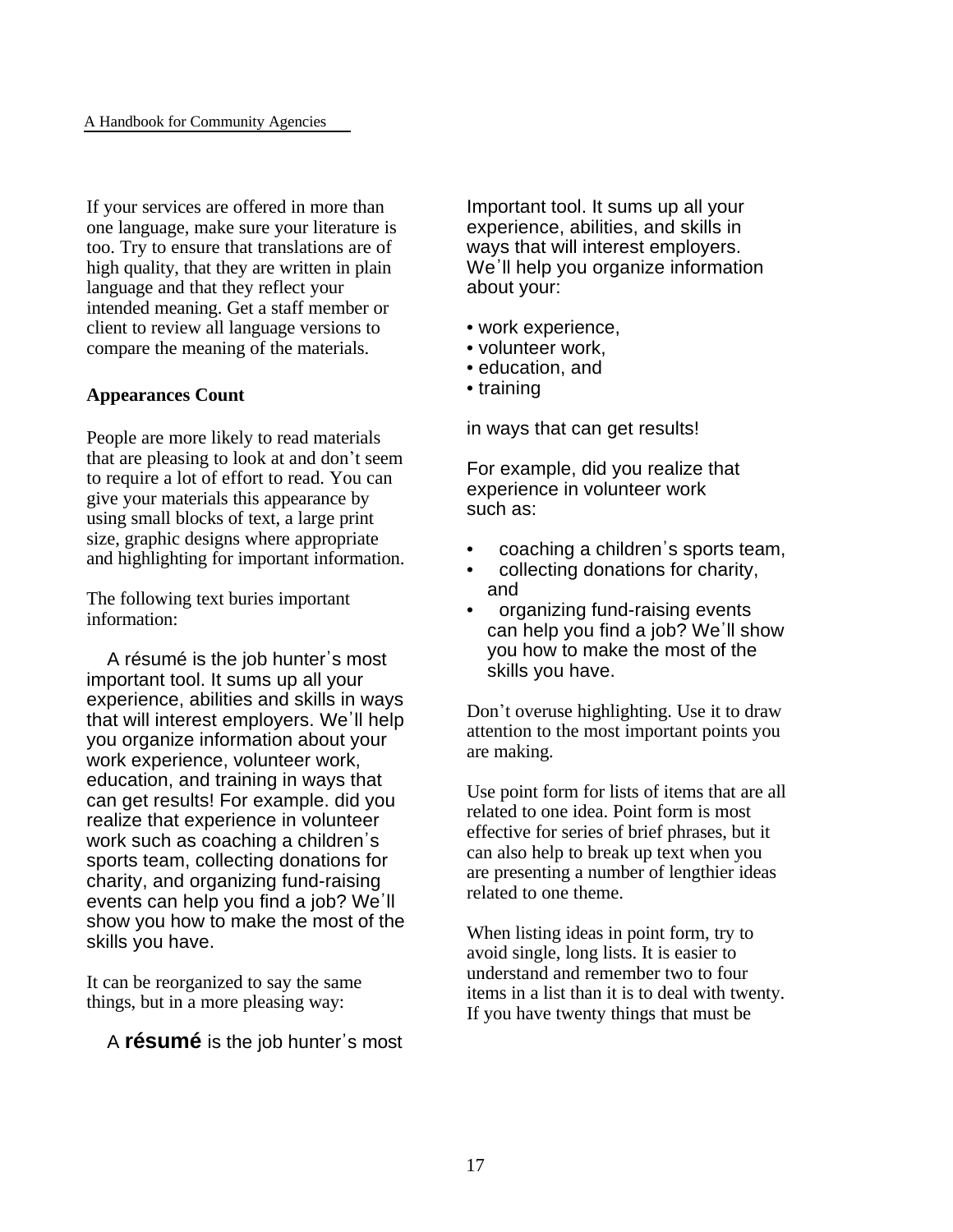mentioned, try to group similar items together. Compare the following lists:

Campers will require the following equipment:

- Sleeping Bag
- Dishes
- Ground sheet
- Cutlery
- Air mattress
- Fishing equipment
- Waterproof duffle bag
- Warm clothing with identification labels
- Cooking utensils

Campers will require the following equipment:

#### **Bedding:**

- Sleeping bag
- Ground sheet
- Air mattress

### **Clothing:**

- Warm clothing with identification labels
- Waterproof duffle bag

### **Food preparation:**

- Cooking utensils
- Dishes
- Cutlery

### **Other:**

Fishing equipment

Avoid using very small type sizes and consider any special needs of your target audiences when designing your information materials.

### **Keep to Form**

The use of some forms is inevitable. Make sure that the forms you use are as simple and straightforward as possible. Could you get by with asking for people's "Name" instead of "Surname, Given Name, and Initials," for example? Leave lots of room for people to write the answers to your questions and don't ask information you can do without. If some of the questions you have to ask simply cannot be worded in brief phrases using basic language, you may be better off saving them for interviews with counsellors. It may be easier to explain what the questions mean in person instead of on paper.

With plain language materials, your organization may be more successful in reaching the people you want to serve. You may find that you have to spend less time explaining things that have already been covered in writing. And there may be fewer misunderstandings about your procedures and practices. There can be big payoffs for a little plain talk.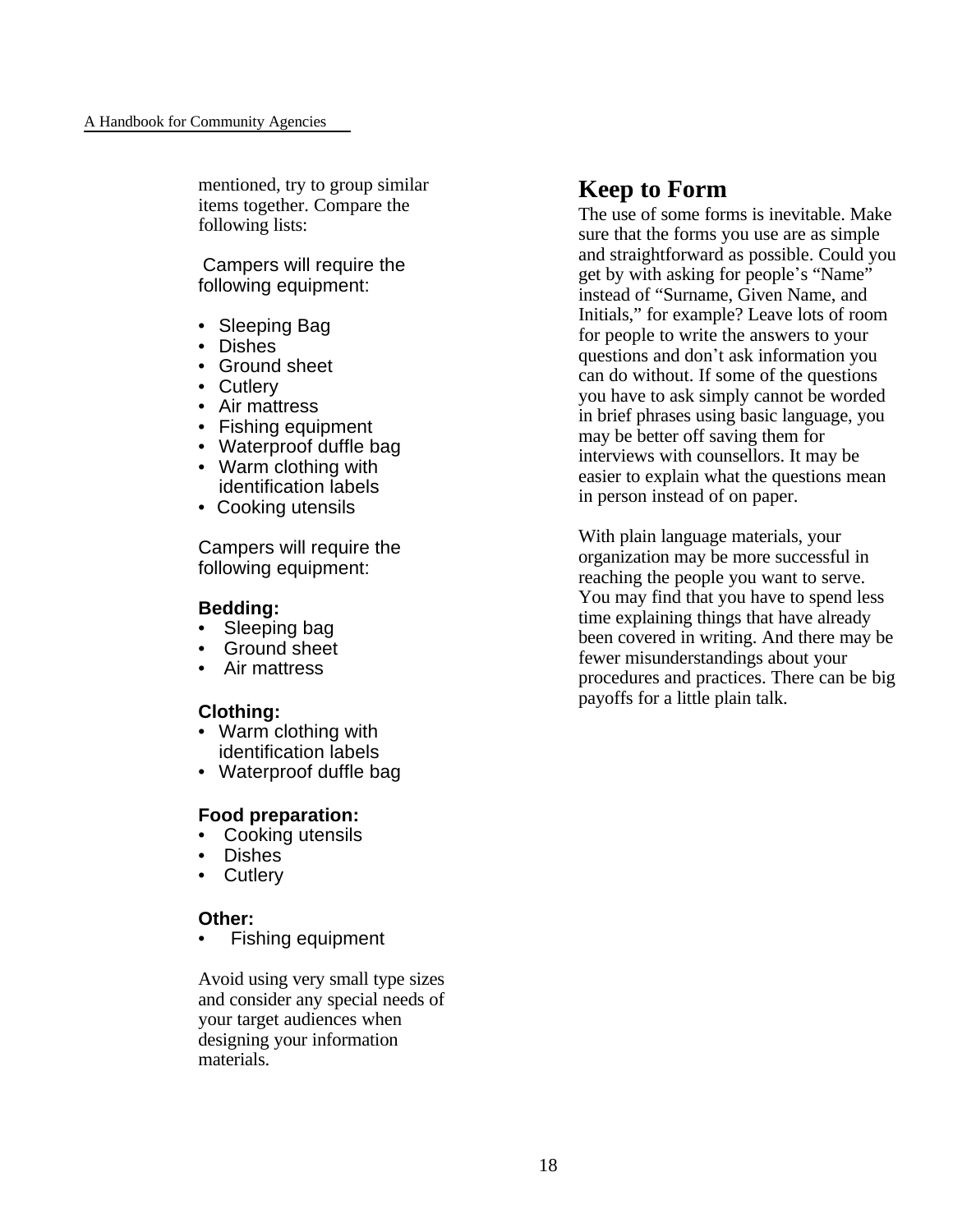### **Programs, Policies and Procedures**

Once people learn one way to do things at work, it can be difficult to change habits. "That's the way we've always done it," and "There's no time to do things that way," can be the catch-phrases of complacency. Change doesn't have to be disruptive. Also, benefits that accrue days or even months after a change has been implemented are just as important as immediate payoffs.

### **Make Literacy Part of your Mission**

Use the wording of your organization's mission statement to promote your commitment to literacy. How does literacy relate to your organization's goal of empowering people, increasing their ability to live independently or providing them with legal assistance? If literacy sensitivity is not mentioned specifically in your agency\*s list of goals, you may wish to expand your mission to include it. Then literacy awareness can form part of all your activities. It can be a routine part of program design, for the programs you now administer and for those you will add at some future date.

Even if literacy isn't part of your agency's mission, it can help to define the objectives of specific programs and projects and be part of the agency's overall operational

objectives. Literacy concerns can be built into operating procedures at all levels of your agency's operations from client literature to volunteer promotion. Furthermore, literacy sensitivity is noticed by funding organizations who are always seeking evidence of agency impact and relevance in the community.

If your strategic plan calls for a communication plan, build in elements which will routinely screen promotional materials or monitor client intake procedures for literacy needs. If literacy is part of your program design to begin with, it will become second nature for staff and volunteers. Once agencies become sensitive to literacy needs, staff may, for example, make clients and customers aware of literacy training programs in the community. Then, if the demand for this kind of support grows, agencies might consider arranging to bring the literacy agency's services in house.

Each agency's response will depend on their clients' preferences. Some clients may want to take literacy training away from your agency because they would prefer to be "students" rather than "clients."

The following suggestions may reflect the ways you already do business. Some of the ideas may be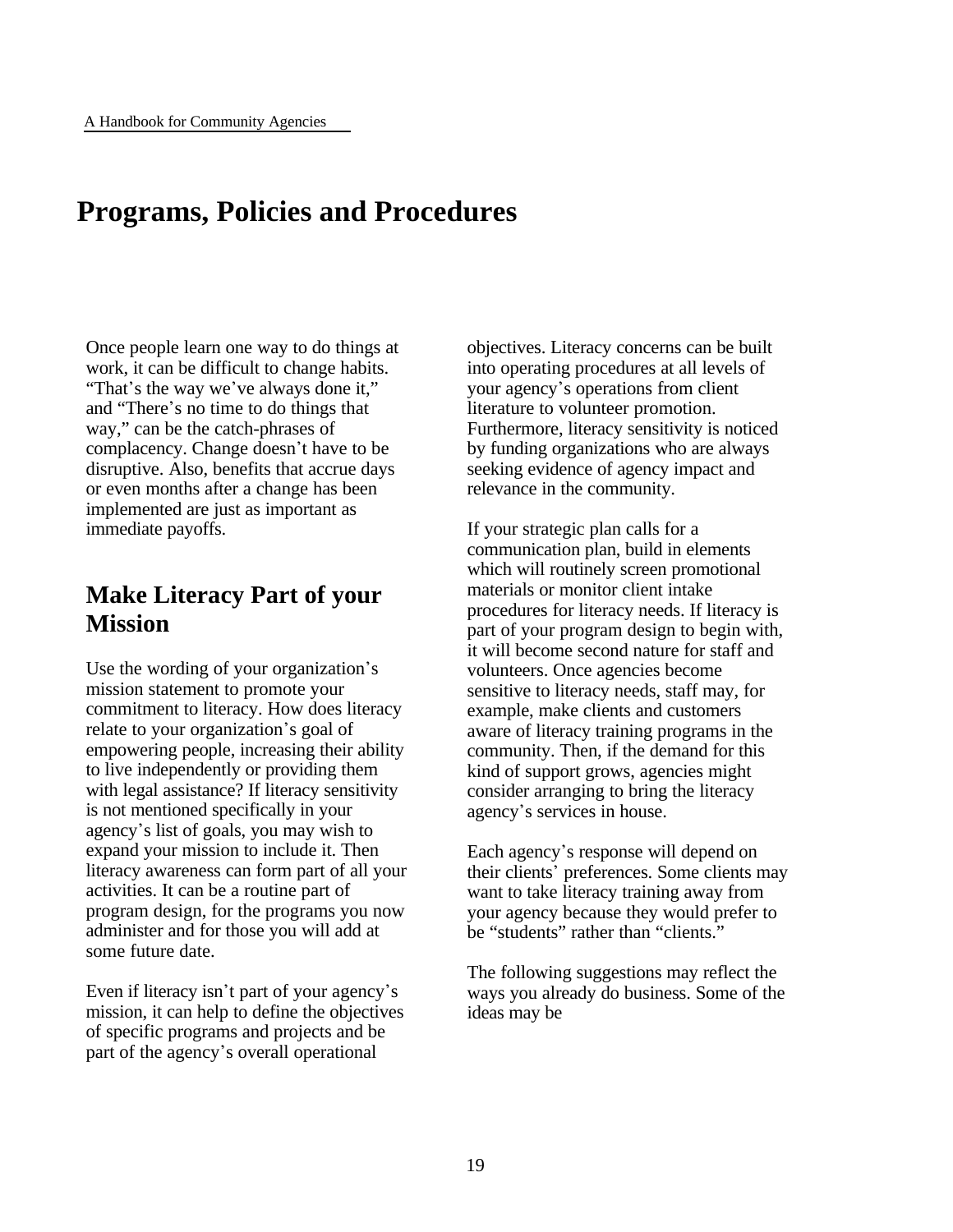new. All are designed to enhance your organization\*s accessibility to people with low or no literacy skills.

# **We**\***re Easy to Deal With**

First impressions mean a lot. The procedures people face when they approach your organization for the first time can establish a relationship of trust or fear, depending on the literacy demands made on people. The attitudes of staff and volunteer personnel are very important factors in making people feel comfortable with their level of literacy and your services.

### **Yes, We**\***re Interested**

Like all of us, people with a literacy problem will accept assistance, if it is offered in a way that shows respect. Reception staff and counsellors who spend time explaining programs and procedures and offering assistance in the same way to all clients or customers are likely to hear honest admissions of people's limited abilities to read and write.

On the other hand, when people receive a form from someone who barely looks at them while reciting routine instructions, they are not likely to want to confide their problems. They are much more likely to disguise their inability to read or write, get help elsewhere or just leave, sometimes in sadness or anger.

The Plain Language Primer in this handbook has some suggestions on how to reduce the paperwork your agency provides to and demands of people who use your services. It also describes how you can write materials to be understood by people

with low literacy skills. If you must greet people with a form, offer help with it and not only to those people you think might need help.

"Would you like me to fill that form out with you, or would you prefer to do it yourself?" can be the standard phrase you use, instead of "Do you need a pen?" If there is room, give people some privacy to complete the form on their own or to sit down with reception staff or a counsellor to do so. Put people, not paper, first.

# **Avoid Ten Dollar Words**

Along with reducing literacy demands and showing their interest and care, reception staff can make people with low literacy skills feel comfortable by using language that is easy to understand. Hearing "There's a four- to six-day waiting period" for professional staff to assess your eligibility — but they\*ll only do that if you\*ve completed these forms properly and been referred by the appropriate agency," isn't likely to make peoplc feel at ease.

The negative tone is a problem, but so is the use of ten-dollar words. If people are nervous when using your services for the first time, it may take some time for the information they hear to sink in. If it is hidden behind complicated, fancy language, your message may not get through.

The Ottawa Centretown Community Health Centre has made a commitment to letting people feel at ease when they approach the Centre, whether or not they can read and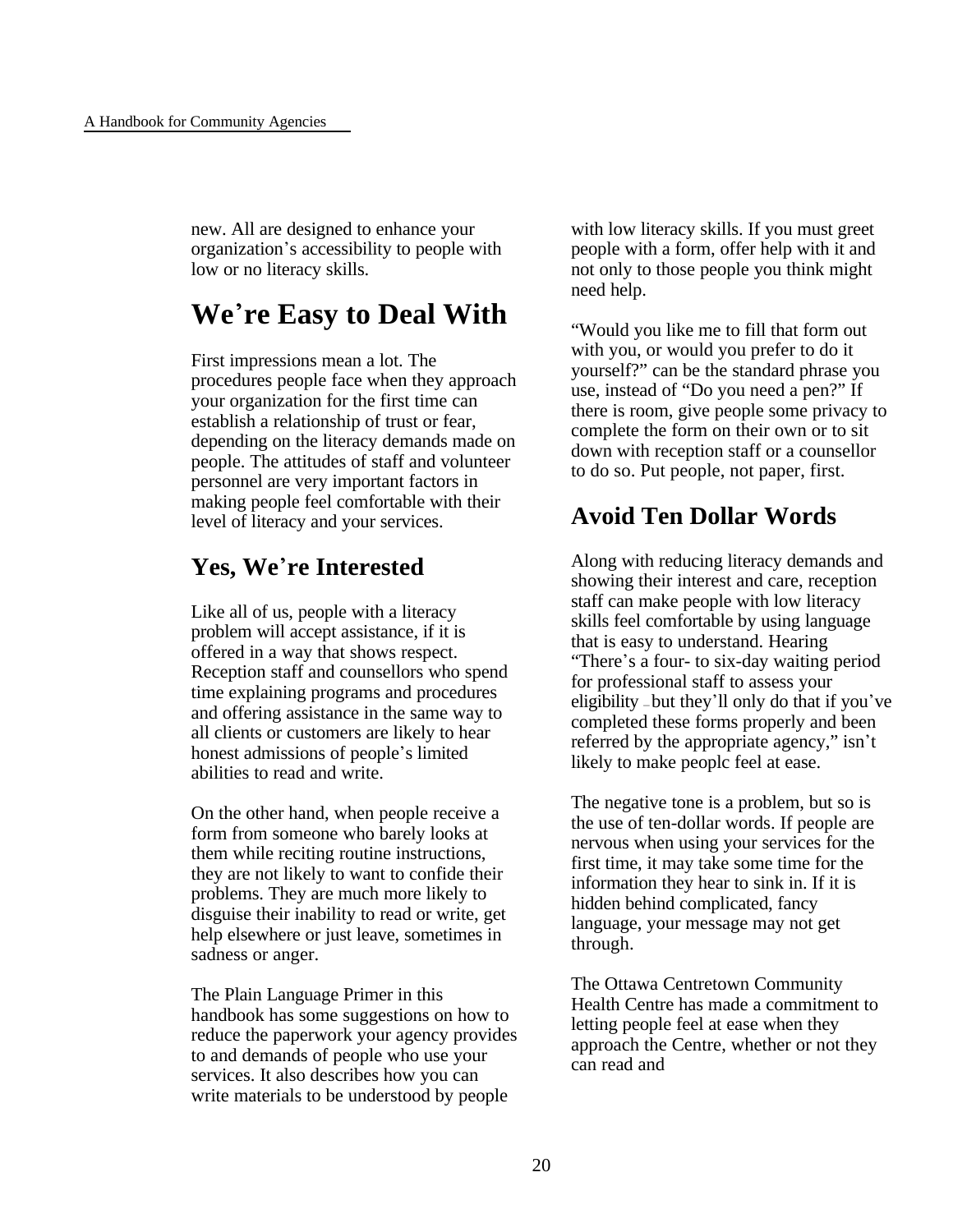# **Literacy Notes**

Be easy to deal with:

- Take the time to explain how your agency works.
- Avoid forms, or offer people help with them.
- Use plain language.

write. The Centre hired a Waiting Room Greeter who listens to patients' problems and concerns and offers information and guidance. In addition to providing literacy assistance when it is required, the Greeter offers information on social assistance including food, shelter, and clothing.

### **After the First Visit**

Once the necessary forms are completed and a person is registered for an organization\*s services, the next information received from community agencies is often a letter. If your organization has been frustrated by a low rate of response on written follow-ups, it may be because many people cannot read your letters. Your follow up could include a telephone call as an alternative or supplement to a letter. However, you may find this too time-consuming to institute for everyone who uses your services. If so, you could take note of who seemed to have trouble with your forms or other literacy demands and telephone only them.

Staff who become aware of an individual's low literacy might use a discreet colourcoded sticker on the person's file to alert

others to be sensitive to literacy concerns and use the telephone instead of letters for follow-ups. Also, if reception personnel complete the intake form for an individual, they could check a box on the form to indicate that the person appears to have low literacy skills. If you decide to do either of these things to identify people with low literacy skills, make sure the practice is not obvious. Staff must be especially careful to protect the privacy of the individuals involved. With this information, counsellors can be sure to offer the individuals alternative methods to written materials in individual program activities.

One organization issued business cards to people with low literacy skills, which they then handed to counsellors and others with whom they dealt in the agency, so that the personnel would avoid making excessive literacy demands. Clients appreciated the business-like, dignified approach of the cards.

Many things are literacy barriers. Every barrier removed improves your ability to work effectively with people who cannot read and write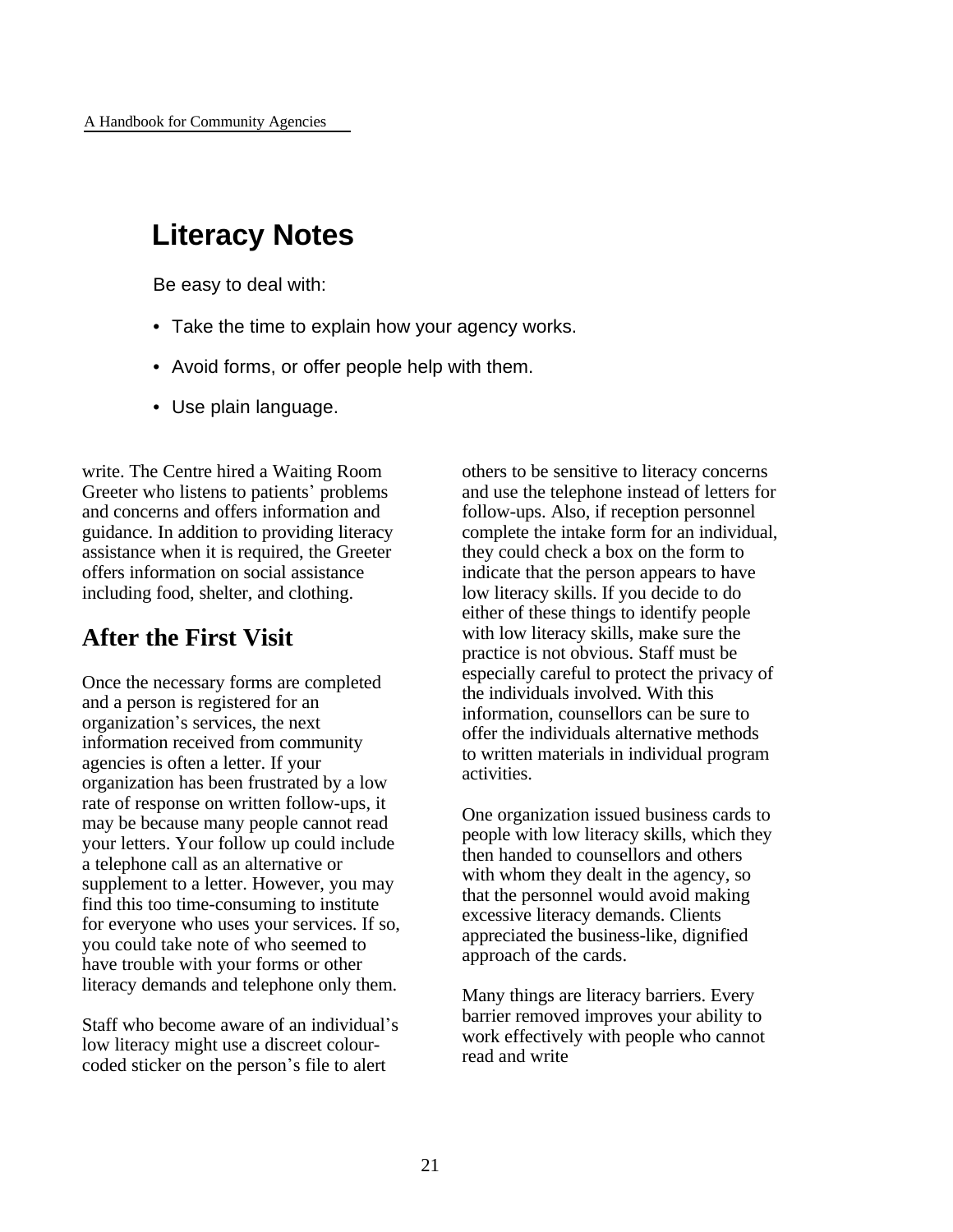

date of the person's next visit, and a clock to remind the person of the appointment time.

well. If you issue appointment cards to people, for example, take a look at how they are worded and how they appear to you. Are they filled with small print, advice on how to reschedule appointments if necessary, with room for a handscrawled date and time? Most of this information may be important, but can it be rewritten in plain language? Could a clock design and calendar be used to show the time and date of the person's next appointment?

The key to successfully introducing procedures and methods to identify clients with poor literacy skills and deal with

their

needs appropriately is personnel training. The next section of this handbook contains suggestions for sensitizing staff to people\*s literacy needs.

### **Alternatives to Writing**

If your organization offers group workshops, you can accommodate

# **Literacy Notes**

- Telephone people with low literacy skills instead of, or in addition to, writing them letters.
- Note discreetly on your files that the person has special literacy needs.
- Look for literacy barriers on everything you use to communicate.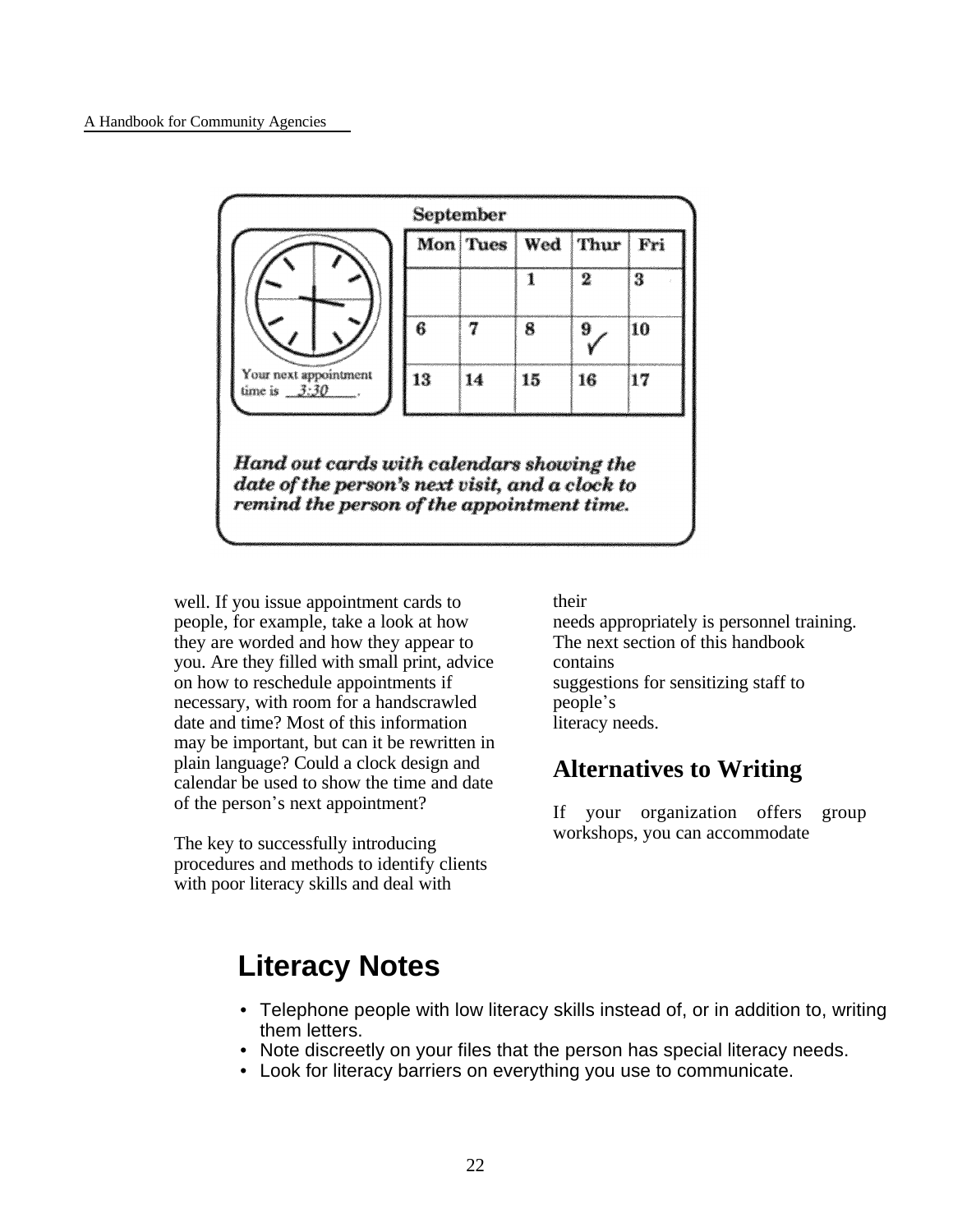participants' varying levels of reading and writing abilities by offering everyone an alternative. Instead of asking group members to write down their answers to questions, for example, people might be offered the choice of writing their responses or recording them.

When group members are to do selfdirected study involving reading and some other means of information gathering, such as contacting other organizations or companies, try assigning these tasks to teams of people. One can take care of the written research, while the other does the foot work or phone work, for example. Let people in the group divide up into reporters (written task) and researchers (telephone work). Then each team member can share what he or she has learned in an oral report to the other.

If you have some leeway, try to keep reading and writing work to a minimum or offer program participants a choice of learning methods. Be sure that staff and volunteers offer these choices to all program participants. People with low or no literacy skills should not be separated out from their colleagues or placed in a designated group. Make the use of alternative methods your normal practice.

# **If You Know There**\***s a Problem**

If you know that someone cannot read and write at all, ensure that your staff is ready to explain things verbally and refrain from handing the person pamphlets and sending them letters. Community health agencies have realized the dangers that can arise if people don\*t understand health-related information. At the Lawrence Heights Community Health Centre in Toronto, for example, doctors do not give out any written instructions unless they know the patient can read and write.

When staff give important information or instructions orally, it is helpful to ask people to summarize the information they have heard. In this way, you can be sure that you have been understood.

# **Looking for New Ideas**

Could literacy concerns be one of the subjects discussed at your agency's

# **Literacy Notes**

In your program activities:

- Use tape recorders as well as paper.
- Offer low literacy choices to participants.
- Don't divide groups into readers and non-readers.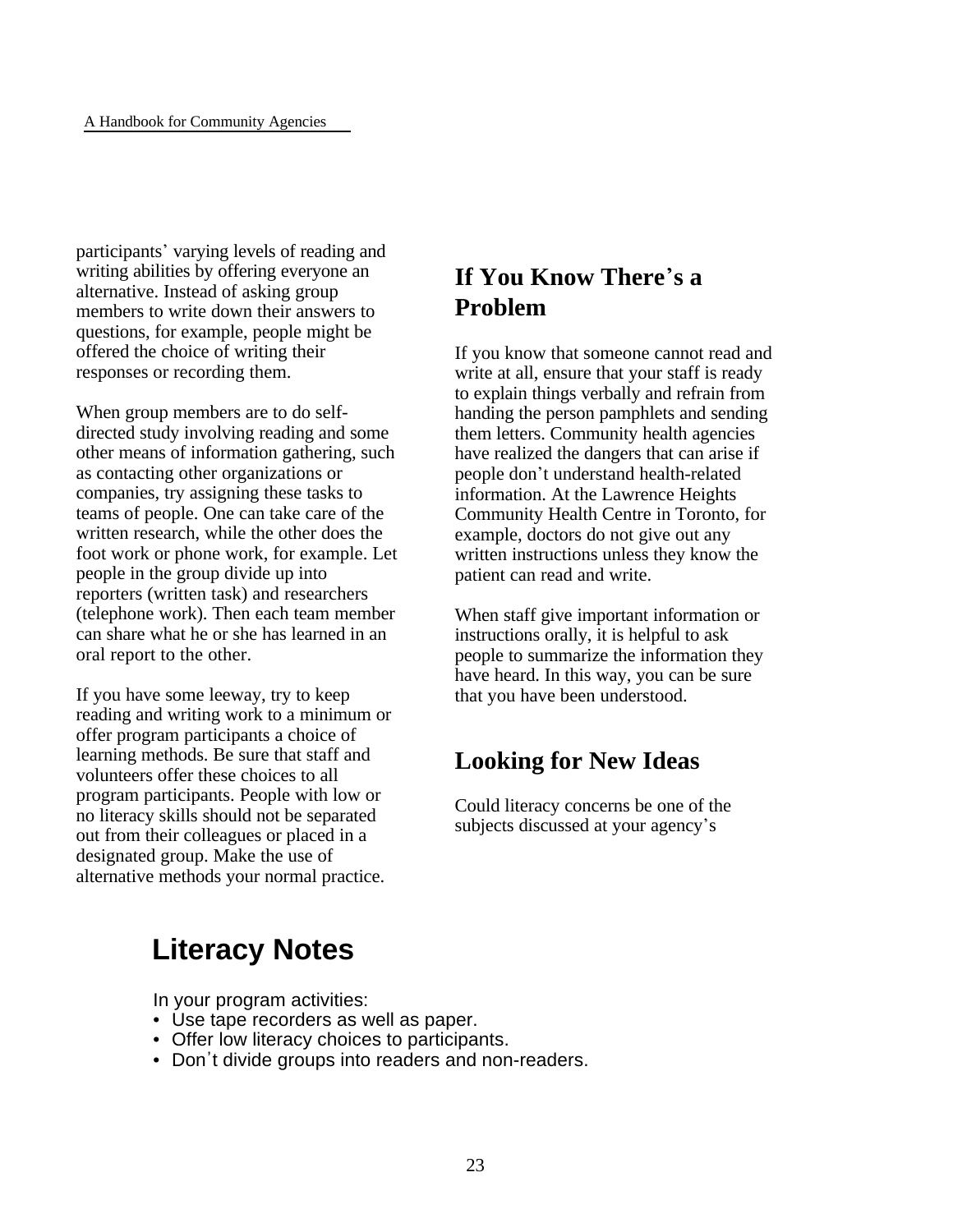# **Literacy Notes**

- Give verbal information to people who cannot read and write.
- Make literacy a topic for regular staff meetings.

staff meetings? Front-line personnel are the people most likely to know about clients\* literacy needs and about problems stemming from information not reaching people with low literacy skills.

At the St. John Regional Hospital, a staff member's idea was the spark that led to the development of a patient video to encourage children to read. The employee contacted literacy programs for information and assistance, checked to see if the hospital\*s mission might relate to the project and then approached management with a proposal.

At the employee's suggestion, a special committee was established to produce a "Child Life Reading Video" for patient education TV. The video promotes the value of reading by showing a doctor, a nurse, a caretaker and two other employees reading children's stories. The child receives a message about reading and sees these professionals as warm, caring, accessible people. Both messages help the hospital achieve its mission.

Literacy has now become a real concern at the hospital. Management decided to assess the readability of all their written materials and they developed guidelines

#### for

reading materials given to patients, for their consent form, and for any information they share with other health agencies.

The Calgary General Hospital has also used its free TV channel for patient education. A video teaches new mothers how to diaper their babies and offers information on other parenting skills. This video saves staff time and reaches people who may have low literacy skills.

# **Help is Out There**

Changes in the way an organization does its work can be implemented gradually. A literacy audit may discover areas that need change but different aspects of an agency's work can be addressed at different times. A literacy professional may be able to help you take a critical look at how you run your programs and how you bring people into your organization. People who use your services are also good critics, as are people who are in the process of learning to read. There is help available where there is a will to change.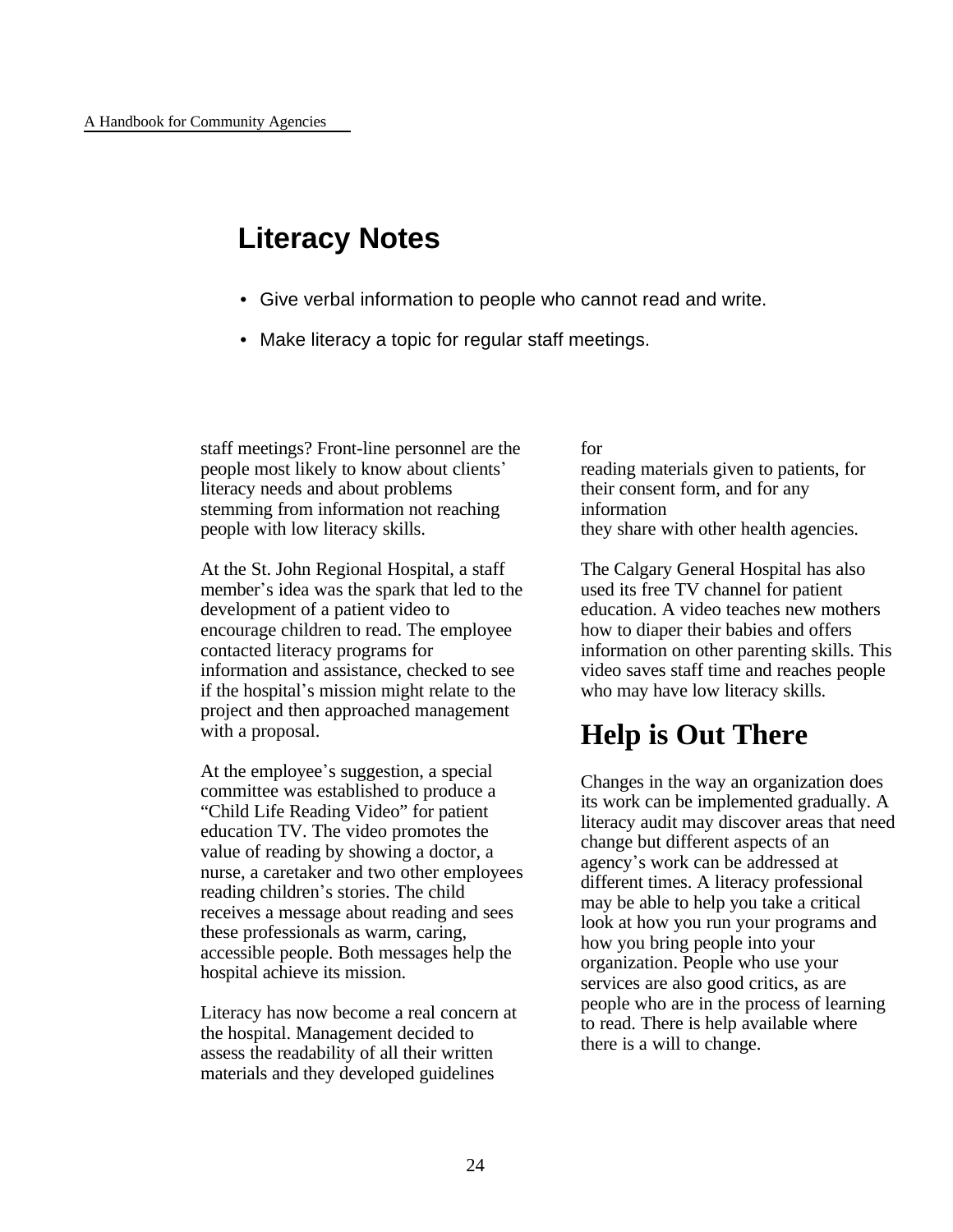# **Staff Training**

This handbook and its companion, *Taking Down the Wall of Words: Community Agencies and Literacy,* can provide your staff with basic information about illiteracy and how it might affect their work. The resource list at the end of this book may also be helpful if you would like to have some more in-depth knowledge of the issue. But to make literacy awareness and sensitivity part of your agency's everyday work, you may need specialized information that relates directly to the services you provide.

Literacy organizations — networks, training programs and other local, national and provincial organizations — are rich information resources. A visit to your agency by a literacy expert can be an excellent opportunity for you to:

- assess your policies, programs and processes for their "literacy quotient";
- learn about literacy and literacy training programs;
- discover how your organization can identify people with poor literacy skills, and
- share your specialized knowledge of the people who use your services with a member of the literacy community.

### **Raising Awareness**

If a literacy professional can spend some time with your organization, you may want to do a "walk around" to explain how the agency works and to describe the services it provides and the people who typically use them. He or she may be able to offer some advice on how you can make your practices more accessible to people with low literacy skills.

With the information from your agency tour, the literacy worker can speak with your staff and volunteers about the practical realities of their work. They can be guided to identify people who may be avoiding literacy tasks and who may benefit from literacy upgrading programs. Organizations that have provided literacy awareness training to their staff and volunteers have found afterwards that the workers refer increasing numbers of clients who don't read and write well to literacy programs. The next section of this book provides guidelines on the referral process.

During the literacy information session, staff and volunteers can also discuss the benefits of removing literacy barriers, using plain language in all their communication and making literacy an ongoing concern. Such a session can be an informationsharing opportunity. The expertise you have about the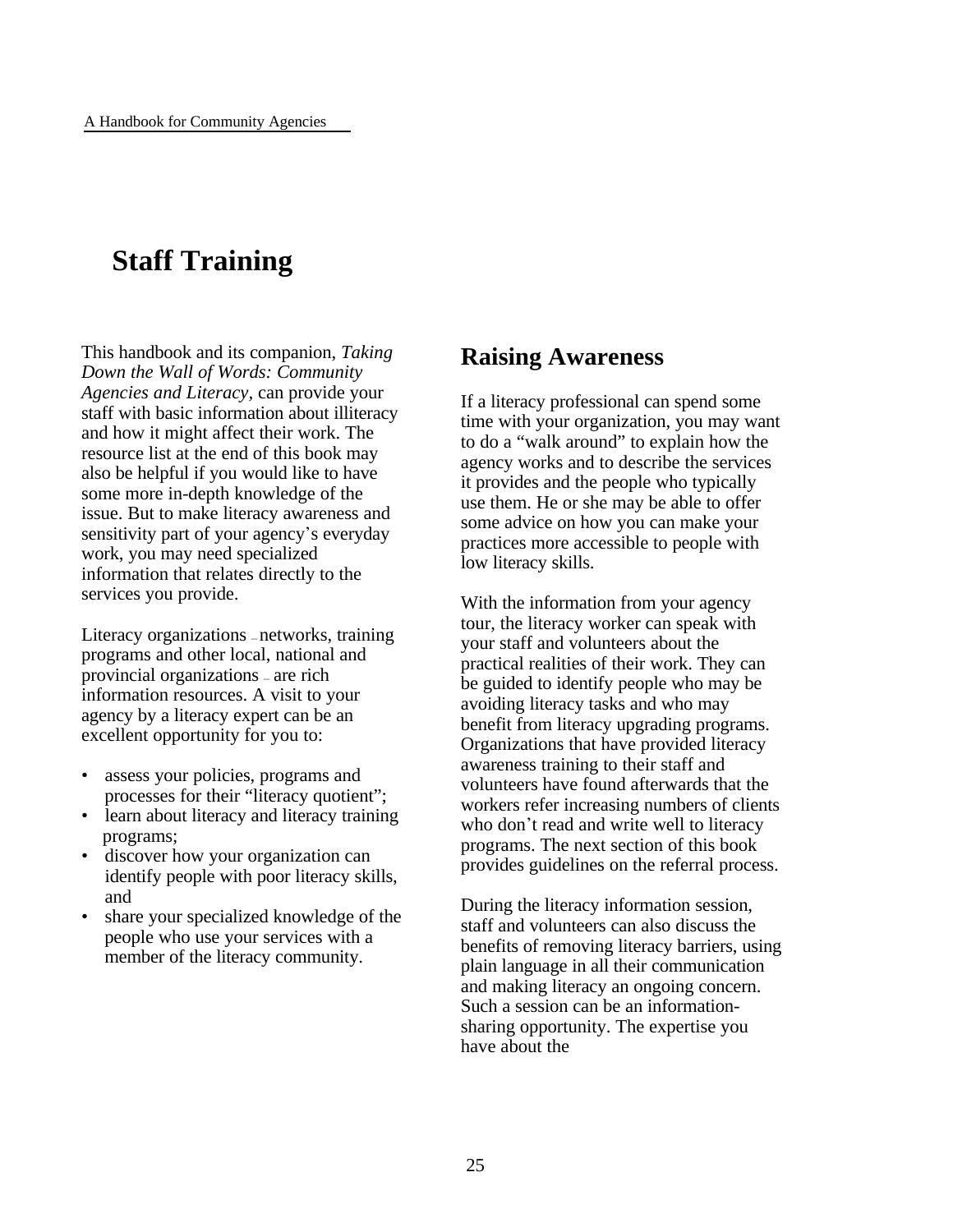people who use your services can be useful to a literacy worker. If some of the people you serve every day could benefit from literacy upgrading programs, your information may help the literacy expert develop strategies to encourage them to enrol in a program.

Your staff and volunteers can learn about the different kinds of literacy programs available in your community: One-on-one training, small group sessions and classroom courses, teaching methods that relate directly to the learner's lifestyle, experiences and needs, computer-based courses and courses in English or French as a second language.

An innovative approach that has been used successfully to sensitize people to the realities of life with low literacy skills is to ask them to decipher a new language. In workshops, people are invited to try and read words and phrases written in a language they don't know. The challenge of having to deal with familiar and new situations without the help of the written word helps participants appreciate the many contexts in which literacy demands raise barriers to understanding. It also helps them understand the strategies necessary to deal with everyday events without reading and writing skills.

### **Train the Trainers**

You may wish to have one or several staff members trained as resident specialists in literacy and plain language writing. These specialists would then be able to assist other employees in developing literacy -

sensitive work methods. They may also be the people who discuss literacy-upgrading programs with clients who might benefit from them.

Your in-house literacy specialist could have more extensive training to identify people with low literacy skills, to know the types of literacy programs available and the nature of the illiteracy problem in your community, and to learn the methods of plain language writing. While it may be difficult for one person to become an "expert" in so many different areas, it is realistic for someone to become knowledgeable enough so that he or she can identify sources of help. This person might find out who in the community can rewrite some of your materials in plain language, for example. The individual need not be able to do all the literacy work for your agency.

Ask a local literacy program if your future specialist could enrol in a training program for volunteer literacy teachers. The information about literacy and the training process that can be gained from such a brief session can be invaluable. The individual might also spend some time with literacy experts, learners and plain language writing specialists.

Once the resident specialist has received sufficient training, he or she can become your agency's resource person on written materials, literacy-sensitive practices and the referral of people who want to improve their reading and writing skills to literacyupgrading programs.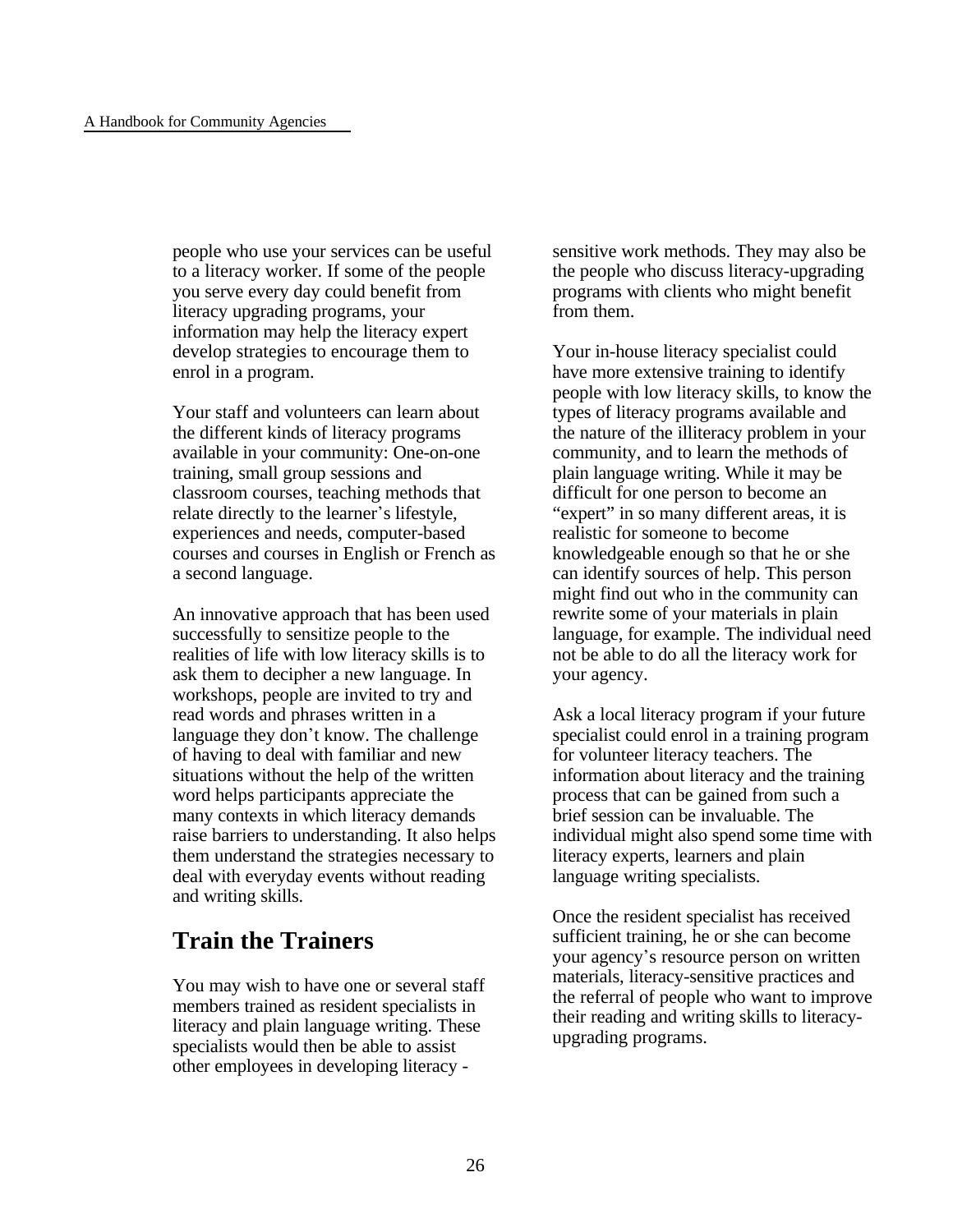# **Orientation**

New employees who receive orientation sessions dealing with the needs of your client group and your agency's programs and practices will also need a session on literacy awareness. Such a session can be offered by your in-house expert or by a literacy professional. As your staff and volunteers become accustomed to working in ways that lower literacy barriers, they will be able to reinforce this literacy awareness on a day-to-day basis.

# **That**\***s My Job**

Part of the process of raising the awareness of staff and volunteers and changing your work methods to improve accessibility can be to have everyone review their job description to look for literacy-related activities. Almost any job in a community agency can involve tasks that relate to clients' literacy needs. Anyone who deals with the public or with documents given to clients and consumers may need to improve their literacy quotient.

# **Receptionist**

As the first person people meet, the receptionist represents an agency to the people who use its services. The receptionist's job description might call upon the individual to deal courteously with all clients and consumers, to explain programs and procedures in plain language, to assist people with forms and to be sensitive to people's special needs, including literacy assistance.

### **Counsellors**

Literacy awareness is probably only an extension of counsellors' established approach of dealing with clients and consumers in a holistic way. Job descriptions might include the need to inform clients about literacy programs when and if the counsellor deems it appropriate, to refer clients to such programs and to follow-up in order to determine whether the program meets the person's needs.

### **Executive Director**

The Executive Director is the critical link between the Board of Directors and the work done by agency staff and volunteers. A commitment to literacy by the organization\*s top manager is essential to achieve continuing success with initiatives started by a literacy audit. As the person responsible for carrying out the organization's mission, the Executive Director can incorporate literacy concerns into every aspect of its work. And he or she can ensure that the organization establishes and maintains contacts with literacy organizations and other community agencies with common goals. The section of this handbook dealing with "Shared Concerns, Common Goals," gives some suggestions on how these exchanges can be fostered.

### **The Legacy**

By investing in training to help employees deal with literacy concerns, an organization can ensure that literacy is not forgotten once the literacy audit is completed and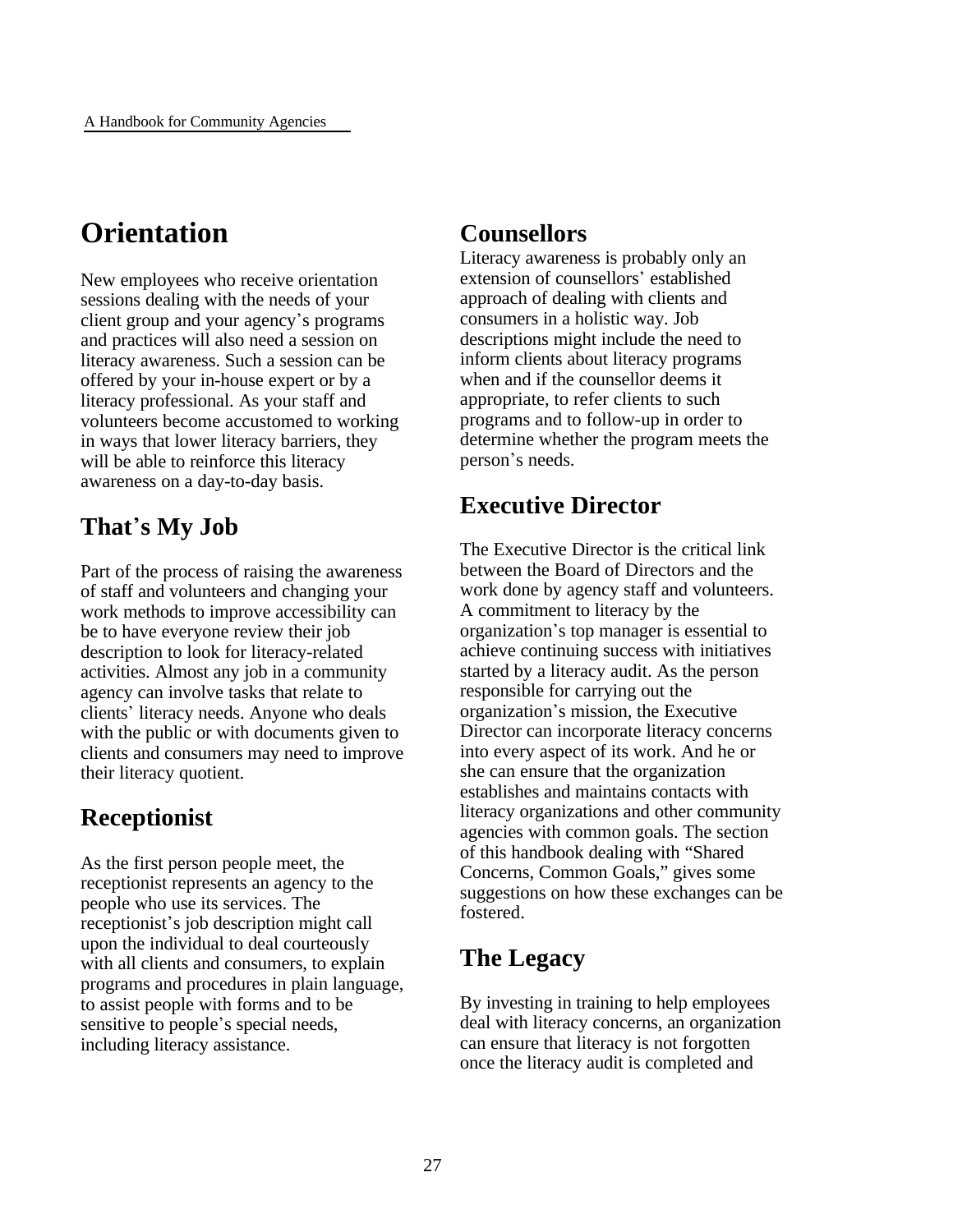#### A Handbook for Community Agencies

some forms and brochures have been revised. The imagination and dedication of staff and volunteers will help the agency to respond to its

clients' ever-changing needs and its own changing requirements. Your agency's workers, as always, will be its most important resource.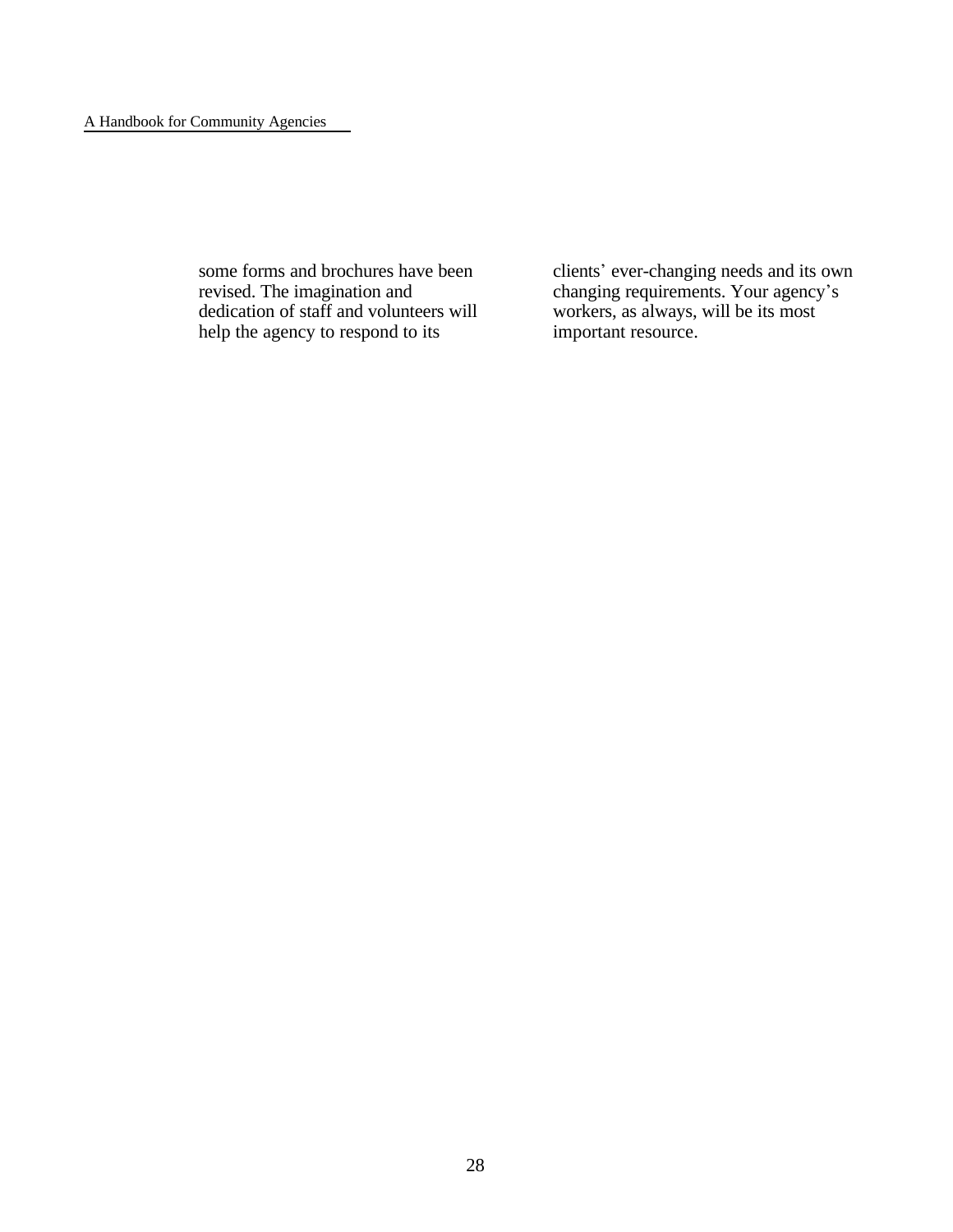# **New Skills, Better Skills Referring People to Literacy-Upgrading Programs**

Word-of-mouth has been found to be the number one way in which people find out about literacy programs. Expensive advertising and other promotional methods are useful too but it is contact with someone they know and trust that usually inspires people who want to improve their literacy skills to do so.

A recent study asked 106 literacy students in two provinces to name the various ways in which they heard about the upgrading programs they were taking. Sixty-nine per cent said that they had heard through word-of-mouth: 46 per cent from someone they knew and 23 per cent from a helping professional. Another 17 per cent mentioned television and radio.

Neighbourhood houses, community centres and drop-in centres are ideal places to recruit people into literacy programs. A tutor in Montreal recruited a lot of young people in the city's east-end parks. On their own turf, people are more receptive to information about services they may be interested in using. They can feel at ease and comfortable talking to someone they know and trust.

### **Messages From People Who Care**

Your agency may be a place where people feel at ease. Perhaps the people who use your services do so regularly and come to know and trust the counsellors and other staff. If so, those who might be interested in taking literacy upgrading courses might also be receptive to information about them from your staff and volunteers. Or you may want to bring people in to inform your clients and consumers about literacy programs.

Literacy students who are happy with their upgrading programs are the best recruiters for these programs. They can explain how the programs work and that they are flexible and personalized. They can also relate their personal experiences with improving their literacy skills. A message about improving one's skills may be a lot more palatable coming from a peer than from someone who seems more like a school teacher or a boss. People want information, not pressure.

People who are following literacyupgrading programs have said that they appreciated being approached about improving their skills by someone with whom they already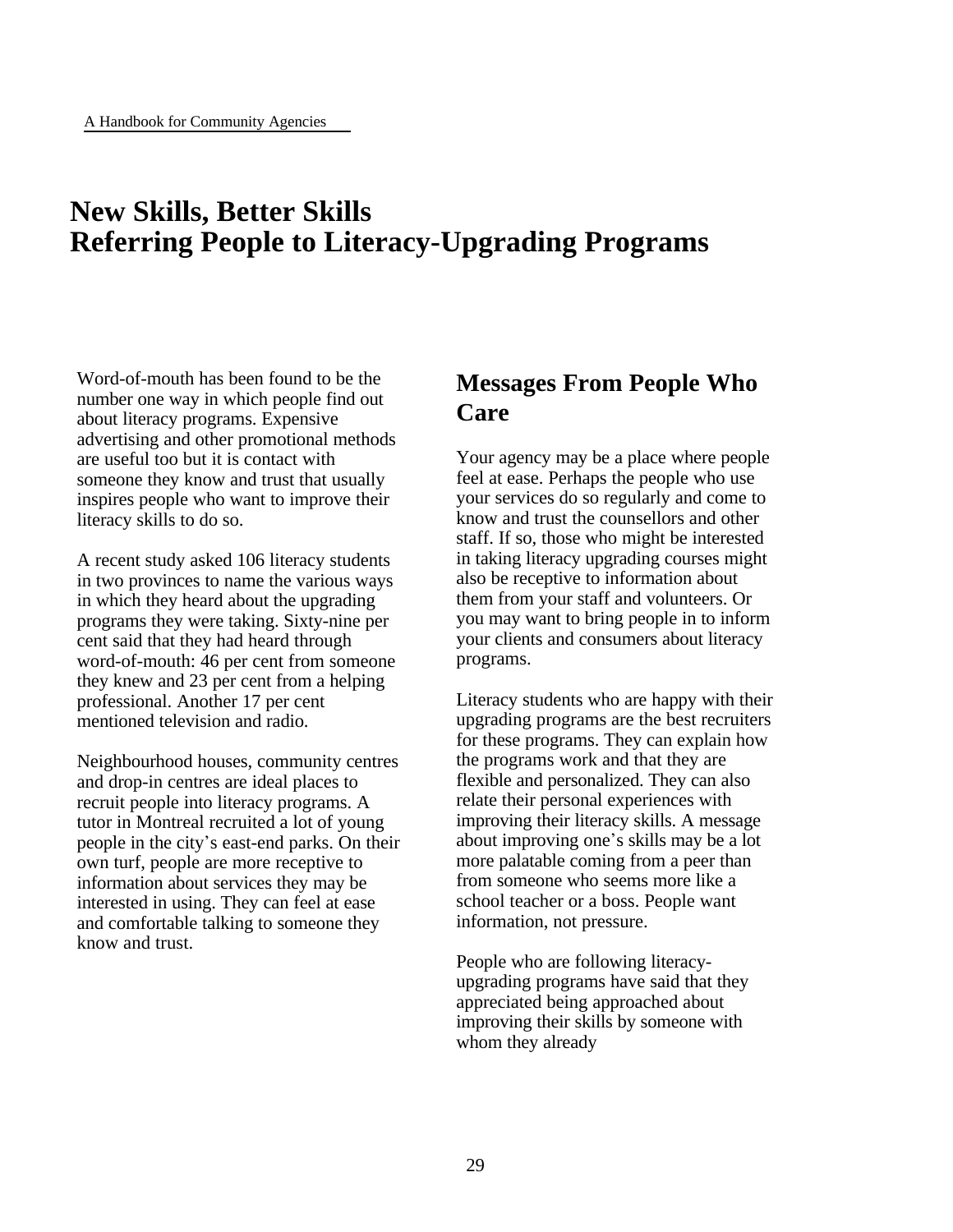# **Literacy Notes**

The best recruiters for literacy upgrading programs are:

- people enrolled in the programs;
- professionals who are known and trusted;
- friends.

had a relationship of trust. In Calgary, a John Howard Society life skills worker encouraged caseworkers to review clients' course logs during counselling sessions. In this way, the caseworkers learned more about their clients' daily challenges and were able to help them better express themselves.

By taking opportunities like this to learn about clients' literacy skills, workers can feel more comfortable suggesting upgrading programs. How the suggestion is brought up is important. The words "illiterate" and "illiteracy" need never enter the conversation. Most people are not illiterate. They have some reading and writing skills, but may need and want to improve them.

### **Improving One**\***s Skills**

It is easier for most people to agree that they have a reading problem than to admit that they are unable to read, even if that seems to be the case. They are more comfortable with the idea of "literacyupgrading programs" instead of "literacy programs." And some people don't want to hear about anything that sounds like school or education.

They may feel that they were failed by the

educational system and not want to go back. Literacy upgrading programs are often nothing like their early school experiences. Different methods are used to teach adults to read and write.

### **1,001 Excuses**

Fear and embarrassment can make people put up walls to block out a suggestion to enrol in a literacy program. Beneath the denials and excuses, you can hear some of the reasons why people really don't want to take

### **"I don**\***t have a problem."**

When people say, "I don't have a problem. I just don't bother." they may be embarrassed to admit that not being able to read and write well limits the person's life in ways that are troublesome.

- Tell the person that you know many people who have trouble reading and writing. The person is not alone.
- Point out that other adults take courses to improve their skills. Talk about how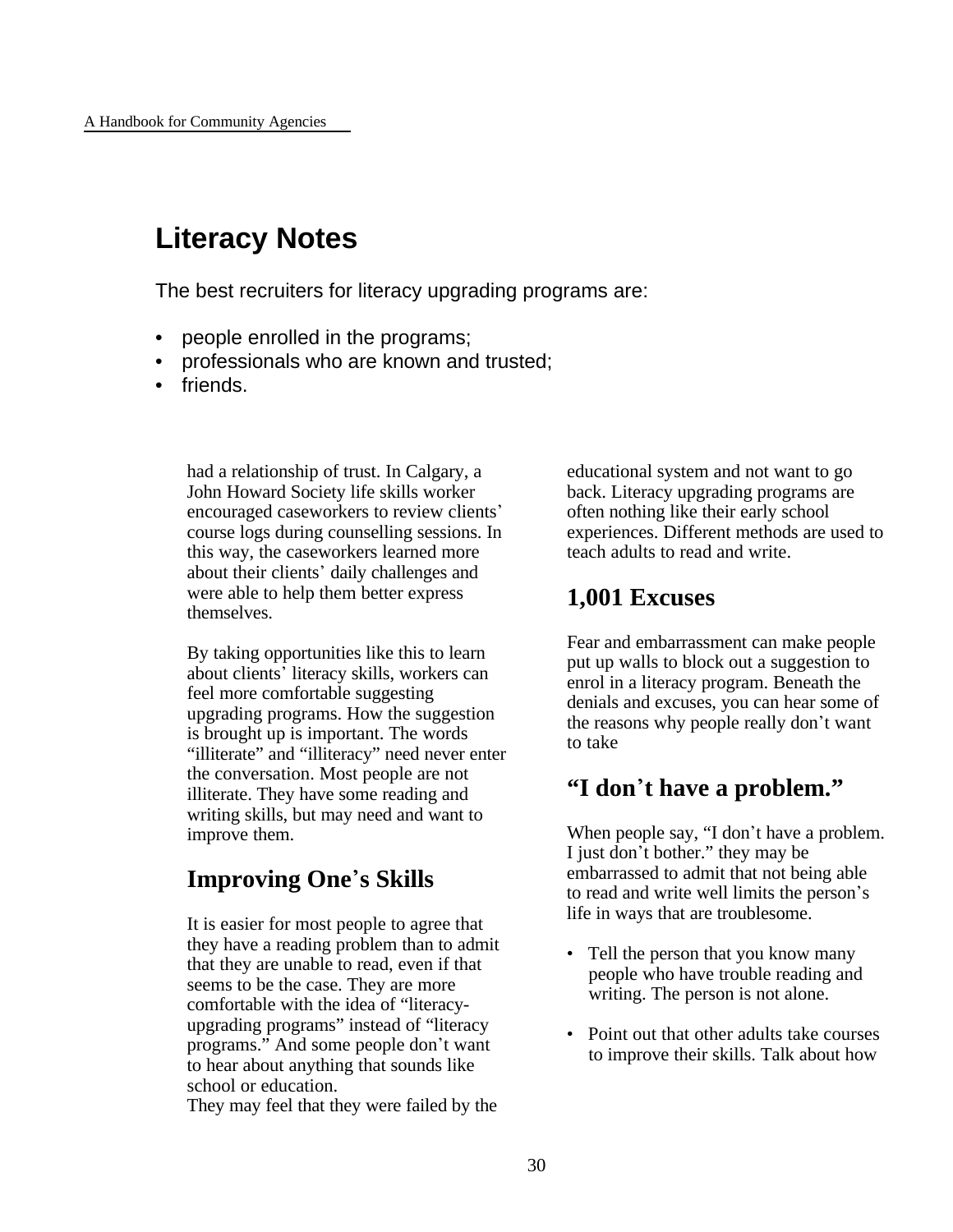#### A Handbook for Community Agencies

learning to read and write is wonderful. Mention some people you know who have taken courses — Paul, Claudette...

• Stress that it is never too late, that anyone can learn, at any age.

### **"I get along all right"**

When people say, "I've gotten along just fine up to now," they may be uncomfortable talking about the subject and want to get away from you and the idea of tackling the problem at long last.

- Recognize that the person has done really well in getting around the problem. Ask how the person has done it.
- Mention that there are lots of different kinds of courses around. People can learn on their own if they want, or they can work with a small group of people. And literacy courses deal with subjects that are really interesting.
- Ask if there are any times when not reading and writing well is a real problem. Suggest that the person could learn to read and write just for that reason.

### **"I**\***ll never go back"**

When people say, "You'll never get me back into a school," you can be sure that the person remembers school and that the memories are not good.

• Talk about those memories. Ask what schools the person went to and what happened there. What are the person's fears?

• Explain that things are different for adults learning to read and write. It's all very relaxed. They treat people like adults. You have a say in what you learn.

### **"It**\***s too late"**

When people say, "I'm too old to go to school," it is important to deal with their concern.

- Give examples of other people the person's age who have taken literacy courses.
- Get the person to talk about goals, plans, dreams and the things the person could do if reading and writing weren't such a problem.
- Point out how the person's life, perhaps their retirement years, would be even better.
- Find out whether the person has recently learned something new. Talk about that experience. Find out if the person enjoyed it.
- Invite the person to try, to take a chance.

# **A Program for Every Need**

Across Canada, there is a plethora of literacy-upgrading programs. One-on-one literacy training, often offered by volunteers, has a long history of success. Community based training programs seek to make people comfortable with their learning experience by making it as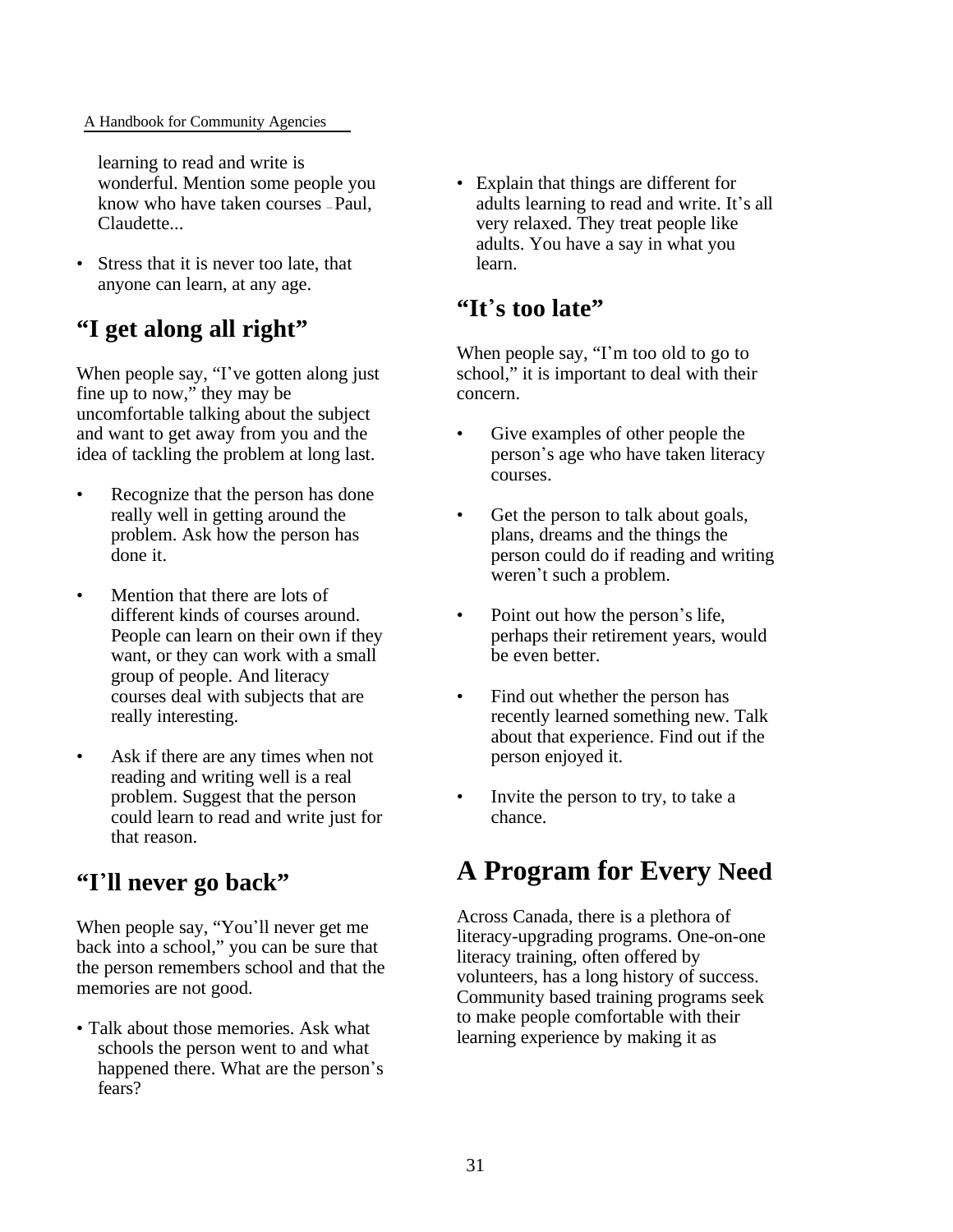#### A Handbook for Community Agencies

relevant and close to their everyday lives as possible. The "Life Experience" approach to literacy training, for example, uses the student's own experiences as the subjects of stories and journals. Everything the student learns is relevant to his or her life. High Schools and Community Colleges also offer literacy upgrading and, in Quebec, the School Board network offers extensive programming throughout the province.

In Sanikiluaq, Northwest Territories, a literacy-upgrading program was designed to teach English and Inuktitut by researching and writing Inuit educational materials and literature. Teams of learners and tutors interviewed elders to learn community stories and legends. They collected information about traditional medicine, eider-duck parka-making, kayak-building, traditional family life and hunting.

In the process of putting all this material together for publication, the participants learned and developed literacy skills.

A literacy network can tell you about the various types of programs available in your area. The provincial and national networks are listed at the end of this handbook. Literacy professionals can help you and a prospective student decide on the appropriate type of course for the person and can assist with the initial contact with a program.

# **The Signs of Low Literacy**

You have probably dealt with some people whom you thought might be having difficulty reading and writing. It is often hard to be sure, especially if you only deal with an individual once or twice. The literacy notes on this page list a

# **Literacy Notes**

### **Someone with poor reading and writing skills may:**

Avoid reading and writing tasks by:

- writing illegibly:
- not volunteering for any activities involving reading and writing;
- offering excuses for not completing forms or written tasks;

Seem less capable when having to rely on written information:

- have difficulty doing things based on written directions;
- ask to have information repeated verbally;
- watch what other people do before starting a task;
- speak up often, but be unable to follow up with written documentation when requested.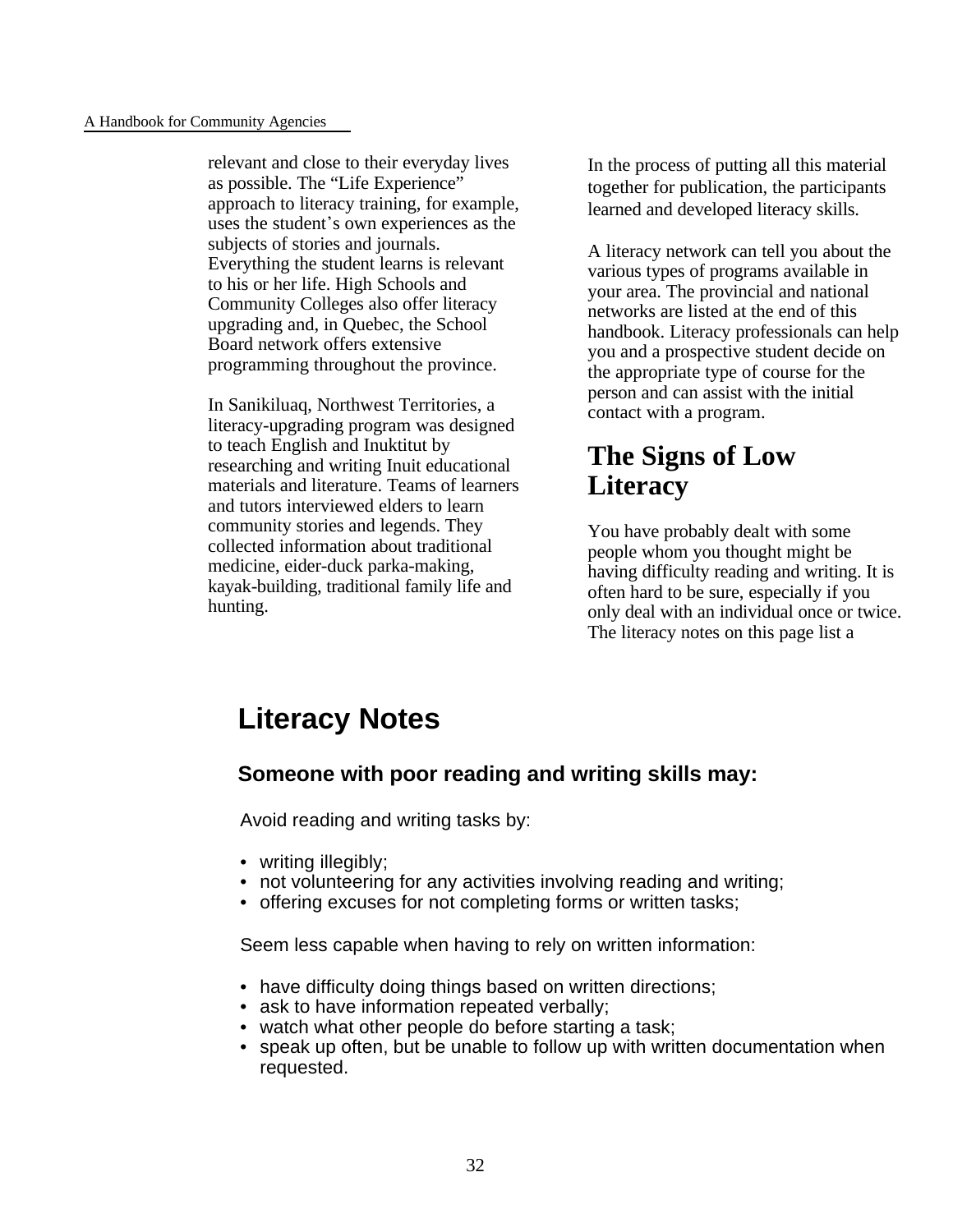number of indicators that can alert you to watch for other signs of low literacy.

# **Help Take Down the Walls**

The idea that they need to improve their reading and writing skills may be difficult for some people to face. The informationbased society around them has often

blamed them for their low literacy and put up literacy barriers to keep them from participating fully as citizens and consumers. But most people whose skills need improvement want to do something about them. You may be able to provide the caring support and information they need to take the first step toward literacy.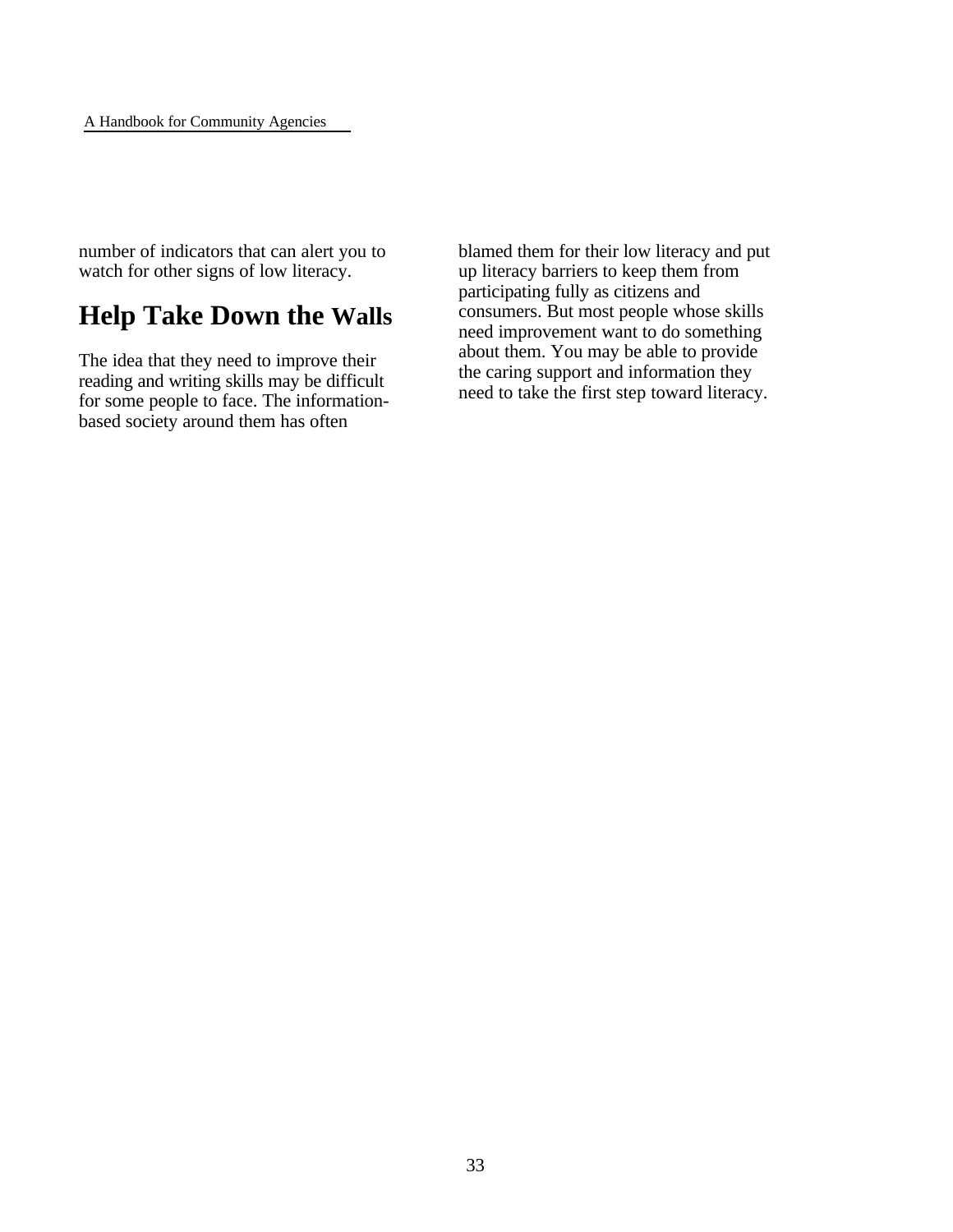# **Shared Concerns, Common Goals How Community Agencies Can Work Together for Literacy**

Low literacy is linked to many social, health, community and economic problems. Some communities have recognized the relationship between literacy and the other concerns addressed by various agencies. They are creating councils, committees and projects, bringing together all the organizations concerned with social issues, to develop joint approaches to improving literacy levels in their communities.

# **Illiteracy is A Social and Economic Problem**

Coordinating committees are effective ways for organizations to share information and expertise, avoid duplicating services and achieve a better understanding of a social problem. If there is no literacy committee in your community, you may want to approach a literacy organization to get help in establishing one. Or you may want to bring the issue of illiteracy to the table in committees of which your organization is already a member. As a social and economic problem, illiteracy is linked to many of the issues that concern your agency and others in your community. The human side of illiteracy is often cited

in public service messages and in information from community and government agencies. We hear about the personal cost of low literacy, as it limits people\*s lives and their ability to earn a living or teach their children. Our awareness of the effects of low literacy is now being expanded, however, to include the economic cost to our communities, provinces and the nation as a whole. Illiteracy affects our ability to compete internationally with the highly skilled population of Japan, for example, where illiteracy is almost unknown. If Canada cannot compete, we may lose jobs and our standard of living may fall.

# **Coordinated Action**

The New Brunswick Committee on Literacy was established to help improve the reading and writing skills of the 44 per cent of the province's population who have inadequate literacy skills. It brings together representatives of the federal and provincial governments, business, labour, Read Canada, education and the voluntary and community sectors, to encourage understanding and action on the problem of illiteracy in the province.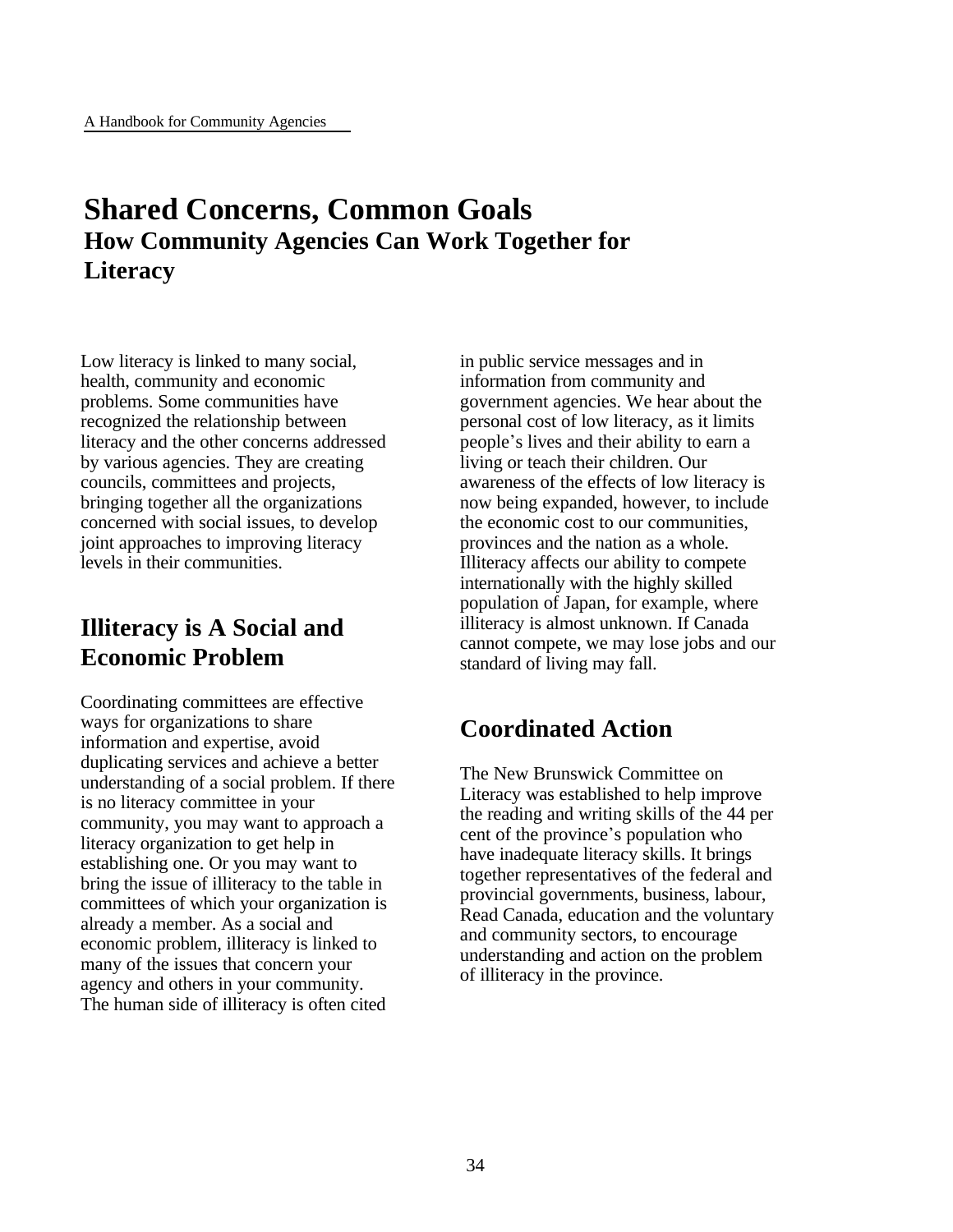The Committee has developed information kits, produced an orientation film on literacy and held Community Round Tables to discuss literacy.

The round table discussions, held on International Literacy Day, September 8, put forward a number of suggestions for action on illiteracy. They suggested that unions and management of companies in the area should work to find joint solutions to workers\* low literacy, They supported the idea of workplace initiatives and Employee Assistance Programs. They advocated the development of readable materials by all participants and agreed that all their goals should have a realistic, longterm horizon.

In Calgary, the Adult Literacy Awareness Project was established with funding from the National Literacy Secretariat of the federal Department of Multiculturalism and Citizenship. Its steering committee includes representatives from the United Way, Alberta Family and Social Services, Alberta Vocational College, the Calgary Board of Education, the Canadian Mental Health Association, the Centre for Income Security and Employment and the YMCA Canada. The project set up the Calgary Literacy Line, to help low literate adults access literacy programs. It is also informing community agencies, businesses and unions about the problem of and solutions to illiteracy and has increased information-sharing among literacy and social agencies.

### **Literacy and Other Issues**

Community agencies are increasingly concerned with complex challenges such as family violence, child poverty, youth at risk and support for single parents, which require responses from a number of organizations. Some have developed formal integrating mechanisms to coordinate the agencies' policies. Interagency committees and forums may undertake a number of functions including the development of programs, policies and service protocols. Literacy training may be a key component in a mix of programs designed to address agencies' common concerns. As a community agency involved in such inter-agency work, you can encourage your colleagues to consider the place of literacy in the development of your policy response. A literacy agency can provide useful advice on the contribution your committee or forum can make.

The Social Planning Council of Ottawa-Carleton has included illiteracy as one of the issues addressed by its Health Issues Forum. The Forum coordinates the efforts of organizations concerned with issues related to health, including illiteracy, homelessness, poverty, violence, pollution and AIDS. Their membership includes:

- representatives from the anglophone and francophone populations;
- groups representing women, aboriginal peoples, ethnic and visible minorities, people with disabilities and those receiving social assistance;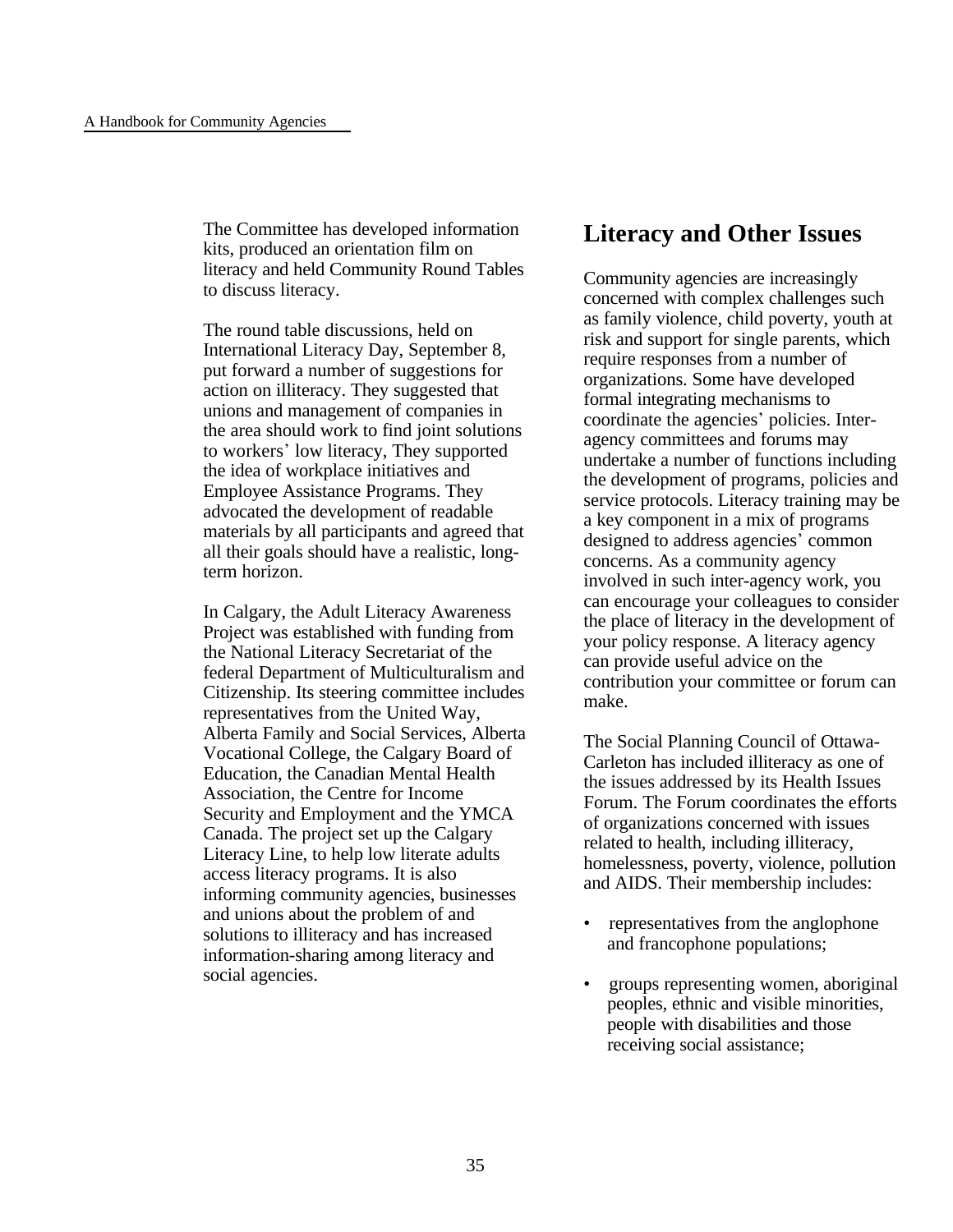- health service agencies and governments, and
- community groups.

The Forum's members believe that solutions to the problems it wants to address require collaboration, cooperation and dialogue amongst decision-makers in all of these organizations. They encourage members of the public to join in discussions of the region's health needs; they advocate for healthy social policy; and, they function as a resource and reference group for the voluntary sector.

There are many coordinating committees in Canadian communities that bring governments, businesses, unions and social and voluntary agencies together to address common concerns. When illiteracy is seen as one of a complex of problems faced by people in a community, it is more easily linked to the activities of committees and groups concerned with crime, health, poverty and independent living, for example. If illiteracy is left out of the solution equations for other issues, opportunities for innovative approaches are lost.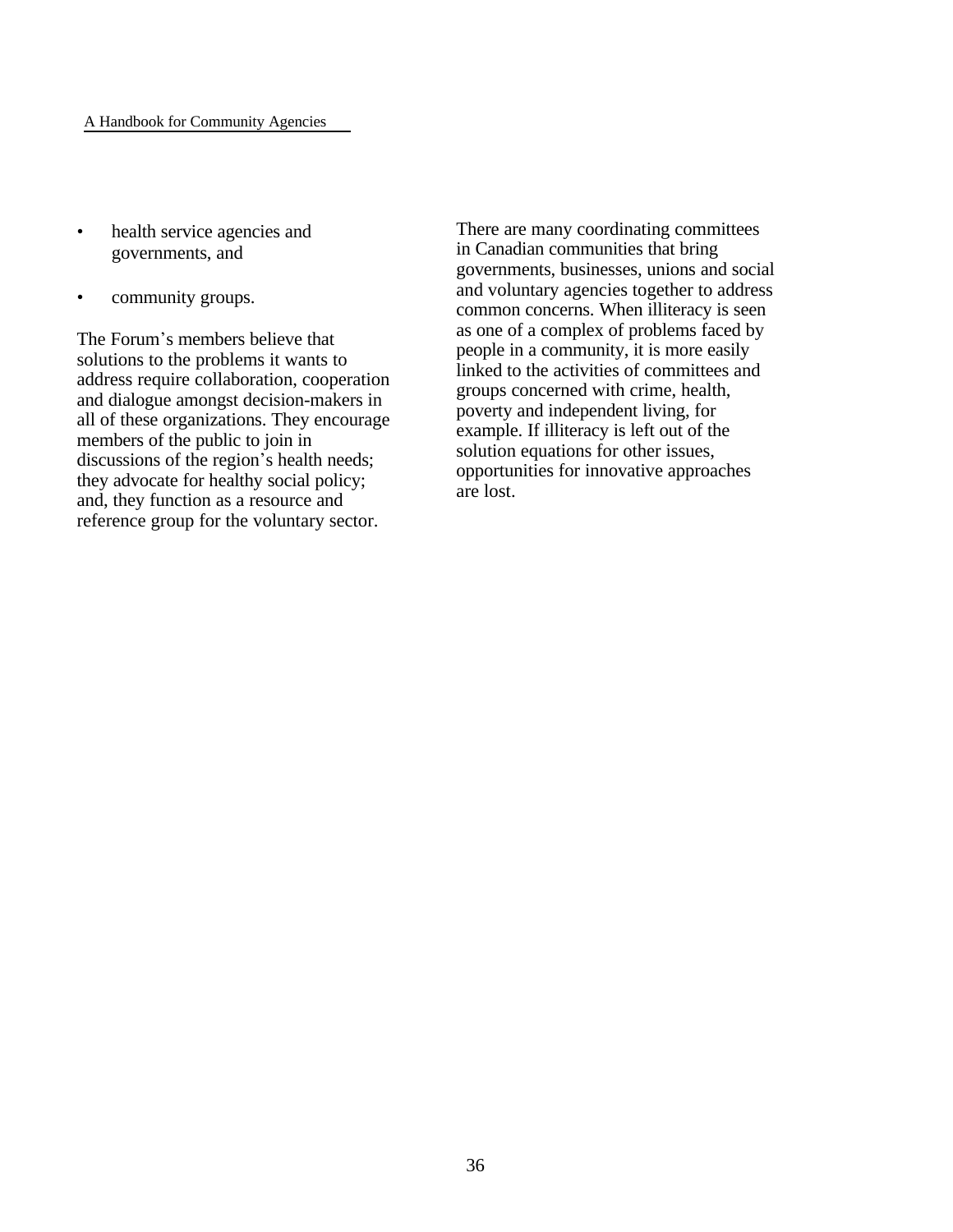# **For More Information...**

### Resource List & Bibliography

There are many excellent books and sources of information about literacy and more are being produced all the time. This is a partial list of materials available as of early 1991. A literacy network in your area may be able to suggest further reading on these and other subjects related to literacy:

### **Adult Illiteracy**

- Belz, Elaine. *Educational Therapy: A Model for the Treatment of Functionally Illiterate Adults.* Adult Education Quarterly, Vol. 35, No. 2, pp. 96-104.
- Booth, Susan, C. Brooks (Eds.) *Adult Learning Strategies* An Instructor's Tool Kit, Toronto: Ontario Adult Educators, 1989.
- Council of Ministers of Education, Canada. *Adult Illiteracy in Canada*. Toronto: The Council, February, 1988.
- Council of Ministers of Education, Canada. *Adult Illiteracy in Canada: Identifying and Addressing the Problem*. Toronto: The Council, March,1988.
- Fingeret, Arlene. *Adult Literacy Education: Current and Future Directions*. Columbus, Ohio: National Center for Research in Vocational Education,1984.
- Fitzgerald, Gisela G. *Can the Hard-to-Reach Adults Become Literate?*
- Gaber-Katz, Elaine, G.M. Watson. "Community-Based Literacy Programming The Toronto Experience," in Maurice C. Taylor, J.A. Draper (Eds.) *Adult Literacy Perspectives*, Toronto: Cultural Concept Inc., 1989.
- Norman, Charles and G. Malicky. *Literacy as a Social Phenomenon: Implications for Instruction.*
- Norton, Mary. *Journeyworkers: Approaches to Literacy Education With Adults — Tutor\*s Handbook*. Calgary: Access Network, 1988
- Norton, Mary. *Journeyworkers: Approaches to Literacy Education With Adults — Workshop Leaders\* Guide*. Calgary: Access Network, 1988.
- Pothier, Nicole, M. Vermette. *La pré-alphabétisation; les bénévoles.* Quebec: Ministère de l\*Education, 1982.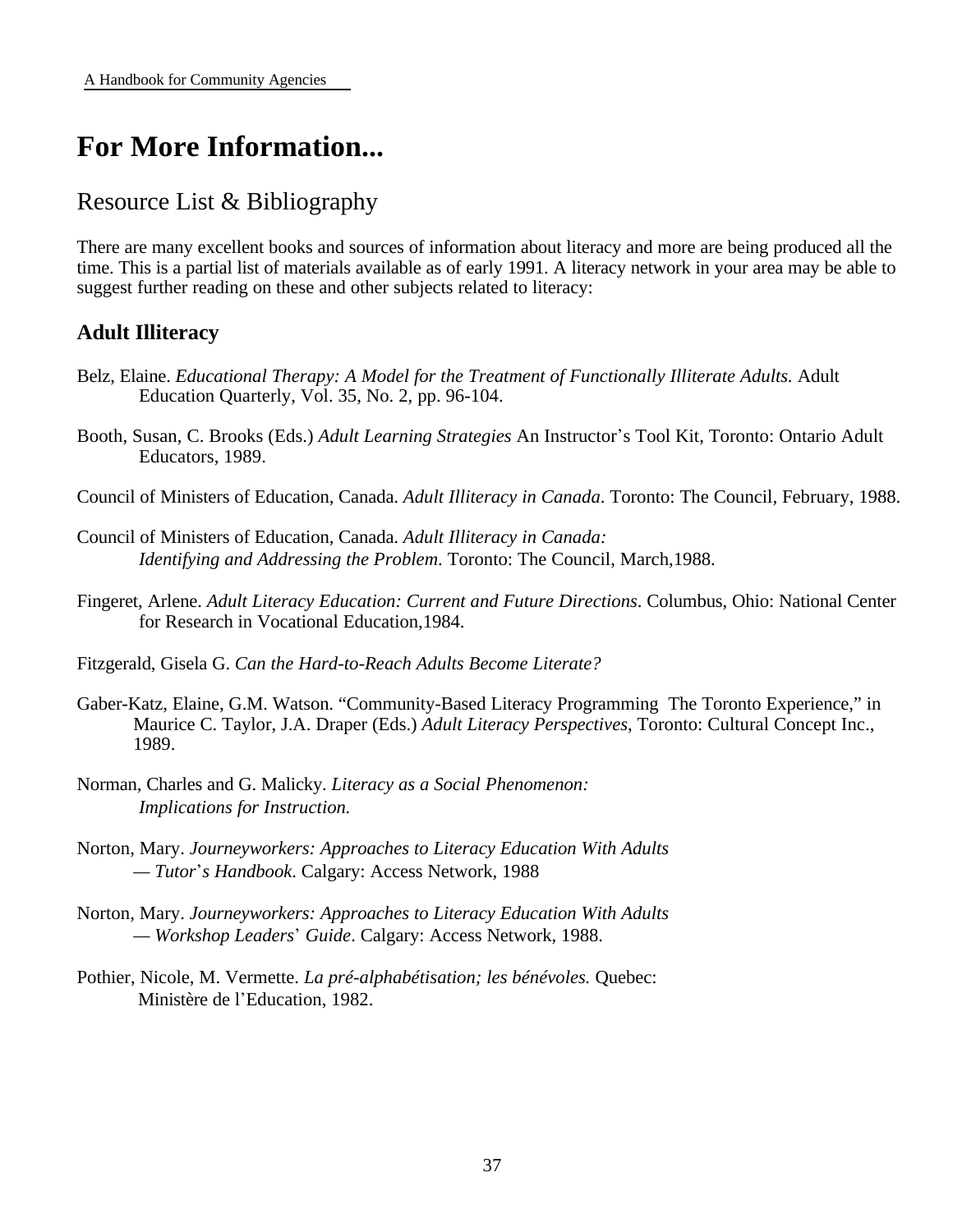- Ross, Jovita Martin. *Learning and Coping Strategies Used by Learning Disabled Students in Adult Basic Education and Literacy Programs.* University of Calgary: 29th Annual Adult Education Research Conference, May 6, 1980.
- Smith, F. "Overselling Literacy," *Phi Delta Kappa.* January,1989, pp. 353-359.
- Taylor, Maurice C., J.A. Draper (Eds). *Adult Literacy Perspectives.* Toronto: Culture Concepts Inc., 1989.
- Thomas, Audrey M. *Encouraging Adults to Acquire Literacy Skills.* Ottawa: National Literacy Secretariat, September, 1990.

#### **Business Issues**

- Canadian Business Task Force on Literacy. *Measuring the Costs of illiteracy in Canada.* February, 1988.
- DesLauriers, Robert C. *The Impact of Employee Illiteracy on Canadian Business. Ottawa: The Conference Board of Canada, August, 1990.*
- Drouin, Marie Josée. *Work force Literacy: An Economic Challenge for Canada.* Montreal: Hudson Institute of Canada, September, 1990.
- Philippi, Jones S. "Matching Literacy to Job Training: Some Applications from Military Programs." *Journal of Reading,* Vol. 31, pp. 658-666.

#### **Children and Youth**

- Canadian Home and School and Parent-Teacher Federation. *Creating a Literate Environment.* Literacy in the Information Age, Phase III, National Consensus Conference, Ottawa, 1989.
- Ryerse, Cathy. *Literacy and Youth in Care of the Child Welfare System.* Ottawa: Canadian Child Welfare Association, February, 1990.

#### **Literacy** - **General Information**

- ABCanada. *Attitudes of Canadians Toward the Issue of Literacy.* Toronto: ABCanada, The Foundation to Promote Literacy in Canada, November, 1990.
- Alberta Career Development and Employment. *Literacy and Illiteracy: An Overview of the Issues.* September, 1988.
- Calamai, Peter. *Broken Words: Why Five Million Canadians Are Illiterate -A Special Southam Survey.* Southam Communications Ltd., 1988.

Calamai, Peter. "Illiterates Can\*t be Stereotyped." *Medicine Hat News.* September 16, 1987, p. 3.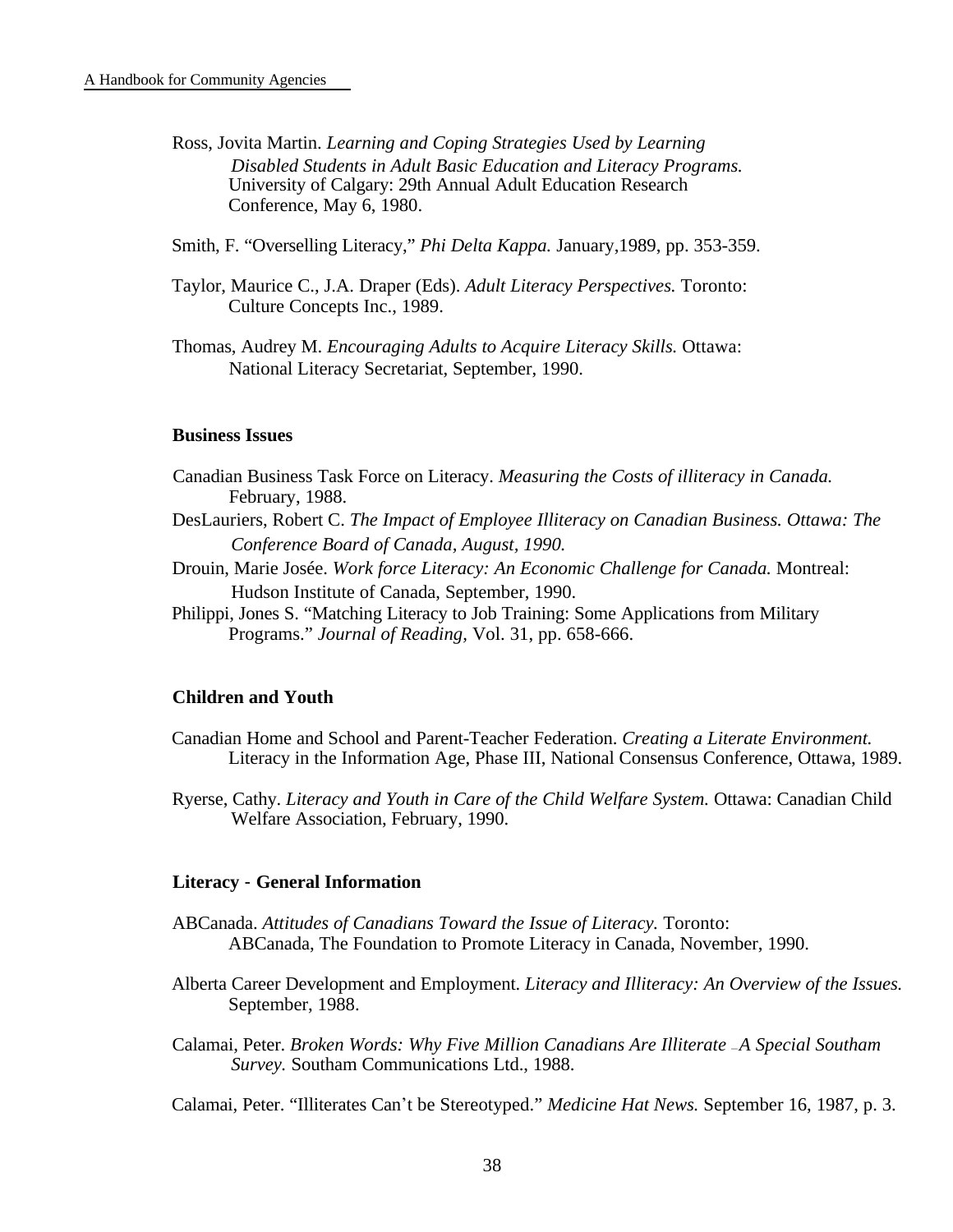Cato, Jeremy. "SFU Prof Claims Illiteracy a Socio-Cultural Crisis." *Education Leader.* Vol. 2, No. 1.

- Fagan, William T. "Literacy in Canada: A Critique of the Southam Report." *Alberta Journal of Educational Research.* Vol. 34, No. 3, pp. 224-23 1.
- Hautecoeur, Jean-Paul (Ed.). *Alpha 90: Current Research in Literacy.* Quebec: Ministère de l\*Education, Third Quarter, 1990.
- Ministry of Skills Development, Ontario. *Literacy Ontario.* Toronto: The Ministry, 1988.
- Movement for Canadian Literacy. *Literacy in Canada: The Cedar Glen Declaration.* February, 1987.
- Miller, Louise. *Illiteracy and Human Rights.* Ottawa: National Literacy Secretariat, September, 1990.
- National Literacy Secretariat. *National Literacy Groups.* Ottawa: The Secretariat, File No. M003.LST, May 19, 1989 update.
- Ontario Literacy Coalition. *Strategies for Change: A Position Paper on Literacy.* Toronto: The Coalition.
- Perrin, Burt. *Literacy Counts.* Ottawa: National Literacy Secretariat, September, 1990.
- Woods Gordon Management Consultants. *Evaluation of Literacy and Basic Skills Initiatives.* Ontario: Ministry of Skills Development, 1988.

#### **Social Issues**

- Bohnen, Elizabeth. *Effective Proposal Development: A How-to Manual for Skills Training Programs.* Toronto: Ontario Ministry of Skills Development, 1988.
- Frontier College. *An Inside Approach: Organizing Integrated Learning Opportunities.* Toronto: The College, October, 1990.
- Godin, Joanne. *Words of Promise: Community Agencies\* Experiences with Literacy.* Ottawa: National Literacy Secretariat, February, 1991.
- Hunter, Carman St. John. "Literacy for Empowerment and Social Change." *Visible Language.* Vol. 16, No. 2, pp. 137-15 1.
- John Howard Society of Canada. *National Literacy Project Report.* Ottawa: JHS, 1989.
- National Anti-Poverty Organization. *Illiteracy and Poverty.* Ottawa: NAPO mimeo, March, 1990.
- National Anti-Poverty Organization. *You Call it a Molehill -I Call it a Mountain*: *Job Training for People on Social Assistance.* Ottawa: NAPO, 1989.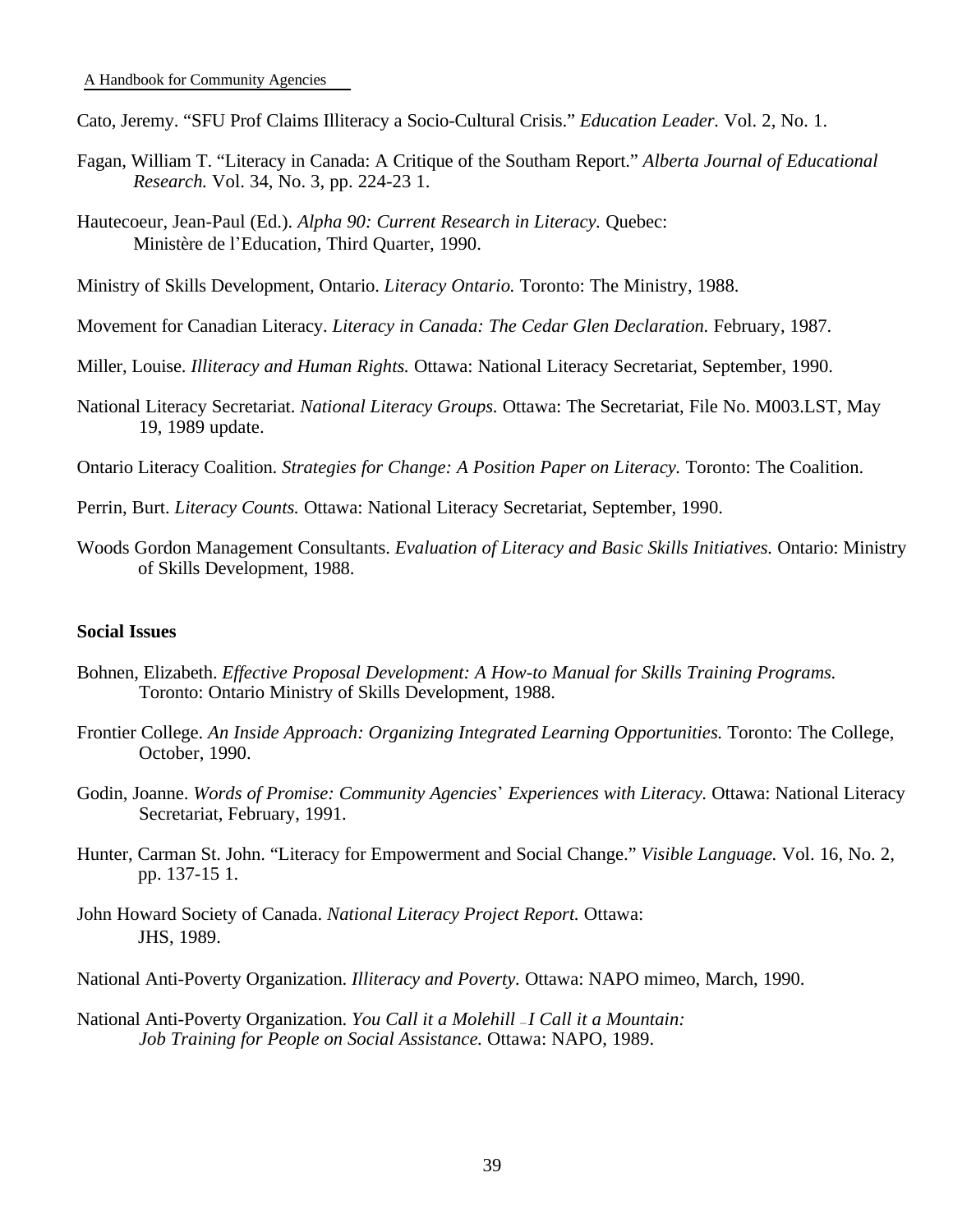Ontario Public Health Association, Frontier College. *Literacy and Health Project, Phase I: Making the World Healthier and Safer for People Who Can\*t Read.* Toronto: The Association and the College, 1989.

Paul, Marianne. *When Words are Bars.* Kitchener: Core Literacy, 1991.

YMCA Canada. *YMCA Canada Literacy Project, Final Report.* Ottawa: YMCA, January, 1990.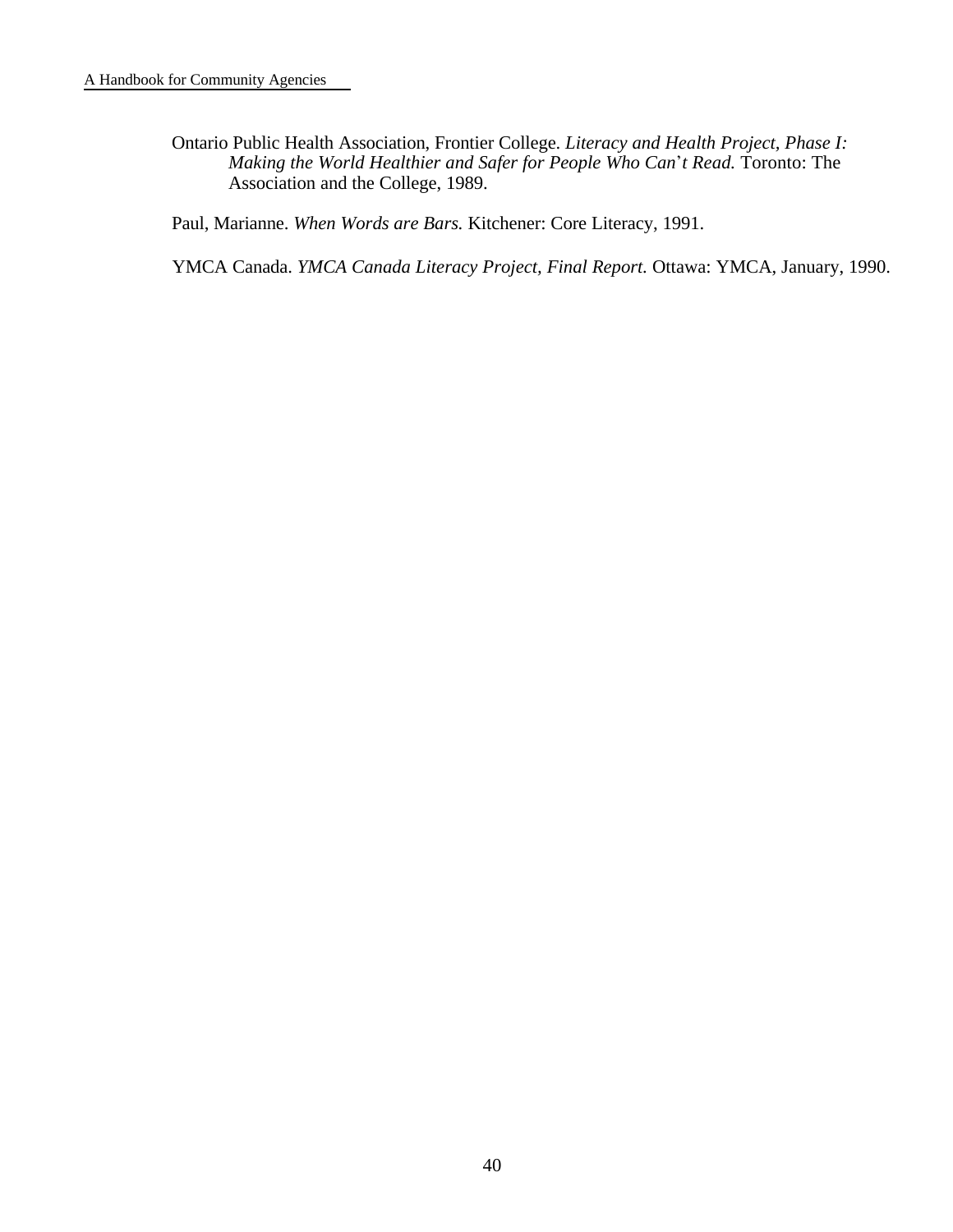# **Literacy Coalitions and Networks**

All Canadian provinces and territories and many cities, have literacy coalitions and networks. These organizations can let you know about the range of literacy-training options available in your area. They may also be able to give you a hand informing your workers and volunteers about literacy and about making your services accessible to people who don't read and write well.

For up-to-date listings of literacy agencies in your province and community, refer to the National Adult Literacy Database (NALD) web site at **http://www.nald.ca**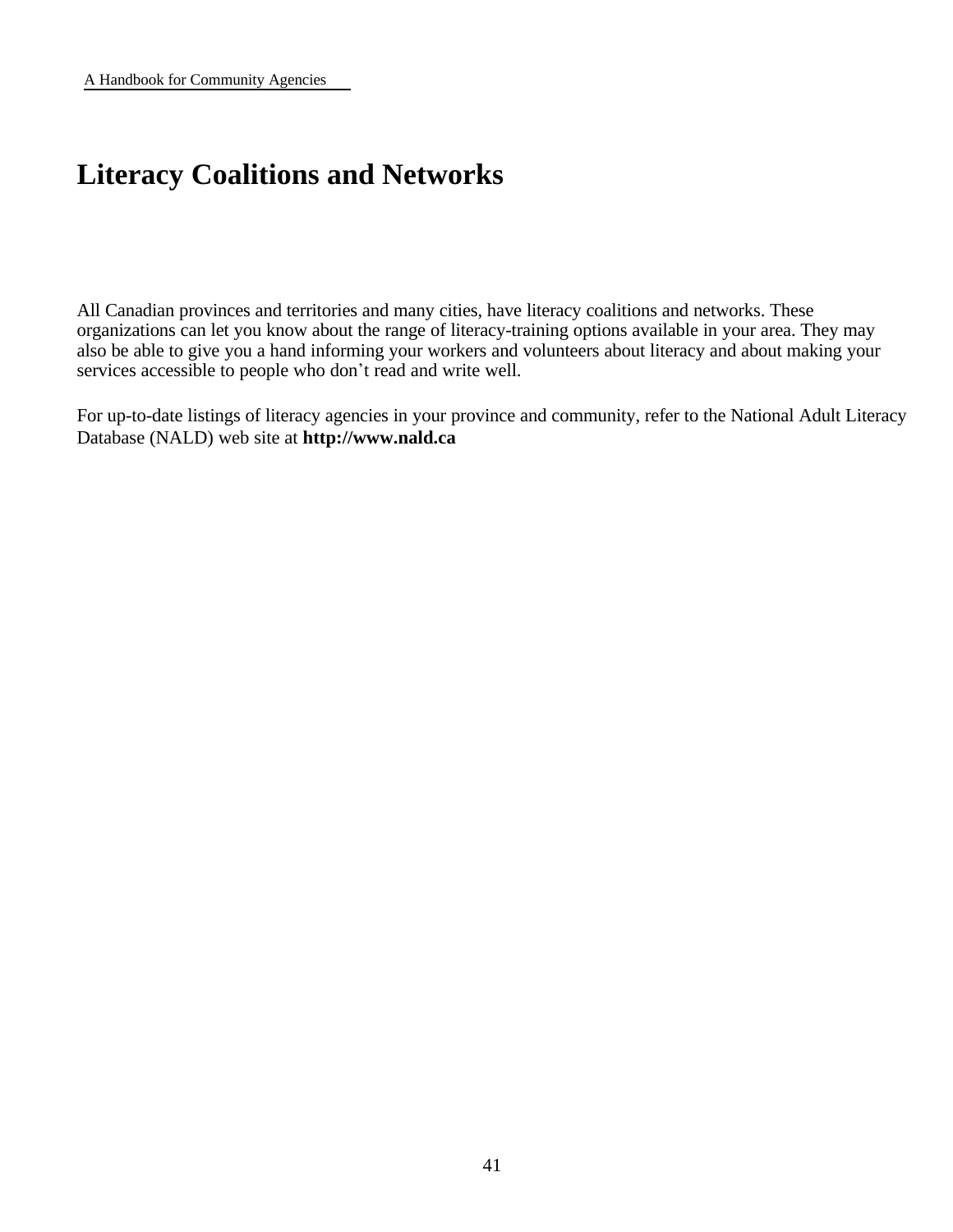### **Acknowledgements**

Developing and producing *Taking Down the Wall of Words,* Parts 1 and 2, has been a most rewarding and innovative experience, bringing together people with diverse backgrounds and interests who had a common enthusiasm and commitment. I would like to thank the members of the management team, the research team, the project staff and the staff of the National Literacy Secretariat, for their dedication and wise counsel, which made our ponderous task seem easy.

### *Jim MacLatchie*

#### **Management Team**

Tim Beachy, United Way-Centraide Canada John Macdonald, Movement for Canadian Literacy Pam Mayhew, Canadian Association of Elizabeth Fry Societies Pat Thompson, YMCA Canada

#### **Research Team**

Lesley Allen, Arctic College Céline Maheu, United Way-Centraide Canada Kim Pate, The Calgary John Howard Society Megan Wardrop, Ottawa-Carleton Coalition for Literacy Marion Wells, St. John Learning Society

#### **Project Staff**

Joanne Godin, Consulting Writer, Editor, Researcher Marny McCook, The John Howard Society of Canada Dick Weiler, Canadian Council on Social Development

#### **National Literacy Secretariat**

Jim McLaren, Program Consultant Sue Smee, Program Consultant

The authors would also like to acknowledge the many resource materials used in the development of this handbook, especially:

*La pré-aiphabétisation; les bénévoles,* by Nicole Pothier and Monique Vermette; Ministère de l'Education, Quebec,

for the information included in pages 32 and 33 of this handbook.